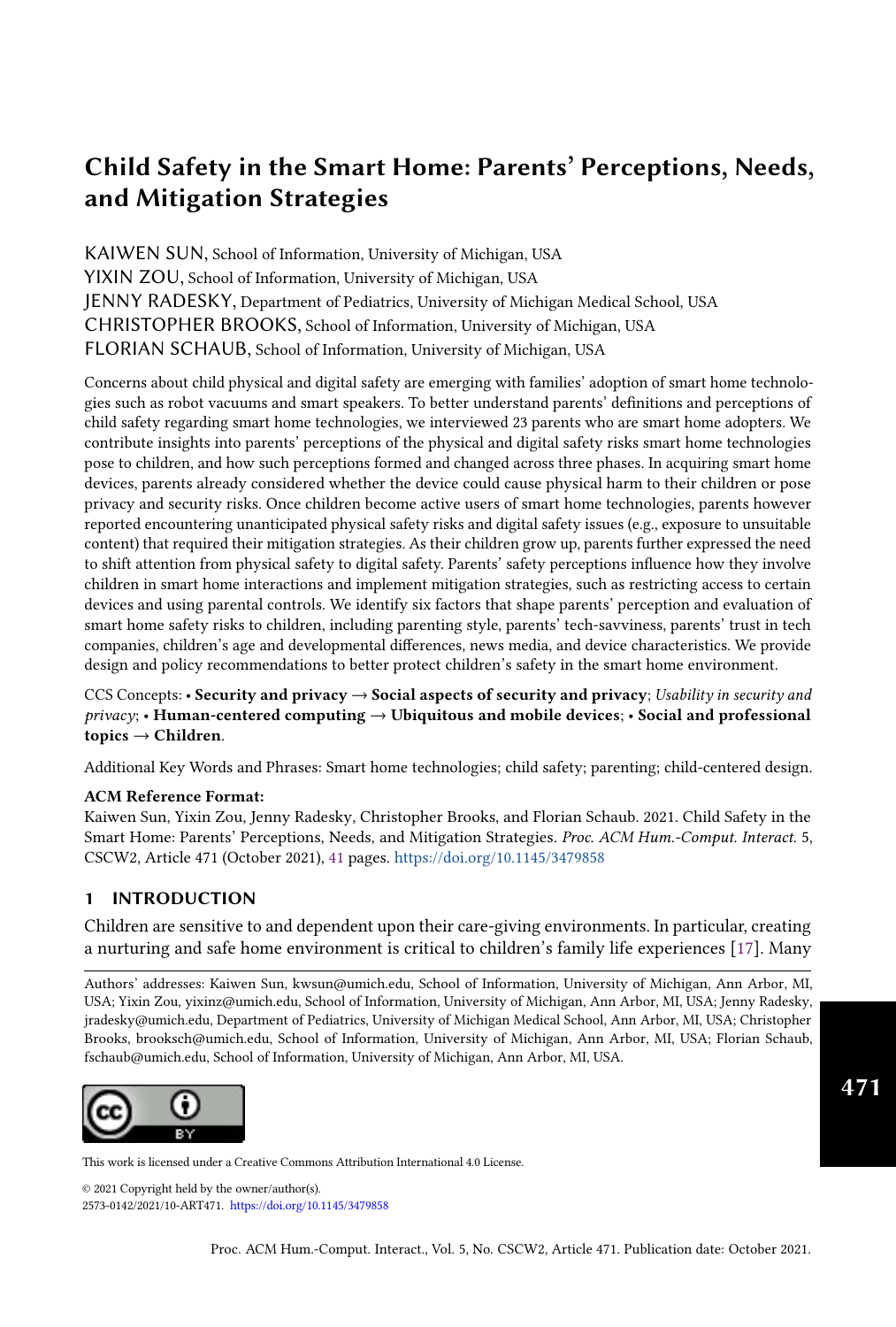parents have adopted smart home technologies — sensors, interfaces, appliances, and devices to enable home automation through localized and/or remote control [\[16\]](#page-27-1) — for the purposes of security, convenience, or energy saving [\[1,](#page-26-0) [47,](#page-29-0) [70\]](#page-30-0). As a result, many children grow up in home environments filled with smart home technologies, ranging from smart speakers, smart locks to robot vacuums, that are designed by adults and usually for adults. Past research has surfaced issues of usability [\[9\]](#page-27-2), privacy [\[37,](#page-28-0) [58\]](#page-29-1), and security [\[61,](#page-29-2) [109\]](#page-31-0) in various use cases of smart homes involving children.

Meanwhile, child physical safety is a significant focus of parenting young children as unintended injuries are a leading cause of child morbidity [\[44\]](#page-28-1) and mortality [\[81\]](#page-30-1). While prior research demonstrates the importance of ensuring physical safety in the home environment [\[44,](#page-28-1) [81\]](#page-30-1), child physical safety risks have not been studied in depth with regard to smart home technologies. Anecdotal evidence suggests that parents are concerned about the possibility that a vacuum cleaning robot could run over young children's toes [\[90\]](#page-31-1), or battery compartments of a smart button might pose choking hazards [\[91\]](#page-31-2). Such anecdotes indicate that certain smart home technologies could pose physical safety risks given that they are physical objects situated in the home environment, often in close contact with children. Meanwhile, the Internet-connected nature of smart home technologies indicates potential digital safety risks to children, and little is known about how parents might perceive and deal with these physical versus digital safety risks differently.

Our research provides a deeper understanding of how parents conceptualize the physical and digital safety risks in children's interactions with smart home technologies and their corresponding mitigation strategies. Specifically, we conducted semi-structured interviews with 23 parents who are adopters of various smart home technologies with children from young toddlers to preteens (1-11). We aimed for a wide range for children's age to ensure we get diverse perspectives of how children interact with smart home technologies. Our study addresses the following research questions:

- (1) What are parents' perceptions of children's safety in the context of smart home technologies, and what factors shape such perceptions?
- (2) What approaches and strategies, if any, do parents adopt to mitigate perceived child-safety risks?

We find that parents' perceptions of smart home safety risks included both physical and digital aspects and evolved in three phases. When deciding to purchase smart home technologies (phase 1), most parents consider whether certain technologies might pose obvious physical safety, privacy, or security risks for their children. As their children became active users of the acquired smart home technologies (phase 2), parents discovered safety risks they had not considered and re-evaluated children's use cases, such as how children's improper use of the technology may lead to physically unsafe situations and how children might be exposed to unsuitable digital content. Parents discussed the need for further adjustment as their children grow up (phase 3), with an increased focus on digital safety risks.

As their perceptions and safety concerns changed across the three phases, parents discussed making reactive decisions based on children's smart home experiences to protect children's physical and digital safety. For instance, parents became selective of the smart home technologies children are allowed to access, adjusted commands and controls children could use, or leveraged parental control features if available.

We identify multiple factors that influence parents' perceptions and mitigation strategies toward smart home safety risks to children, including parenting style, parents' tech-savviness, parents' trust in tech companies, children's age and developmental differences, news media, and device characteristics. We discuss how our findings relate to and build on existing literature, as well as implications for design and public policy to better support children's safety in smart homes.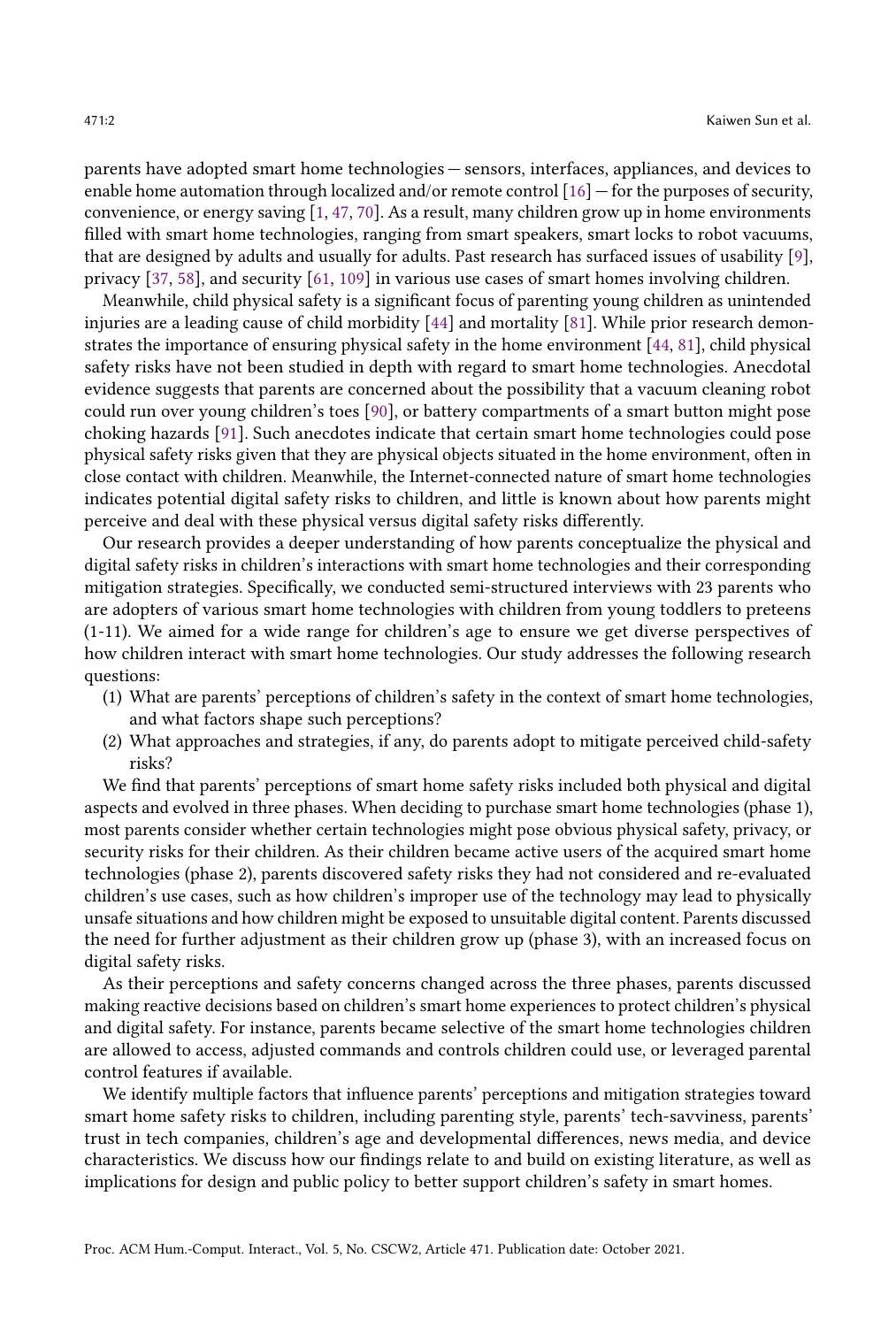#### 2 RELATED WORK

We review existing work on child safety issues in the physical and digital world, parents' role in mitigating child safety risks, and the adoption of smart home devices.

#### 2.1 Children's Safety in the Physical and Digital World

Prior research suggests that safety is an intersubjective concept subject to social construction, collective agreement, and socialization [\[110\]](#page-31-3). Although objective danger exists, children develop safety awareness through observing caregivers' cues and responses [\[83,](#page-30-2) [92,](#page-31-4) [94\]](#page-31-5). While the home environment helps children develop a sense of safety and security [\[80\]](#page-30-3), unintentional injuries often happen to children at home.

Many factors contribute to child home safety risks. Children have immature cognition and are unaware of or tend to ignore danger [\[87\]](#page-30-4). Children's age and compliance to home safety rules also determine their likelihood of getting into accidents: those who are younger or ignorant of safety rules are more likely to get injured [\[23,](#page-27-3) [66\]](#page-30-5). As for parents, lower educational and socio-economic backgrounds have been shown to increase safety risks for children [\[59,](#page-29-3) [65\]](#page-29-4). Parents' attitudes and behaviors toward home safety such as beliefs in fate, tolerance to risk, and training in children's safety practices are considered relevant to home accident prevention [\[48,](#page-29-5) [62,](#page-29-6) [63\]](#page-29-7). As for the home environment, a physical setup with lots of noise, disorder, and easy access to hazards increases children's risk of injuries [\[59,](#page-29-3) [65,](#page-29-4) [67,](#page-30-6) [73\]](#page-30-7). When it comes to the digital world, prior research suggests that young children (5–8 years of age) have minimal understanding of technical and social aspects of the Internet or its risks [\[104,](#page-31-6) [105\]](#page-31-7). Parents' concerns about children's use of the Internet center on privacy invasions [\[57\]](#page-29-8), cyberbullying [\[54\]](#page-29-9), addiction [\[50\]](#page-29-10), and explicit content [\[31,](#page-28-2) [54\]](#page-29-9).

Regarding smart home devices, past research has primarily focused on privacy and security issues that could expose families' sensitive information [\[45,](#page-28-3) [71\]](#page-30-8), usability issues that diminish user experiences [\[7,](#page-27-4) [102\]](#page-31-8), and the lack of granular privacy controls that could cause tensions among multiple users [\[89,](#page-31-9) [99,](#page-31-10) [108\]](#page-31-11). More specific to children, Internet-connected toys such as My Friend Cayla raise privacy concerns for parents [\[61\]](#page-29-2) as these toys introduce opportunities for malicious attacks (e.g., hacking the toy to operate a smart lock using voice commands) [\[24,](#page-27-5) [68\]](#page-30-9). Another example is smart security cameras installed in children's bedrooms, which could be hacked to spy on, scare, or harass children [\[93\]](#page-31-12).

Nonetheless, little research has examined safety risks of smart home technologies in households involving children. Smart home technologies — by residing in the home space while serving as portals to the Internet and bridges amongst different devices — could amplify existing safety risks and introduce new risks to children. Our study investigates how parents perceive and react to smart home safety risks to children, and in particular, whether parents associate smart home safety risks with other child safety risks in the physical and digital world.

#### 2.2 Parents' Role in Children's Physical and Digital Safety

Parents play a significant role in managing risks for children by baby proofing the home environment [\[25,](#page-27-6) [44\]](#page-28-1), supervising children [\[65\]](#page-29-4), and teaching children about risky situations and how to avoid hazards in the physical world [\[72\]](#page-30-10). Gärling and Gärling [\[35\]](#page-28-4) found that parents attempt to manage children's injury risks by teaching them how to behave safely by the time children reach three years of age. Common teaching strategies include explanations, establishing rules, and modifying behaviors through rewards or punishment [\[63\]](#page-29-7). Parenting style also influences how parents teach children home safety rules and how effectively the rules reduce children's injury risks. For instance, permissive parents who impose less control on their children tend to explain, rather than command, rules about home safety [\[63\]](#page-29-7). Such a parenting style might increase young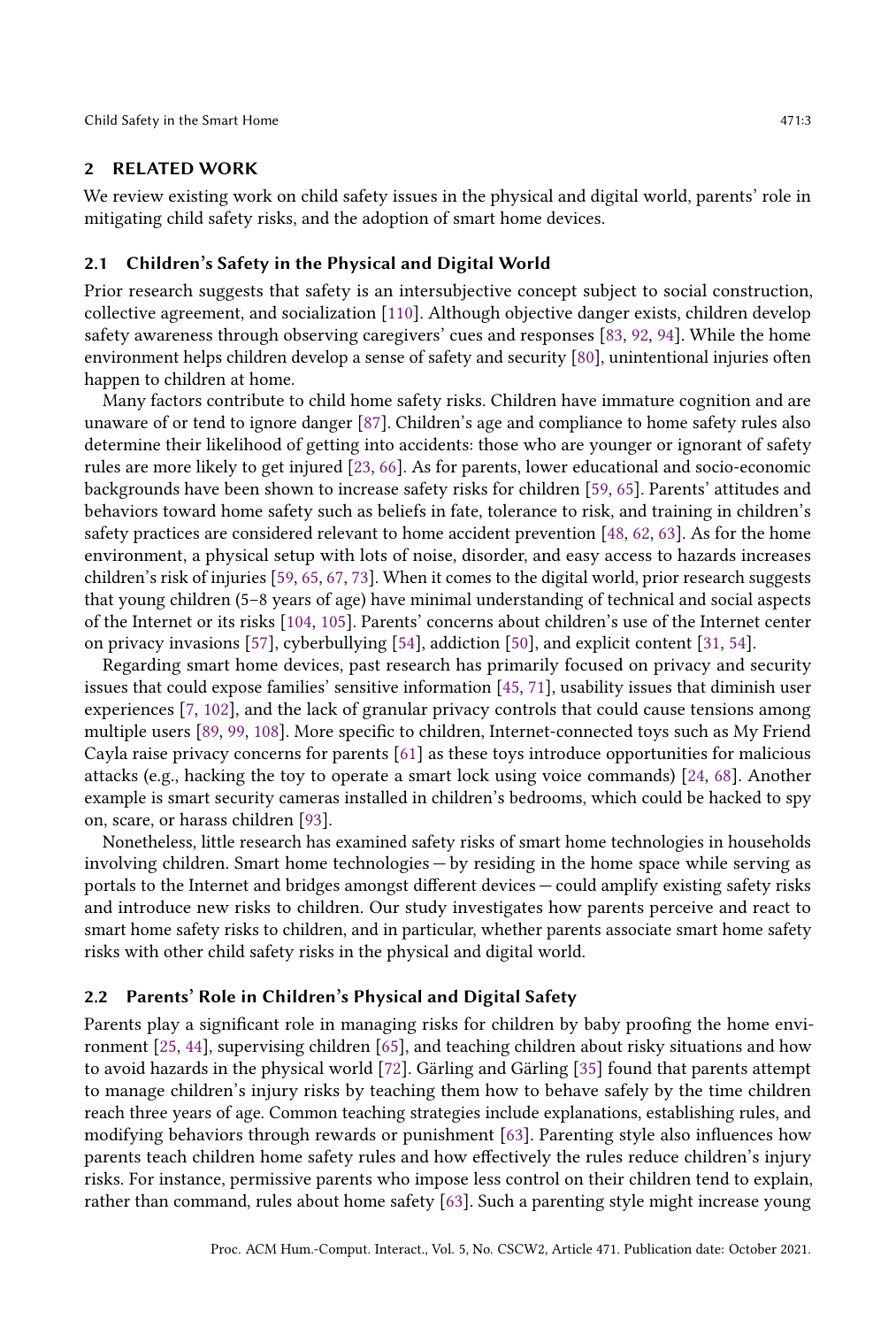children's safety risks due to a lack of clear rules on what behaviors are acceptable [\[63\]](#page-29-7) and a lack of opportunities for children to internalize behaviors that need self-regulation [\[60\]](#page-29-11).

Past research has also examined parents' strategies to minimize their children's online risks in the digital world. The EU Kids Online network [\[54\]](#page-29-9) identified common approaches used by parents, including active mediation of Internet use and Internet safety (e.g., discussing online activities and safety practices with children), restrictive mediation (e.g., setting rules for Internet use); monitoring Internet use; and technical mediation (e.g., using parental controls to constrain use). Among these strategies, studies have found that parents with more advanced digital skills tend to use active mediation, whereas parents with lower digital skills tend to use more restrictive mediation strategies or implement technical restrictions [\[54,](#page-29-9) [69\]](#page-30-11). Our study examined parents' strategies to mitigate perceived safety risks when children use smart home technologies — which pose a hybrid of physical and digital child safety risks by physically being in the home environment while also being connected to the digital world.

#### 2.3 Smart Home Device Adoption and Evaluation

Consumers' purchasing experience consists of pre-purchase evaluation, purchase, consumption, and post-consumption evaluation [\[11\]](#page-27-7). Karapanos et al. [\[41\]](#page-28-5) highlighted the temporality of user experience, i.e., how the quality of user experience develops from short-term pleasures in early stages to reflections on the product's influence in prolonged use. Their framework identifies consumers' adoption, acceptance, and evaluation of products as phases of a reflective process [\[41\]](#page-28-5). Regarding user interactions with smart home systems, Jakobi et al. [\[38\]](#page-28-6) identified a four-phase process from system setup, configuration, daily use, to reconfiguration and extension.

Throughout different phases, consumers' evaluations of digital products are influenced by numerous factors [\[41\]](#page-28-5). Lau et al. [\[51\]](#page-29-12) found that during pre-purchase evaluation, convenience and a mindset of wanting to stay current with technology were two primary motivators for adopting smart speakers; price, brand, and compatibility were secondary. Privacy, security, and trust in brands and companies were also key influencers on people's willingness to adopt smart home devices [\[6,](#page-27-8) [51\]](#page-29-12). Powers et al. [\[74\]](#page-30-12) found that social media news affected people's purchase behaviors around consumer goods such as electronics and groceries. The purchase decision further depends on the user's identities or preferences: energy-sensitive users look for smart home products with energy saving features [\[19,](#page-27-9) [53\]](#page-29-13), tech enthusiasts value devices that enhance home control and automation lifestyle [\[16,](#page-27-1) [70\]](#page-30-0), and parents value devices that support family use [\[22\]](#page-27-10).

In the post-consumption phase, consumers evaluate their experiences while reflecting on their original considerations toward the product, and such reflection affects their overall satisfaction [\[4\]](#page-27-11). Emami-Naeini et al. [\[28\]](#page-28-7) found that many participants in their study did not consider privacy and security as a determining factor before purchasing smart home devices, but came to realize privacy and security issues later on through using the device, news reports, and peer influences. Multiple users sharing the same smart home device may pose issues for access-control mechanisms [\[33,](#page-28-8) [88,](#page-30-13) [109\]](#page-31-0) and negatively impact the post-consumption experience [\[106–](#page-31-13)[108\]](#page-31-11). For instance, Choe et al. [\[14\]](#page-27-12) uncovered tensions among household members due to different comfort levels with in-home sensors.

To the best of our knowledge, our study is among the first to examine parents' consideration of children's safety across the pre-and post-purchase phases of smart home technologies. Our study contributes insights on how parents factor child safety into their evaluation of smart home technologies. Specifically, we find that parents focused on physical safety, privacy, and security aspects in purchasing the device, identified additional safety issues such as exposure to unsuitable content during children's use, and paid increasing attention to digital safety as children grow up.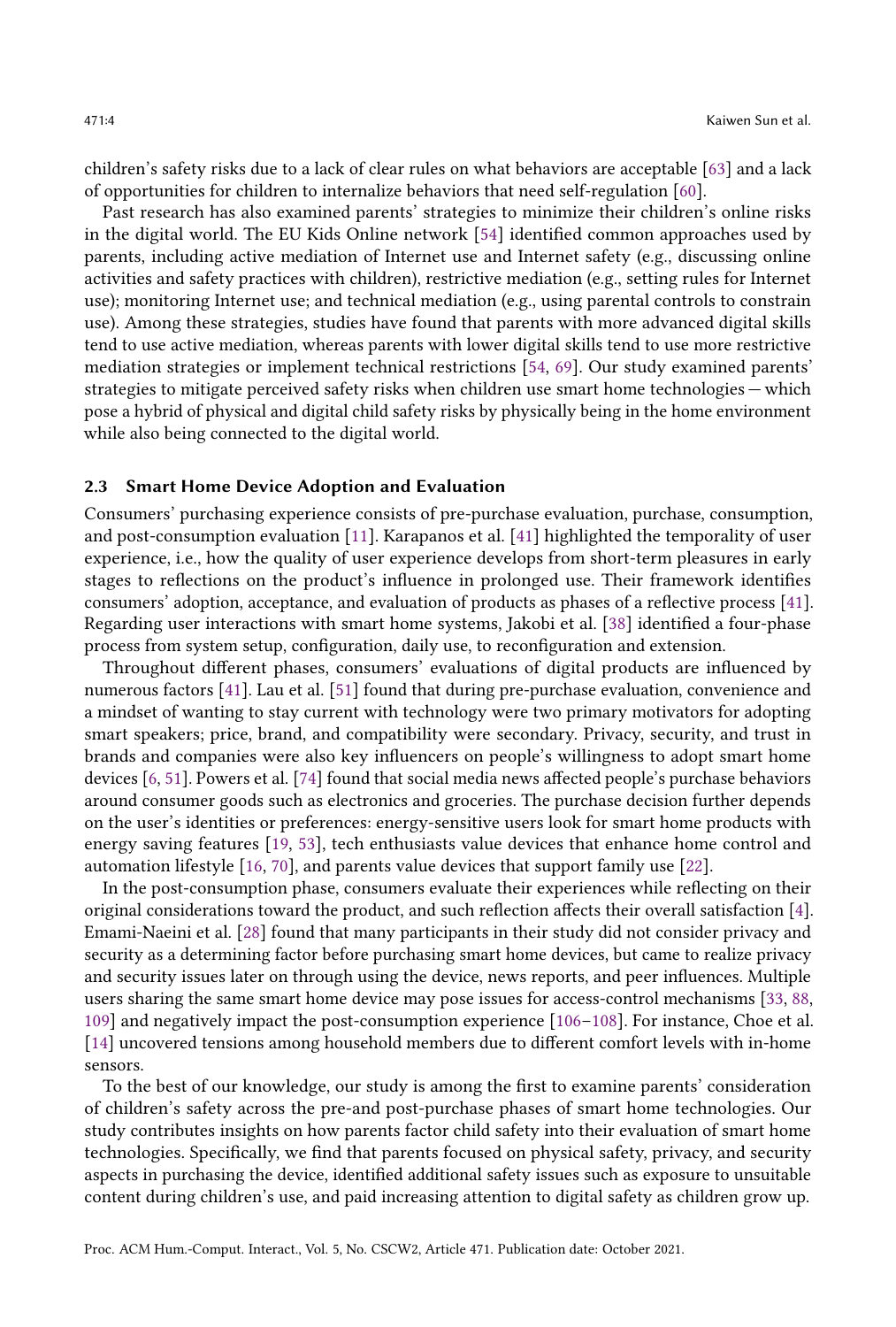Child Safety in the Smart Home 471:5

#### 3 METHODS

To explore how parents perceive child safety in smart homes and how parents mitigate perceived safety risks, we conducted semi-structured interviews with 23 parents who (1) are owners and users of smart home technologies (e.g., smart speakers, smart security cameras, and smart doorbells) and (2) have children in the age range of 1–11 years who had experiences using smart home technologies. We decided to interview only parents, not children, as parents are usually adopters and pilot users of smart home technologies [\[33,](#page-28-8) [46\]](#page-28-9) who are in control of their children's experiences. Most participants owned a variety of smart home devices, so they might have an enriched experience with smart home technologies and more awareness of different device-specific safety aspects than the general public. We recruited parents with children from young toddlers to preteens to explore if parents' perception of safety issues depends on children's age.

While we initially planned to conduct in-home interviews with parents to contextualize their smart home device placements and interactions, the COVID-19 pandemic made us opt for virtual visits instead. When piloting virtual visits, we asked the interviewee for a virtual tour as they held the camera to show us around their places while pointing out specific smart home technologies. However, these virtual tours turned out to be distracting and technically challenging to stay connected while providing little additional insight over the interview component. As a result, we decided to conduct remote interviews without virtual tours, accepting the drawback that we would have to rely on participants' self-reports without being able to see their home environment. Remote interviews however allowed us to recruit a geographically diverse sample across the US and Canada. We conducted our interviews from June to August 2020 through video calls with parents across the United States (US) and Canada (CA). Our study was deemed exempt from oversight by our university's Institutional Review Board (IRB).

#### 3.1 Interview Protocol

Our interview protocol consisted of three parts: (1) smart home use and parents' mental models of smart home safety, (2) parents' perception of their children's smart home use and interactions in relation to safety, and (3) potential issues regarding children's use of smart home technologies and corresponding mitigation strategies from parents. We sequenced the interview questions in ways that create opportunities for parents to bring up safety issues on their own before we asked explicitly about safety and other specific concerns. The full interview protocol is provided in Appendix [A.](#page-32-0) Since the interviews were semi-structured, we sometimes skipped questions listed in the protocol if parents had already answered them in a previous question or in their comments during the course of the interview.

In Part 1, we invited parents to describe both theirs and their children's smart home technology ownership, placement, and use. We then indirectly elicited parents' perceptions of smart home safety by asking about factors they considered before purchasing smart home technologies, whether they considered children's use in making purchase decisions, and what impacts smart home technologies could have on their children in their opinion. By doing this, we hoped to understand whether parents would intuitively bring up safety-related topics in discussing their children's use of smart home technologies. If parents mentioned safety-related considerations, we asked them to discuss specific safety concerns to gauge parents' perception of smart home safety risks.

In Part 2, we tried to further contextualize how parents perceived their children's smart home use and interactions. We asked about children's access to and control of smart home technologies, whether parents allow or limit children's access to certain smart home technologies and why. To learn about children's awareness of potential smart home safety risks from parents' perspectives, we asked parents if they felt comfortable leaving their children alone to operate smart home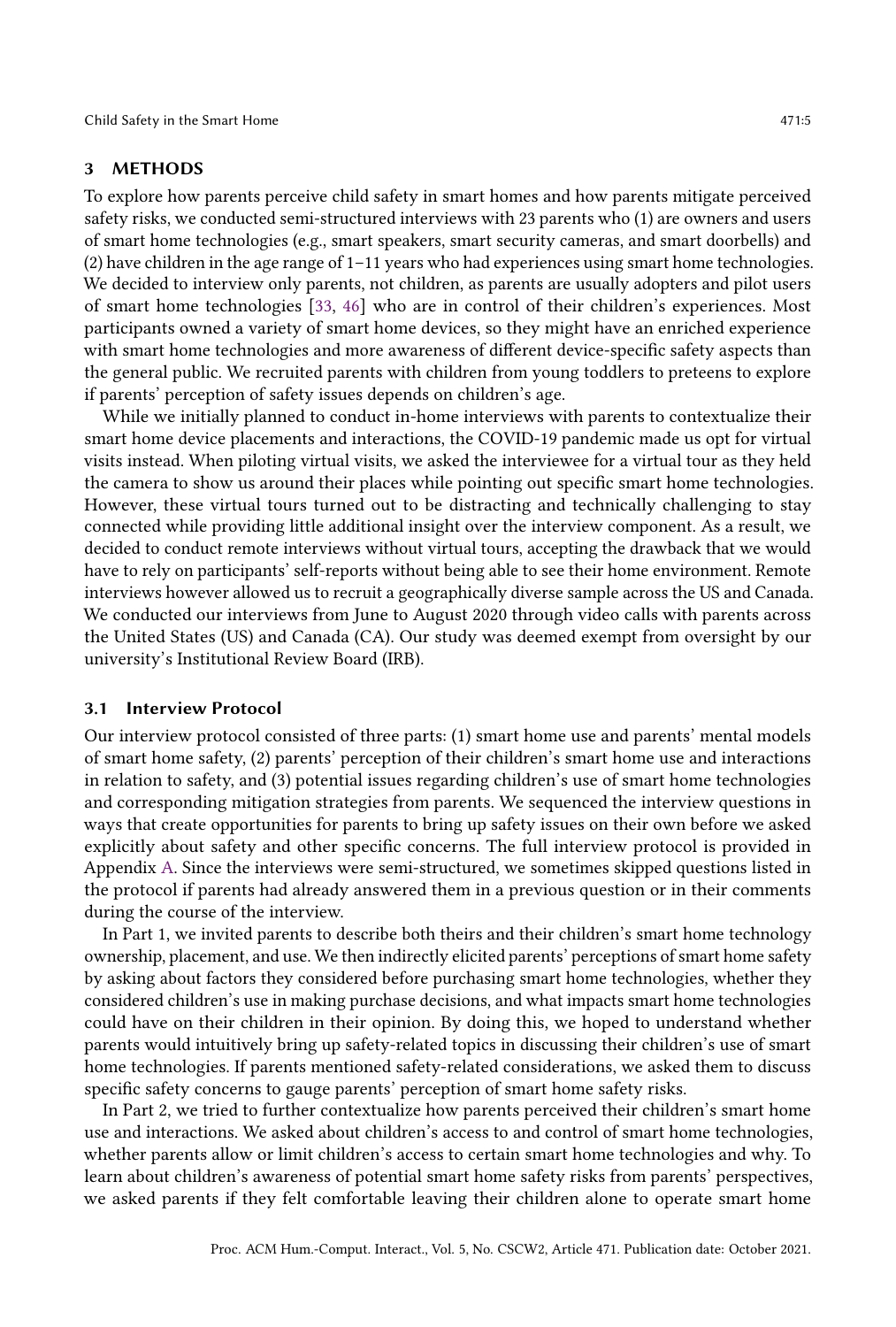technologies, and if there was anything they disliked or were concerned about regarding their children's interactions with smart home technologies. If parents had not brought up safety-related topics by this point, we asked more directly about what they considered safe or unsafe regarding smart home devices, and which devices were safe or unsafe for their children in their opinion. We deliberately did not define 'safety' to elicit parents' own interpretations of what safety means in smart home contexts.

In Part 3, we asked parents whether their children have showed any concerns, challenges, or issues when interacting with smart home technologies, whether there were disagreements between parents and children in using the technology, and how parents mitigate issues related to safety. Because parental rules are a critical factor related to children's injury risks [\[66,](#page-30-5) [67\]](#page-30-6), we asked whether and what rules parents established for their children's interaction with smart home technologies and how children reacted to these rules. We concluded the interview by asking parents if they had any suggestions regarding safer smart home technologies for children, such as desired features and functionalities.

<span id="page-5-0"></span>

| $\rm ID$        | Ctry.     | Child Age       | TV        | Speaker   | Thermo.   | Camera    | Light     | Switch    | Lock      | Door      | Doorbell  | Vacuum    | Baby Monitor |
|-----------------|-----------|-----------------|-----------|-----------|-----------|-----------|-----------|-----------|-----------|-----------|-----------|-----------|--------------|
| P <sub>1</sub>  | CA        | 18m, 4y         | $\bullet$ |           |           | $\circ$   |           | $\bullet$ |           | $\circ$   |           |           | $\bullet$    |
| P <sub>2</sub>  | <b>US</b> | 9y, 12y         | $\bullet$ |           | $\bullet$ |           |           |           | $\bullet$ |           |           |           |              |
| P <sub>3</sub>  | US        | 9y, 11y         | $\bullet$ | $\bullet$ | $\circ$   | $\bullet$ | $\circ$   | $\bullet$ | $\bullet$ | $\bullet$ | $\bullet$ |           | $\circ$      |
| P <sub>4</sub>  | <b>US</b> | 9y, 11y         | $\bullet$ | $\bullet$ |           |           | $\circ$   | $\circ$   | $\bullet$ | $\circ$   | $\bullet$ | $\bullet$ |              |
| P <sub>5</sub>  | US        | 5y, 7y          | $\bullet$ | $\bullet$ | $\circ$   | $\circ$   |           | $\bullet$ | $\bullet$ | $\circ$   | $\circ$   |           |              |
| P <sub>6</sub>  | US        | 7y              | $\bullet$ | $\bullet$ | $\circ$   |           | $\bullet$ |           | $\circ$   |           |           |           |              |
| P7              | US        | 7y, 8.5y        | $\bullet$ |           | $\circ$   | $\circ$   | $\bullet$ | $\bullet$ | $\bullet$ | $\circ$   |           |           |              |
| P8              | <b>US</b> | 2y              | $\circ$   | $\bullet$ | $\circ$   | $\circ$   | $\bullet$ | $\circ$   | $\circ$   |           |           | $\bullet$ | $\circ$      |
| P9              | <b>US</b> | 7y, 9y          | $\bullet$ | $\bullet$ | $\circ$   |           | $\bullet$ | $\bullet$ | $\bullet$ | $\circ$   |           |           |              |
| P <sub>10</sub> | US        | 8y, 9y          | $\bullet$ | $\bullet$ |           | $\circ$   |           | $\bullet$ |           |           | $\bullet$ |           |              |
| P <sub>11</sub> | <b>US</b> | 5y, 7y          | ٠         | $\bullet$ | $\circ$   |           |           | ٠         | ٠         | ٠         |           |           |              |
| P <sub>12</sub> | <b>US</b> | 2y, 5y, 8y, 10y | $\bullet$ | $\bullet$ | $\circ$   | $\bullet$ | $\bullet$ | ٠         |           |           | $\bullet$ | $\bullet$ |              |
| P <sub>13</sub> | <b>US</b> | 4y              | $\bullet$ | $\bullet$ | $\bullet$ | $\circ$   | $\bullet$ | $\bullet$ | $\bullet$ | $\circ$   | $\bullet$ |           | $\circ$      |
| P <sub>14</sub> | CA        | 2y, 4y          | $\bullet$ | $\bullet$ | $\circ$   | $\circ$   | $\bullet$ |           | $\circ$   |           | $\circ$   | $\circ$   |              |
| P <sub>15</sub> | CA        | 8y, 8y          | $\bullet$ | $\bullet$ | $\circ$   | $\circ$   | $\bullet$ | $\bullet$ |           |           |           |           |              |
| P <sub>16</sub> | <b>US</b> | 2y, 6y          | $\circ$   | $\bullet$ | $\circ$   | $\circ$   | $\bullet$ |           |           | $\circ$   |           |           |              |
| P <sub>17</sub> | US        | 3y, 6y          | $\bullet$ | $\bullet$ | $\circ$   | $\circ$   | $\bullet$ |           |           |           | $\bullet$ |           | $\bullet$    |
| P <sub>18</sub> | CA        | 2y, 4y, 7y      | $\bullet$ | $\bullet$ | $\circ$   | $\bullet$ | $\bullet$ |           |           | $\circ$   |           |           | ٠            |
| P <sub>19</sub> | CA        | 5y              | $\bullet$ | $\bullet$ | $\circ$   |           | $\bullet$ | $\circ$   |           |           |           | ٠         |              |
| P <sub>20</sub> | <b>US</b> | 9y              | $\bullet$ | $\bullet$ | $\circ$   | $\circ$   | ٠         | $\bullet$ | $\bullet$ |           |           | $\circ$   |              |
| P <sub>21</sub> | US        | 2m, 8y, 10y     | $\bullet$ | $\bullet$ |           | $\bullet$ |           |           |           | $\circ$   | $\bullet$ | $\bullet$ |              |
| P <sub>22</sub> | <b>US</b> | 7m, 5y, 7y      | $\bullet$ | $\bullet$ |           | $\bullet$ | $\bullet$ | $\bullet$ | $\bullet$ | $\bullet$ | $\bullet$ |           | $\circ$      |
| P <sub>23</sub> | <b>US</b> | 2y, 5y, 7y      | $\bullet$ | $\bullet$ | $\circ$   | $\circ$   | ٠         |           | ٠         | $\circ$   | $\bullet$ | ٠         |              |

Table 1. Participant Demographics with Smart Home Devices (•: smart home device used by children; ○: smart home device used by parents but not children).

#### 3.2 Participant Recruitment and Demographics

We recruited prospective participants through postings on Reddit, Craigslist and convenience sampling. We decided to use Reddit as the main recruitment platform since (1) Reddit provides a concentrated place to reach a regionally diverse sample [\[13\]](#page-27-13), and (2) Reddit hosts several large parenting communities where parents can ask questions anonymously [\[2,](#page-26-1) [3\]](#page-26-2). With permissions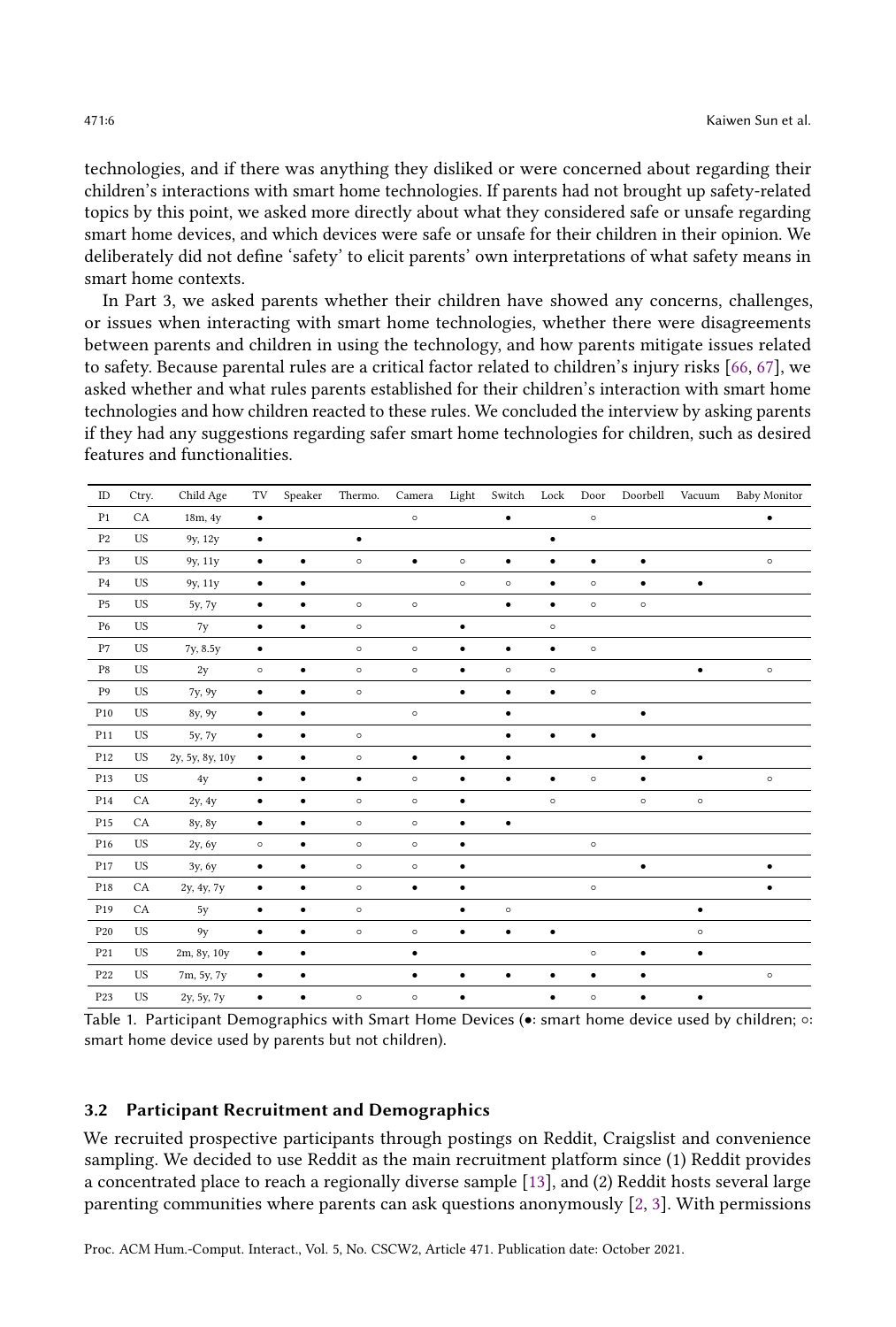from moderators, we posted recruitment messages in both parenting (e.g., r/parenting) and smart home (e.g., r/home automation, r/homekit) related subreddits. The recruitment message asked for parents who had children aged 1-11 years and multiple smart home devices. The recruitment message invited parents to share their children's interactions and experiences with smart home technologies, without mentioning safety explicitly. The recruitment message also included a link to a screening survey (see Appendix [B\)](#page-34-0), which captured parents' smart home device ownership, children's interactions with the devices, and children's age as primary inclusion criteria. Since we considered parents' income and educational level less related to our study focus, we did not collect such data in the screening survey. We then selected parents for the interview based on screening survey responses. The interview lasted 52 minutes on average, and each participant received a \$25 check upon completing the interview.

For the 23 parents we interviewed (see Table [1\)](#page-5-0), 18 were from the US and five from Canada. All parents owned at least three types of smart home devices, several parents reported having multiple devices of the same type that were placed in different rooms in their home. During the interview, most parents self-identified as tech-savvy owners and users of smart home technologies as a result of their tech-related occupation or hobby.

#### 3.3 Data Analysis

The 23 interviews were conducted and recorded via Zoom with automatic transcription. Three team members reviewed all interview transcripts and made corrections as needed. One researcher went through all transcripts and created analytic memos to identify themes and categories for the initial codebook [\[82\]](#page-30-14). Together with another researcher, they reviewed several transcripts and iteratively refined the codebook by clarifying code definitions and resolving disagreements. Next, the two researchers individually coded the same six transcripts, compared coding results and adjusted the codebook in multiple rounds until reasonable inter-rater reliability was achieved (Cohen's  $\kappa = .77$ ). One researcher then coded all 23 transcripts using the final codebook.

The final codebook (see Appendix [C\)](#page-35-0) consisted of 65 codes in five categories, including a combination of descriptive codes (e.g., child-proof smart home technologies), process codes (e.g., parental mediation strategies), concept codes (e.g., definition of smart home technologies), value codes (e.g., children's perception of smart home technologies), and causation codes (e.g., children's reactions to parental rules) [\[82\]](#page-30-14).

#### 3.4 Limitations

First, it is likely that some parents might have exhibited social desirability bias [\[30\]](#page-28-10), as they sought to demonstrate themselves as responsible parents who care about their children's safety after figuring out the study's goal even though their parenting style is more complacent and relaxed.

Second, we did not collect parents' demographic information such as income and education level, which limits our ability to further characterize our sample. We learned through interactions with parents during the interview that most parents described themselves as tech-savvy due to tech-related occupations or personal interest. Thus, our findings provide a snapshot of a small sample of parents who are generally familiar with technologies. Future studies should study larger and more diverse groups of parents with different income, educational background, and familiarity with technologies.

Third, we recruited parents only from the US and Canada. Parents in other countries might have different perceptions of child safety in smart homes due to different cultural norms.

Fourth, our study focused on parents' perspectives since parents tend to be smart home adopters in charge of their children's access and use [\[33,](#page-28-8) [46\]](#page-28-9). However, parents' perspectives may not accurately reflect children's own perceptions toward smart home safety. Future work should study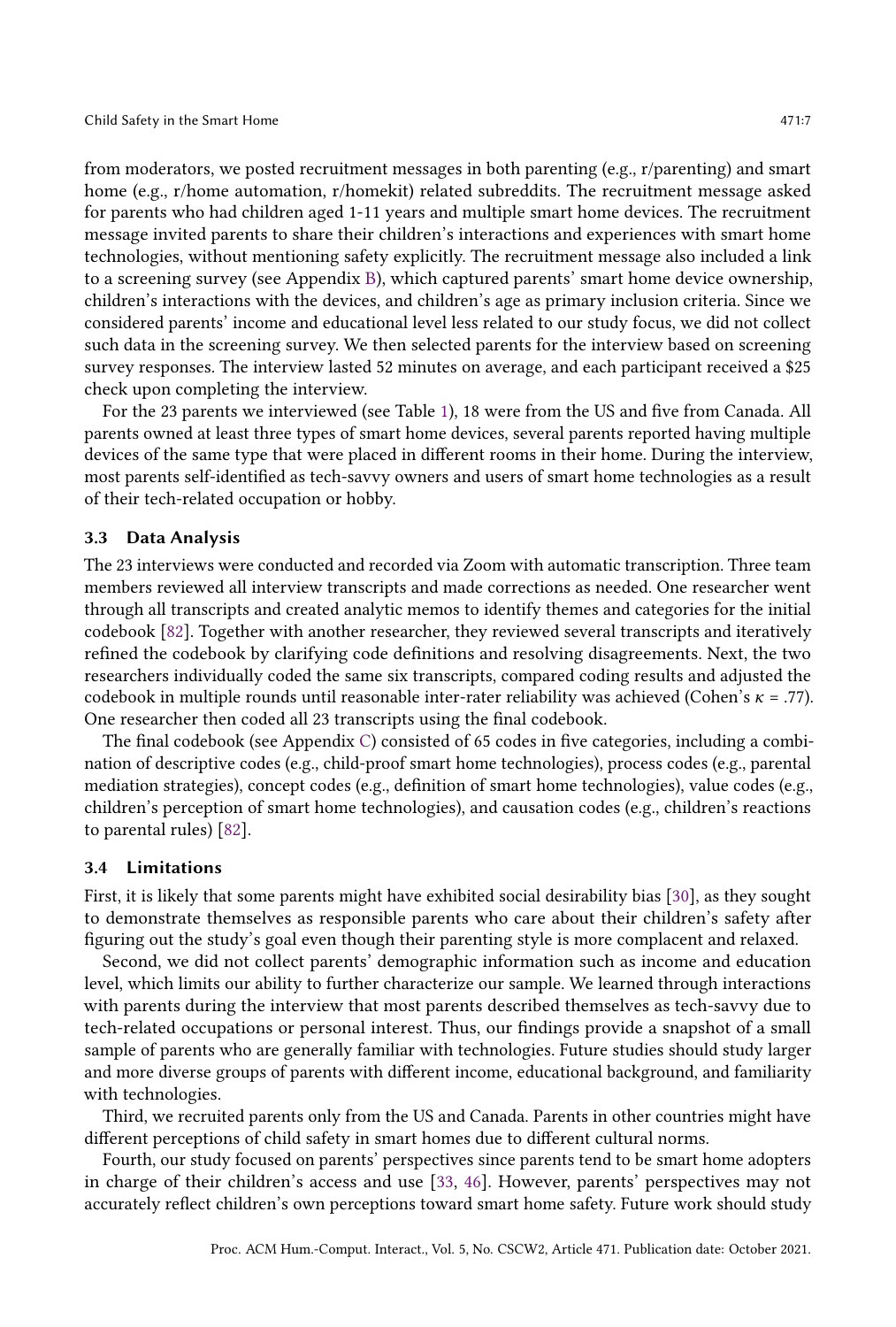<span id="page-7-0"></span>

Fig. 1. A diagram of parents' perceptions of and approaches to children's smart home safety in relation to the factors (SHT = Smart Home Technologies).

how children conceptualize smart home safety, as well as how children and parents interact with and through smart home technologies using observations to provide further insights and reveal potential tensions between children's and parents' perspectives.

#### 4 FINDINGS

Overall, we found that parents considered both physical and digital child safety risks with regard to smart home technologies. We identified three phases over which parents' perceptions of these safety risks evolved (see Figure [1\)](#page-7-0). The evolving safety risk perceptions further influenced parents' decisions and mitigation strategies regarding their children and smart home technologies. Before purchasing or acquiring smart home technologies (phase 1), parents primarily focused on avoiding devices that could cause physical harm to children or had obvious privacy and security risks. As children started to use smart home technologies (phase 2), parents reactively re-evaluated safety risks after observing their children's usage patterns and became aware of how devices could expose children to unsuitable content or lead to physically unsafe situations. Parents discussed the evolving safety needs as children grow up (phase 3), and they became more worried about children's digital safety in smart homes. Accordingly, parents' mitigation strategies against perceived safety risks differed in the three phases, from avoiding purchasing certain smart home technologies (phase 1), being selective in children's access to devices and enforcing safety use guidelines (phase 2), to planning on educating their children about digital safety risks (phase 3). We next discuss our findings for each phase in more detail (Section [4.1](#page-8-0) to [4.3\)](#page-15-0) before summarizing six factors we identified that influence parents' considerations around smart home child safety (Section [4.4\)](#page-17-0). To enhance children's safety and overall user experiences in smart homes, parents further suggested improvements in parental controls design and desired more transparency and accountability from tech companies (Section [4.5\)](#page-20-0).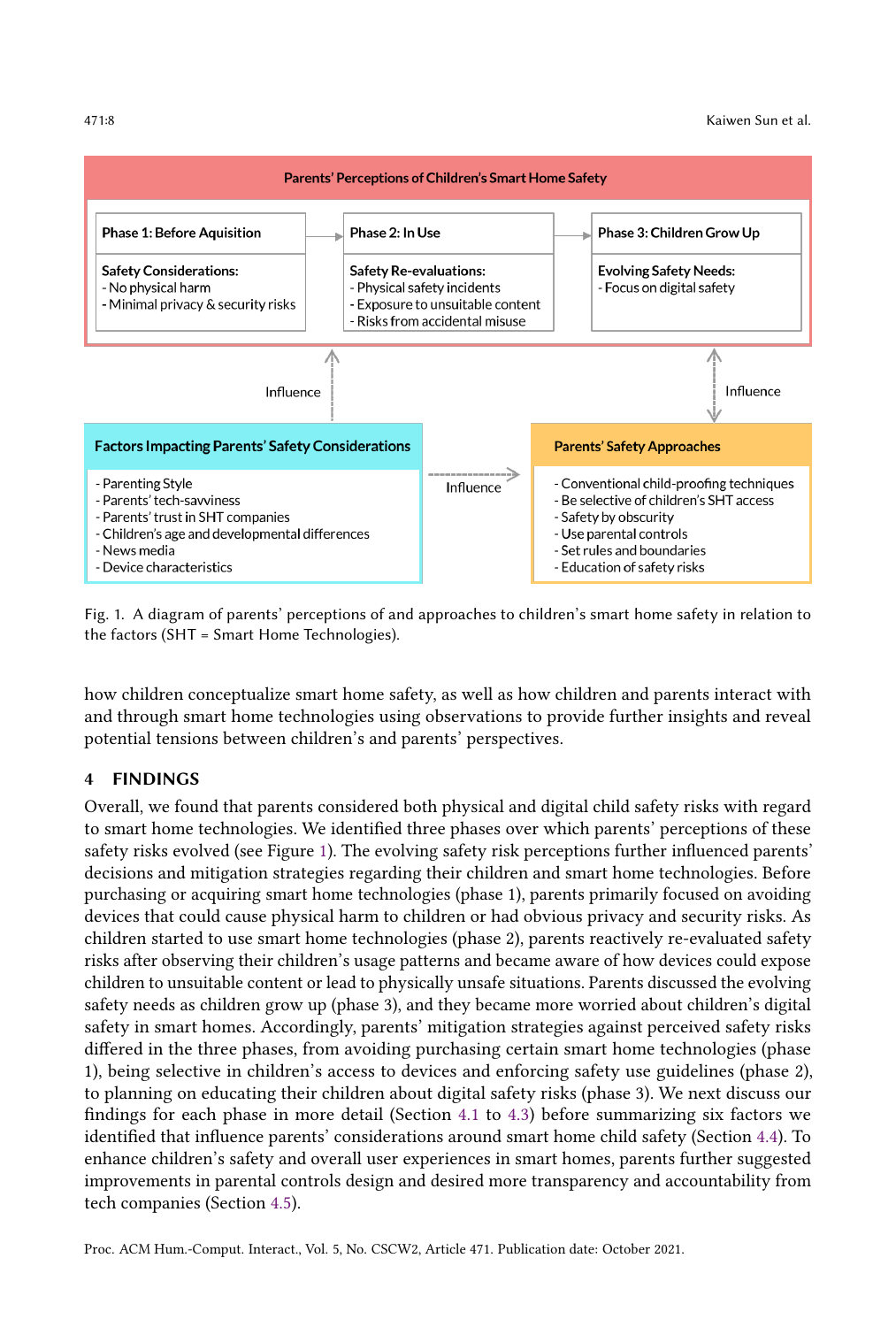# <span id="page-8-0"></span>4.1 Phase One: Safety Considerations Before Device Acquisition

When considering the purchase of smart home devices, most parents reported being vigilant about children's smart home safety as they discussed initial safety concerns toward certain smart home technologies and associated risks. Parents stated that they would avoid certain smart home technologies that appeared to pose privacy and security risks for their family, might create physical harms to children, were branded by distrusted companies, or did not seem suitable for their children's age.

4.1.1 Privacy and security concerns. Most parents recognized that children's smart home safety is closely linked to privacy and security. Parents identified privacy and security risks from certain cloud-based devices such as security cameras, smart locks, and smart speakers. To mitigate these risks, parents either ruled out purchasing such devices, or put a lot of thought into choosing the device's brand and properly incorporating the device into their smart home systems.

Concerns over cloud-based security cameras. Most parents who expressed concerns about cloudbased security cameras mentioned the possibility of cameras being hacked and exposing their children to strangers' surveillance or contact; this was possibly due to some highly publicized cases before we conducted the interview [\[93\]](#page-31-12). Prior work suggests that users' distrust in tech companies and disbelief that their data would be handled properly hinder smart home device adoption [\[51,](#page-29-12) [103\]](#page-31-14). Similarly, we found that a few parents avoided certain security camera brands due to negative news reports. For instance, P13 said they deliberately decided not to use Motorola baby monitors because they had heard "horror stories" about the product getting hacked. Both P9 and P10 mentioned avoiding the Ring camera due to privacy issues and security breaches they had heard about the product. P6 noted a general skepticism toward any Internet-connected cameras:

"I don't like the idea of any camera that is accessible by any network in my home  $\dots$  They can see you and your home, and someone can activate that without knowing it. I just feel like it's very insecure, and . . . the [news] came out about all those cameras that were getting hacked. People were saying and doing terrible things through them. That was . . . another brick in the wall convincing me to have absolutely no cameras."

P14 chose to have a security camera that was disconnected from the Internet and intentionally avoided putting it in the child's room. The action originated from what they learned from the news and their distrust in certain tech companies:

"If I don't trust that I have control of that thing, that would be the biggest red flag for me ...I am not as comfortable with [the camera] given ... all the current news and questions about the tech companies and access to data. The camera that I do have is inside the house ... The video is stored on a hard drive and I have access to it from there ... I don't necessarily want anyone else looking at my kids while they're sleeping."

Concerns over smart locks. Some parents were skeptical about smart locks, mostly because they envisioned serious physical consequences if the smart lock was compromised. P10 shared that the locks in their home were all manual, as they were concerned that a smart lock could malfunction and unlock itself.

P11 explained why they specifically decided to get a Bluetooth-based smart lock:

"I'm not thrilled with the security implications of connecting the door lock to the Internet. If it's on Bluetooth only, then there's kind of 'less can go wrong' from a security perspective ... [Considering that] anyone on the planet can open my front door [if I had an Internetconnected lock] . . .I wanted to keep it off the Internet."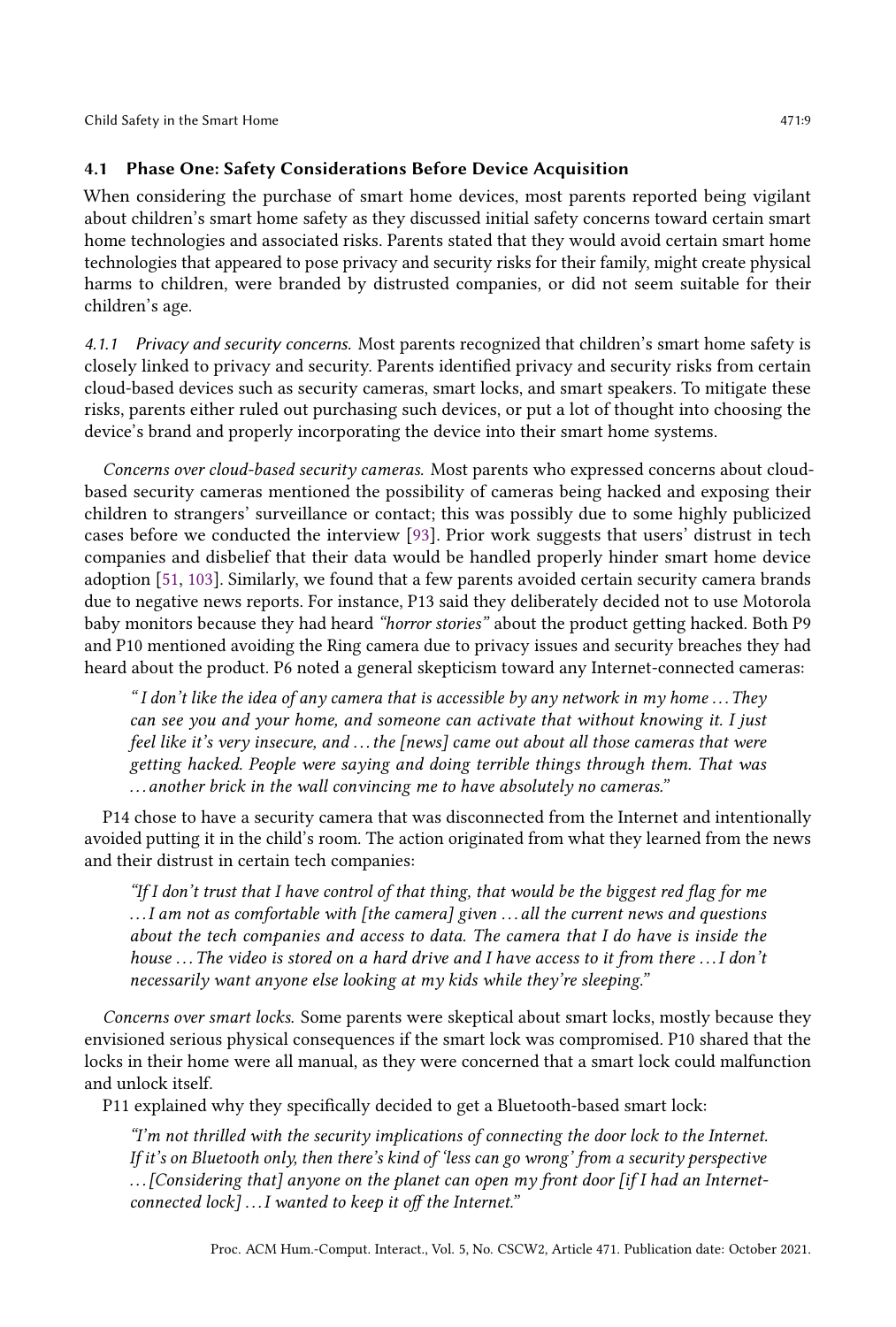Tolerance of smart speakers' privacy risks. Nearly all parents had at least one smart speaker in their household. Most parents appeared to be aware of privacy risks associated with smart speakers but expressed tolerance to such risks. P22 shared:

"Most of the privacy [issues] that I would be worried about has to do with the speakers. You can obviously take user data for advertising through it, but even then, I don't think it puts anybody in jeopardy or anybody at risk."

However, P1, a software developer with technical knowledge of Internet-connected devices' vulnerabilities, expressed stronger concerns and considered smart speakers unsafe for their children:

"What's coming to my mind is . . . smart [speakers with] videos, and especially devices that can make calls ... It concerns me that my kids might communicate with somebody that I am unaware of . . .I don't want random people to be able to call the device, and I don't want my children to be able to call random people ... I want to basically moderate who can and can't communicate with the device and by proxy my child."

4.1.2 Device characteristics posing physical threats. In discussing factors they considered before purchasing smart home technologies for children's use, some parents mentioned physical safety concerns triggered by certain device characteristics. Several parents mentioned deliberately staying away from smart devices with motors (which produce heat) or lack product certifications (e.g., CE [\[96\]](#page-31-15) or UL [\[98\]](#page-31-16) certification). Parents viewed these features as potential physical safety threats and associated them with traditional home safety issues such as burns and injuries. P1 explained their concerns about smart technologies with heating functions:

"[I would not even consider] a smart heater . . . You'd be insane to build a smart heater, that's a great way to have somebody burn their house down and sue [the manufacturer] into oblivion ... There [aren't] any physical things with motors or things with heaters [in our house]."

P7 identified UL certification as a key indicator of a physically safe smart home device:

"Anything that needs to plug into main power absolutely has to be UL certified. End of story. Because then at least there's a basic understanding that it's probably been tested and it's probably not going to explode in the middle of the night."

Overall, in phase 1 parents formed basic safety requirements for smart home technologies and considered them in the purchase decisions, such as minimal privacy and security risks and no potential for physical harm.

# 4.2 Phase Two: Safety Reflections and Re-evaluations During Use

Karapanos et al. [\[41\]](#page-28-5) highlighted that users' evaluation of digital products is an ongoing and reflective process throughout adoption and use. Similarly, we observed that although parents considered certain safety risks before purchasing smart home devices, they later realized additional safety risks once their children started interacting with the device. Most parents mentioned that their children were unaware of or unable to fully understand smart home related safety risks. Thus, keeping children safe required constant effort and various strategies, such as child-proofing the smart home environment, limiting children's access to certain smart home devices, and establishing rules for safe use.

4.2.1 Safety issues in children's smart home use. Many parents described that their children had not yet developed awareness of smart home related safety risks due to children's young age and limited access or use. As parents described their children's smart home use, some shared physical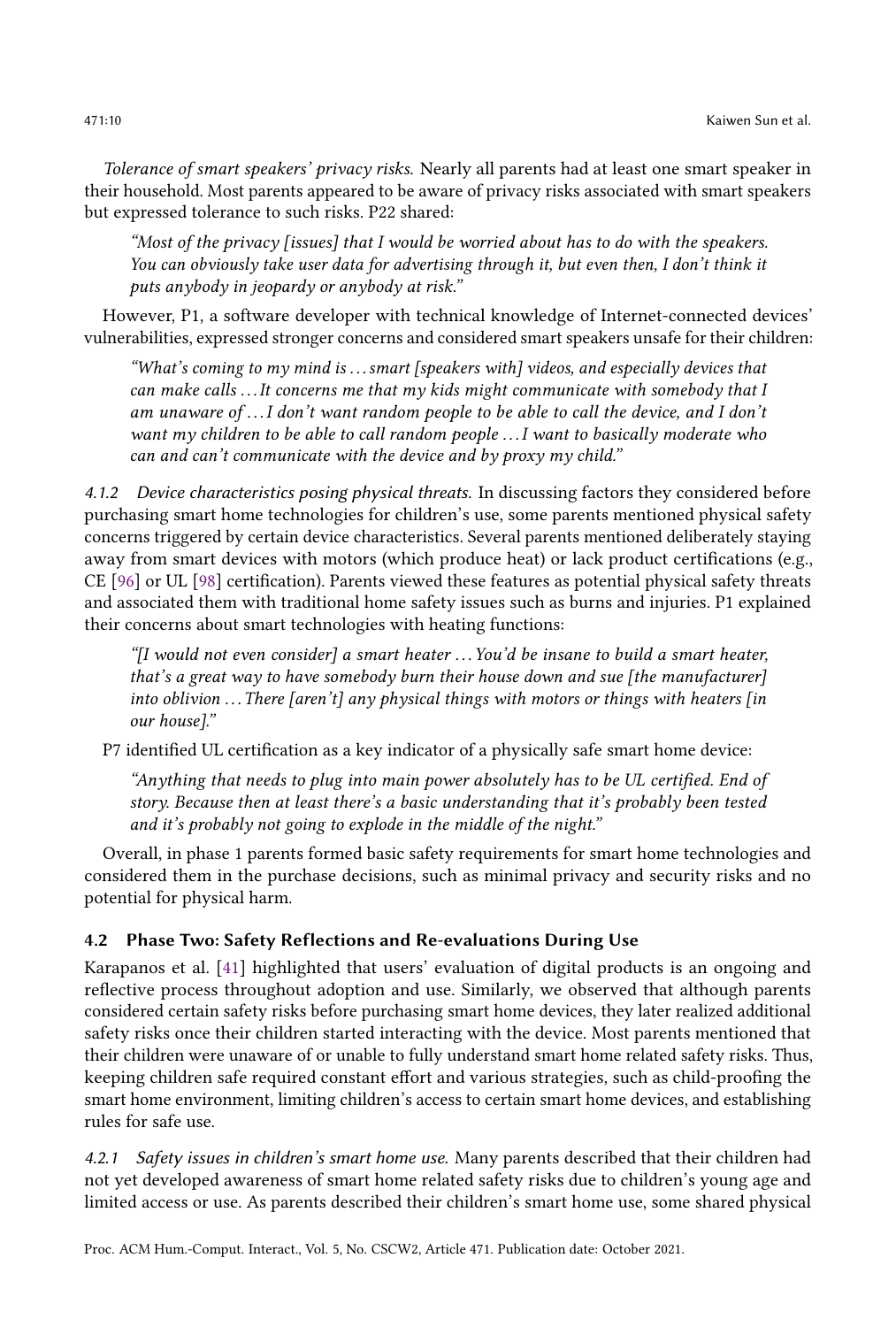safety incidents, some foresaw digital safety issues, and others worried about safety risks as a result of children's improper handling of the device.

Children's limited smart home safety risk perceptions. While parents strove to provide a safe smart home environment for their children, many said their children did not seem to be aware of safety risks associated with smart home technologies. Other parents did not think conversations about safety were necessary, as their children's smart home use had been supervised and limited to non-critical devices (e.g., smart lights) or devices disconnected from the Internet. As P16 discussed:

"I don't think [my kid] cares about bad actors on the Internet in terms of accessing things and compromised systems that go beyond her ... Our kids always have close adult supervision, whether it's my wife or our nanny."

Some parents mentioned their children were aware of online safety risks, which may or may not apply to smart home contexts. P15 thought that their children understood the basic meaning of hacking but not in the context of smart home devices such as cameras being hacked. Similarly, P11 said their child understood that there are "bad people online" but not what risks might be:

"He probably has  $\dots$  a real fledgling awareness of 'there are other people online and they're not always friends'...I don't think [children] have any real concern about the scary stuff [such as news of smart home devices being compromised] that we read about."

P13 considered it unsuitable to teach their four-year-old about smart home safety risks, which might scare the child as he was just starting to develop an understanding of the digital world:

"I don't think [the conversation] would help at this point . . .I think it would actively hurt him. He's four, he likes to watch cartoons, he's starting to have vivid dreams ... and I don't necessarily want him thinking that his house, which is his safe area, could potentially turn against him."

A few parents, usually with slightly older children, mentioned having conversations about smart home safety with their children but did not think that their children had an in-depth understanding. P12 said their children were taught to stop the smart speaker right away if it started "playing music that sounds inappropriate." P2 mentioned that their nine- and twelve-year-olds knew the smart lock's passcode and understood that they were "not allowed to give out the code," but P2 also suspected that the children probably just treated it as a key without knowing much about related safety issues. Having experienced identity theft, P20 taught their nine-year-old the importance of protecting personal information online:

"We told him about [the identity theft experience] and he knew how stressful that was . . .We got it all resolved, but it took a lot of work to resolve . . .He saw how stressful that was . . . So I think he understands the importance of protecting [his] identity and information."

Physical safety incidents. Multiple parents of young children shared physical safety incidents that involved smart robot vacuums. P14 described:

"[The smart vacuum] was breaking. I had to get a replacement part to get it to detect people again . . .I started the vacuum cleaner and walked away from it . . . and it ran over her toes. It's not that heavy. It was just sort of an annoyance for her."

P8 shared that "the [vacuum] robot scared the dog, and the dog ran right past my son and spun him around." Similarly, P12 mentioned that the smart vacuum could cause "chain reactions" that would pose safety hazards, such as by getting "tangled in some wires and knocked stuff off the table" which could accidentally hurt their children.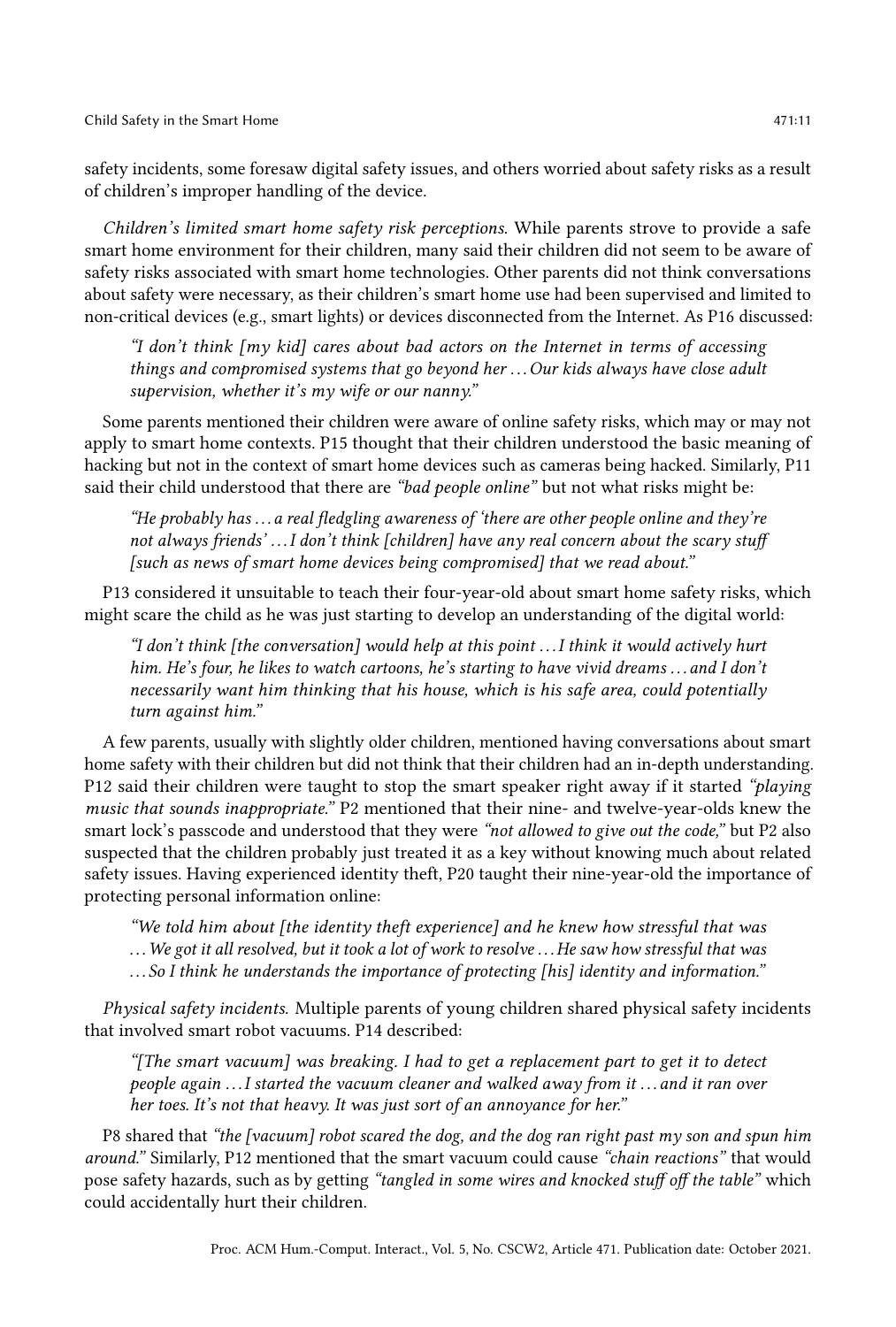Children's exposure to inappropriate content. Compared to physical safety concerns with smart robot vacuums, smart speakers raised different safety concerns. Many parents reported that their children used smart speakers to ask questions, watch videos, or control other smart home devices such as lights and doorbells. Some parents worried about smart speakers exposing children to unsafe content. Such risk might originate from young children's struggles with pronouncing or spelling words correctly when asking questions. As P11 described:

"With a smart speaker, you can ask it all kinds of questions and maybe if you mispronounce something, you get something else that's more adult . . .I have seen the video where some kid asks and ends up getting sex toys . . . They could end up shopping for something like that by accident."

Parents with older children were concerned about their children deliberately using smart speakers to access inappropriate content. P4 said:

"Sometimes [children] have this friend come over and he likes to try to get Alexa to play the music that I wouldn't let them listen to because the lyrics are unsafe . . . the content is [unsafe]."

Furthermore, children could run into undesired experiences when the smart speaker is shared by multiple family members. P18 mentioned that their child accidentally came across childinappropriate content in this way:

"[The smart speaker] will continue to play the last thing that was playing . . . So I'd be listening to something that has grizzly details and really not kid appropriate  $\ldots$  Our seven year old [accidentally resumed it] and he would immediately tell it to stop and run away because he's very scared of being scared."

P23 pointed out that such safety risks were not unique to children's use of smart speakers, "but [smart speakers] maybe create more opportunities [for children to be exposed to inappropriate content]." Specifically, the voice interaction with centrally-placed devices brings potentially inappropriate information closer to the child than when it can only be accessed via computers, phones, or tablets that can be removed from children's reach.

Potential safety risks from children's device use. Many parents said their children could use the smart speaker to control other smart home devices (e.g., lights) and automation (e.g., dinner mode) through voice commands or through the speaker's display interface. With such access, some parents worried that children's accidental misuse or mischief could create safety issues. P20 gave their nine-year-old full access to the smart home controls because they wanted the child to be part of the smart home experience. Nonetheless, P20 was frustrated by Google Home lacking "the ability to limit the devices that [the child] has control over." For instance, P20 had a smart water heater linked to the Google Home. To P20's knowledge, there was no way to prevent the child from accessing the water heater while still keeping the access to other less dangerous devices — this situation raised concerns that the child might use voice commands to activate the smart water heater:

"I don't want him controlling [the smart water heater] . . .He could burn himself, he could burn us  $\dots$  Let's say I'm in the shower and he tells the system to raise the temperature to 150 degrees ... That's why I would prefer to be able to just block his access from something like that [but I can't]."

Several parents further raised concerns about the safety implications of automated garage doors that could be controlled via smart speakers. P20 worried that their child, with full control access to the smart home system, might leave the garage door open, which could put the child at risk if left home alone. P16 described that their children were too young to understand that the garage door was not something to play with: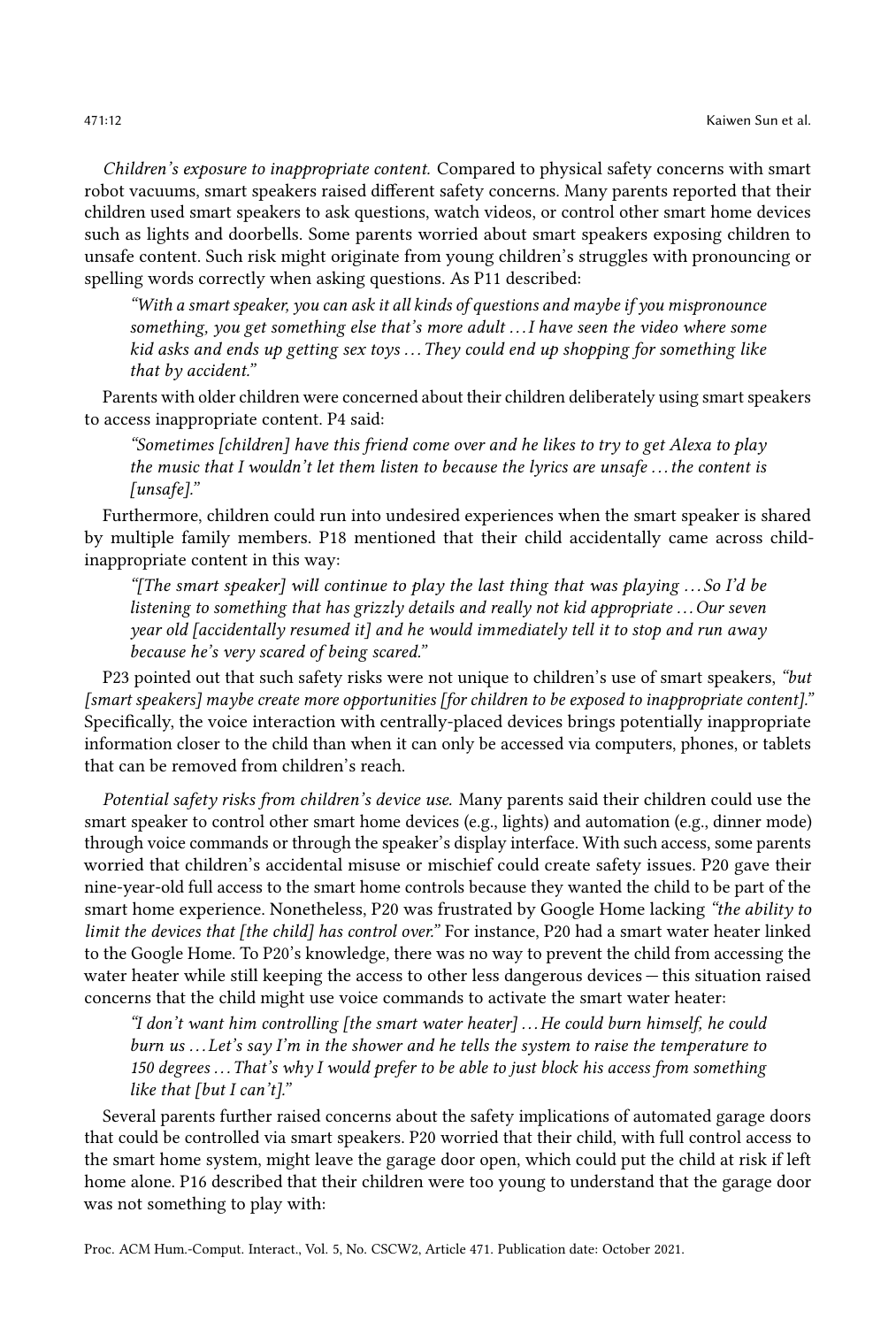"I wouldn't want my kids to be silly and say, 'Alexa open the garage door' . . .Kids don't have a fully developed prefrontal cortex to ... know [they] shouldn't play with the garage door ... [They would] basically make it a game where [their] little brother runs underneath it as they close it."

4.2.2 Parents' mitigation strategies. Parents shared various preventative and reactive mitigation strategies in response to safety concerns: conventional child proofing techniques, keeping young children under close supervision when they interacted with smart home devices, limiting what devices children had access to, and using devices' built-in parental control features if available.

Conventional child-proofing. Nearly all parents who child-proofed smart home devices when their children were younger mentioned common child-proofing approaches to prevent physical safety risks. For instance, P12 shared that their children loved to press a button on a smart switch that controlled lamps, so they "*put a physical barrier up*" to prevent children's access. Several parents mentioned they would keep devices out of their children's reach. Specifically, P8 mentioned that they were afraid that some smart devices could be pushed over and fall on the child. P6 kept smart buttons away from their seven-year-old so the child could not knock the buttons off, which then might pose chocking hazards to the pets. P14 and P22 mentioned efforts to manage device cables, such as ensuring that "the chords are all hidden" and "wrapped  $up$ " so that their children were less likely to accidentally grab the cable and be hit on the head by a falling device. P12 described trying to keep smart speakers out of their youngest one's reach, while acknowledging that such attempts were not always successful:

"He presses all the buttons on [the smart speaker] and somehow turns it into like setup mode or turns [the volume] up ... So we try to keep it out of his reach, but sometimes he climbs to get to things, or he'll pull it down. But we do keep it out of his reach."

Being selective of children's access to certain devices or functionalities. Zeng and Roesner [\[109\]](#page-31-0) found that while parents wanted to encourage children's participation in the smart home experiences, they used parental control features to keep their children from causing trouble. We similarly found that parents in our study used additional strategies to limit their children's access to smart home devices or functionalities. Some parents would not register their children's voice with the smart speaker so that the children could not control safety-critical devices such as garage doors and security systems. For instance, P14 described that they opted for "behind-the-scenes" voice control restrictions to make the home environment safe instead of explicitly telling children what to do and what not to do:

"They can't unlock the door [via voice control]. They can't look at the doorbell. They can't call anyone [via the smart speaker], unless their voices are recognized as . . . an approved user, which they're not  $\ldots I$  prefer to go with making the system fit them rather than changing their behavior or setting rules in place for them to fit the system."

Similarly, P23 registered their children's voice to lock the door but did not give the children the code to unlock it. P7 shared that the tablets their children used for watching videos were not integrated into the smart home system, and did not have apps to control other smart home devices.

Safety by obscurity. Several parents mentioned that unless the smart home controls were directly linked to children's activities or experiences, they chose not to tell children how certain controls work, e.g., for thermostats and lights in other family members' room. However, these parents indicated that their children could technically tap on the smart speaker display and use the central app (e.g., Google Home app) to control other smart home devices, because the central app did not allow selective device controls for different users. Due to this limitation, parents developed a "safety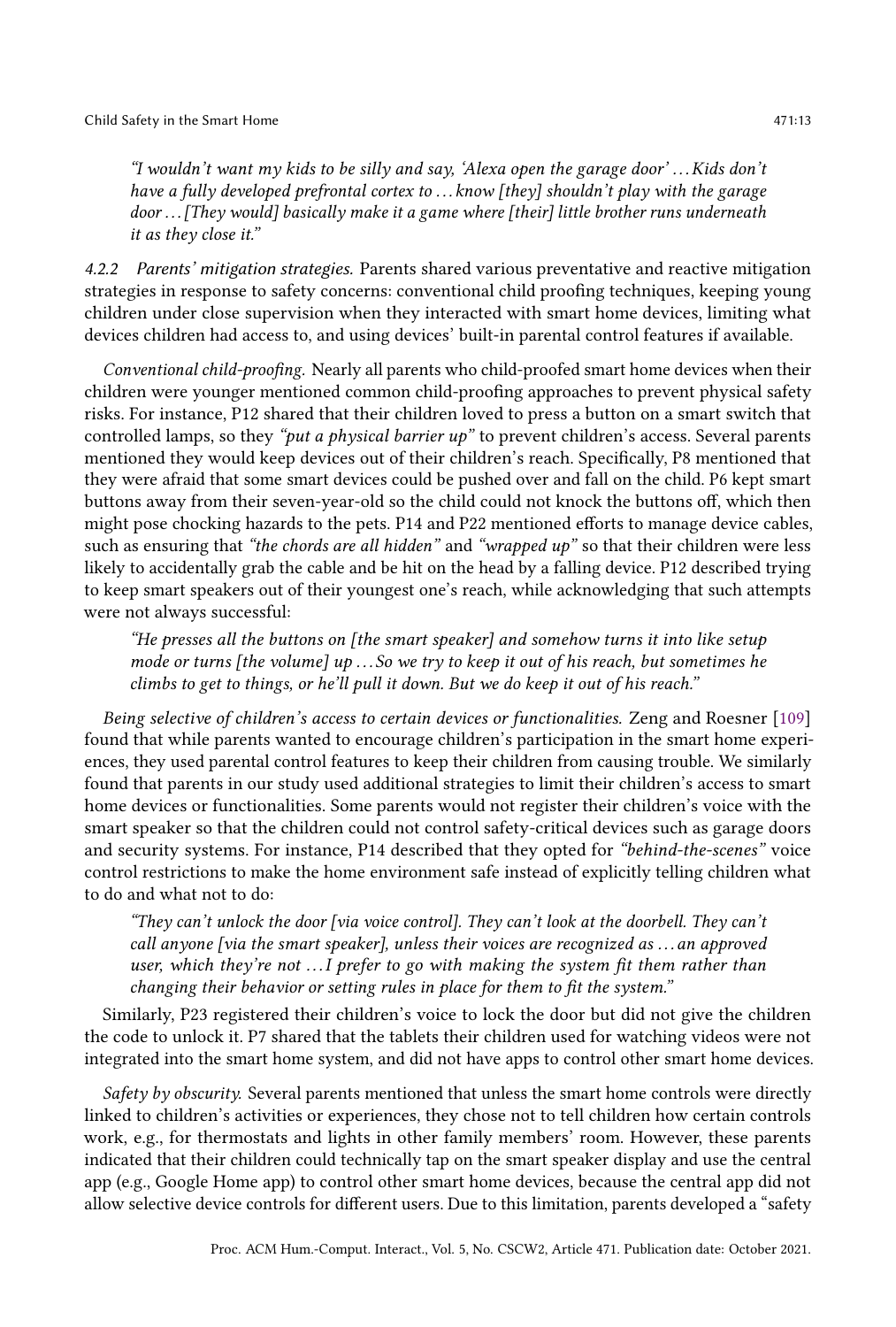by obscurity" mindset and tried to avoid safety issues through intentional non-disclosure. As P20 explained:

"If [the kid] knew he could control [the thermostats]  $\dots$  there's no way to prevent him from doing it. So I just haven't told him about that stuff... and [other] kinds of things that I wouldn't want him to be able to play with ... like the garage door [and other] security related items."

Children's age also factored into parents' decision to limit access. P17, with a three- and a six-year-old, said limiting the young children's access to the thermostat was necessary:

"They're too young at this point to have access to those sorts of things because of the friction . . .I don't want them to make my AC cost rise . . .I do think it's a little bit more complex and nuanced. It would just take a lot longer for them to figure out."

Using the device's built-in parental control features. To protect children's digital safety when children use smart speakers to ask questions and browse digital content, nearly all parents mentioned using parental control features to reduce their children's potential exposure to inappropriate content. P10 shared that their children used smart speakers a lot for media consumption and they set up restrictions accordingly:

"For the Google Hub: the videos are all set to preteens, the music is all set to non-explicit lyrics . . . [For YouTube apps] we monitor what they watch and also go through the history of what they watch ... Just make sure ... those channels are age-appropriate."

Parents also appropriated other device features as parental controls. For instance, P17 set passwords for smartphones and tablets to prevent their children from accidentally controlling other smart home devices. P14 and P22 configured "device downtime" for their smart speakers so that their children could not play music or videos after bedtime.

4.2.3 Parents' rules and guidance for safe use. In addition to putting restrictions in place, many parents established rules and boundaries for appropriate use, provided guidance on dealing with unexpected situations, and instructed their children not to abuse given access.

Rules and boundaries of appropriate use. Most parents shared that they taught children how to appropriately use smart home devices after the initial setup, such as "what [their children] should and should not do" in P6's words. Over time, parents gradually established boundaries and rules as children became more familiar with smart home technologies, and parents spent efforts in teaching children how to give commands and exercise controls. As P5 shared:

"It took long before they figured out what those rules were, and now I don't really seem to have a problem with them ... If I add anything to the house, [there] needs to have a rule you can or you can't do this. [The device] is a little bit tempting [to the kids] at first. It quickly loses its attraction ... Now we understand the rules and that's just how we use it."

Several parents emphasized the importance of providing reasons behind the rules. P13 gave an example of how they explained their rules for a smart lock:

"We try to explain why we don't want him to do stuff. It's not just, 'hey, no, don't do this.' It's 'we don't want you to unlock it, because we don't want the door unlocked [and] we don't want people to come inside."'

Education on when things go wrong. When uncertain or unfamiliar events occurred, some parents also taught their children how to react to such situations. P12 said their children were trained to stop the smart speaker if it plays a song that nobody knows as a mechanism to prevent exposure to inappropriate content. P6 highlighted that their child "knows not to order anything. He knows that if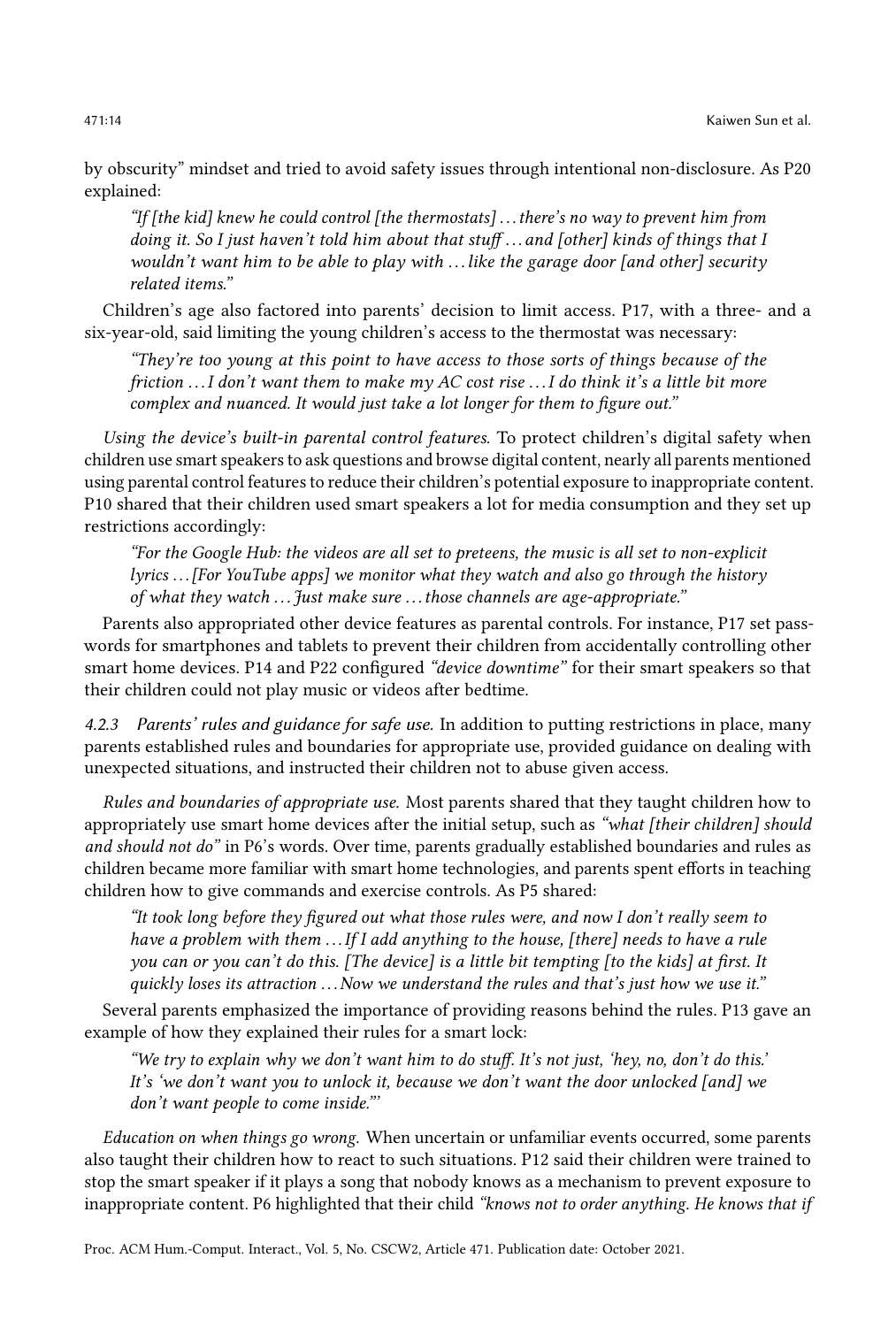the Echo asks him to confirm something, he has to get one of us." For devices like smart locks and smart speakers, parents shared that their children might keep pressing buttons or failed at getting voice commands executed because of the delayed feedback, and this was a moment when parents would provide guidance. As P11 shared:

"There's not a lot of  $[places]$  where I forbid them to do something, but I will coach them. With the lock, a lot of times I would say 'It's not going to work if you keep pressing it. You leave it alone, you press it once, and then you wait to see what happens.'"

Similarly, P23 talked about helping their children when they could not get voice commands to work on the smart speaker:

"Sometimes they struggle [with] getting the voice commands right or enunciating properly . . . Then I teach them or remind them there's a manual way to do it, or coach them on how to interact with it ... the specific kind of commands to give it or whatnot."

Regarding smart speakers in particular, similar to what Beneteau et al. [\[8\]](#page-27-14) have found, parents considered it important to cultivate their children's manners by teaching them to be polite with the speaker in giving voice commands. Sometimes smart speakers can become a conversation disruptor [\[8\]](#page-27-14) and children become over-reliant on them, so parents might impose more limits, as P4 described:

"We'd be having a conversation during dinner, and they're asking [Alexa] a question rather than us. Then she's not getting it right, and she's going on ... It's just annoying. So, we've made a rule now that you can't talk to [Alexa] during dinner, and now they generally know [that] I think that is annoying [and] she can't be part of the conversation."

Balancing trust and restrictions. Less commonly, parents with older children gave their children unlimited access to and control over smart home devices because they thought their children had proven to be trustworthy rule followers. Nonetheless, parents would still teach children not to abuse or take advantage of the access. For instance, P20 said their nine-year-old "could go and control everything" but "if he abuses it, it's going to [be] taken away." Such level of trust was typically cultivated through the children's persistent rule-following habits, as P15 explained:

"We do a lot of talking to our kids from an early age . . .We explain to them and ask them to repeat back and [we] would say 'do you understand why we feel this way, why you can't do this?' They're kind of rule followers, not because we're strict, but because they understand."

Some children might treat smart home devices as toys. For instance, P22 found that their children were mixing up iPad with Google Home Hub because they both had a touchscreen and could be used for entertainment, so they stressed to the children that Google Home Hub was "for interacting with the home, not for media consumption." P17 tried to build conversations around the distinction with their children and called out specific devices that should not be messed with:

"Thinking about smart lights, we don't want [kids] turning them on at certain times of the night or playing with them. They're not toys . . . along with the security cameras and the doorbell."

Rules around physical safety. Smart doorbells, and locks were central in conversations around physical safety. Some parents instructed their children to be careful with the smart lock code, and to use the smart doorbell as an alternative to answer the door. For example, P2 granted their children an individual door lock access code but emphasized related rules, such as not sharing the code with anyone else and remembering to re-lock the door if nobody's at home. P4 and P10 both shared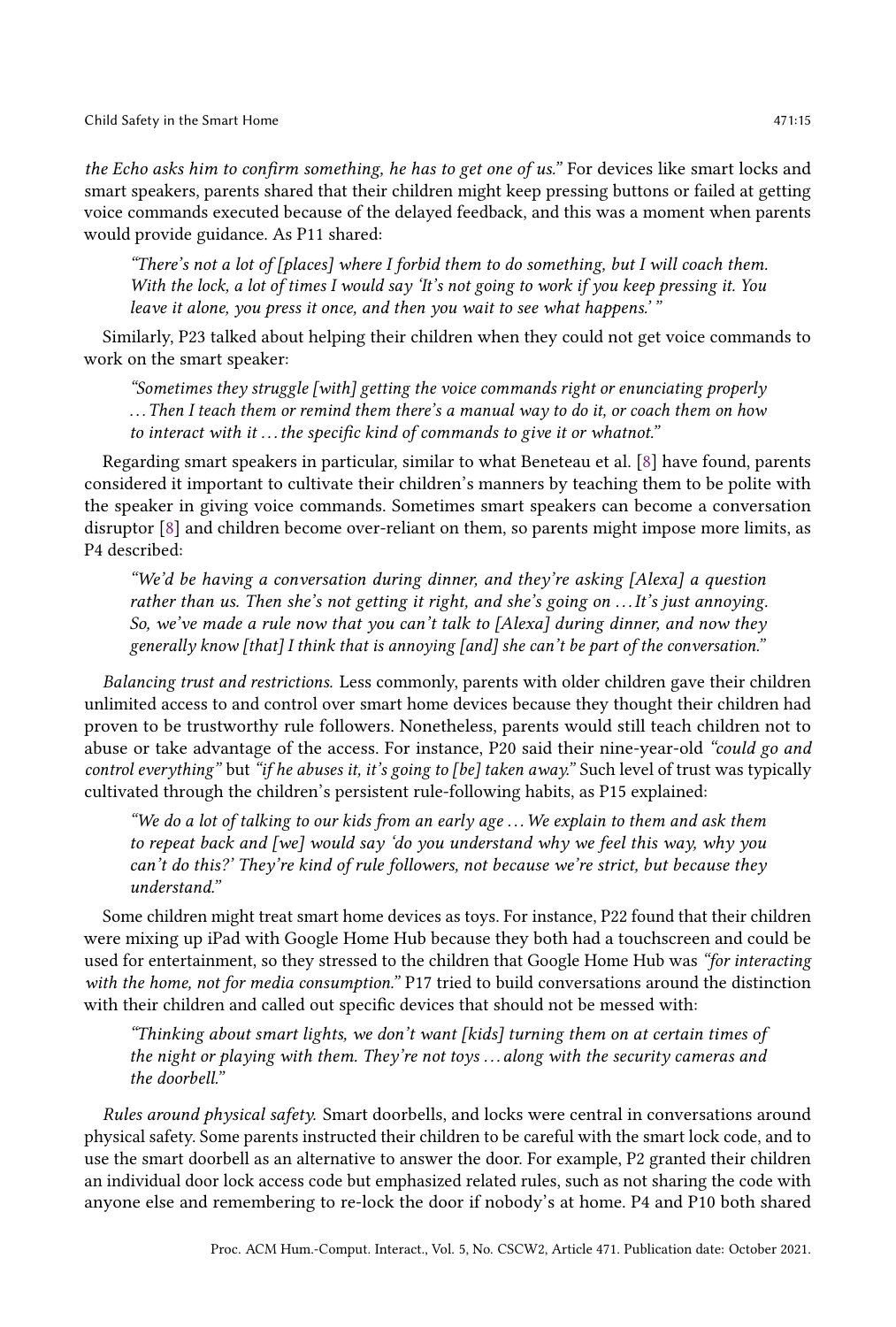experiences of teaching their children to use the smart doorbell safely in line with common home safety rules. As P10 described:

"For the video doorbell, unless they know the person we tell them not to talk to anyone. If they don't know the person, then either come get me or my wife or my mom. But we tell them not to talk to strangers [through the video doorbell]."

P4 added that it took their children practice to understand why it would be safer to check the doorbell display rather than run to the door directly:

"For a long time they would run to the door and fling it [open]. We were like, 'come on guys,' because sometimes it's somebody selling something . . . and you don't feel like talking to them. So it took a while for us to train them. They finally did learn ...So [now] if somebody rang the doorbell, they could just run into the kitchen [to check the doorbell notification on the smart speaker], which you can't see from our front door, and they can see who's there."

Rules around digital safety. For digital safety, only a few parents said they had taught children what to look out for when using smart home technologies. With security cameras, P22 mentioned that they taught their children to unplug the camera if "someone yells out [through the camera] and scares them." P18 discussed with their children about advertisements on Google Home Hub that "try to sell them things" and the importance of staying vigilant against these ads. P20 explained to their child that scams and hacking attacks can also occur with smart home devices, hoping that the child could be careful about any solicitations of personal information:

"We educated him about scams  $\ldots$  [If] somebody's email is asking for your information, don't give it to them  $\dots$  I feel like the smart home devices kind of open up that same level of risk, like if your Google screen asks you for some information about yourself, you need to question that  $\dots$  Why does it want that?  $\dots$  It's really just about protecting your information and identity . . . and not giving out information without first questioning it."

P7 highlighted that maintaining a safe smart home environment and having conversations about different aspects of safety had been a constant effort to them:

"I am very careful with them about what they share online, who they can talk to online, and what information they're putting out into the world. Now I say [to my children that] within our home you're always safe, but I also reiterate how the choices that I'm making in our home keeps them that way. Safety is not a one-time event, it is a constant effort ... We do a lot of...talk about what things around the house should you be touching and playing with."

In summary, in phase 2 parents constantly re-evaluated whether the smart home environment is safe for children and how it could be made safer — safety risks arose as children had limited risk perceptions, were exposed to inappropriate content, or struggled to control the device properly. Parents took measures to mitigate safety risks, such as by removing or limiting access, setting rules, and providing guidance and explanations about risks and for their rules.

#### <span id="page-15-0"></span>4.3 Phase Three: Evolving Safety Needs As Children Grow Up

Beyond immediate safety considerations and mitigation, parents considered how their approaches to safety issues would need to evolve as their children become preteens and teenagers. In contrast to the reactive nature of phase 2, parents described proactively anticipating potential safety risks and needs in the future, such as teaching their children to identify and handle digital safety risks. Parents with young children also foresaw that the children would be more involved in the smart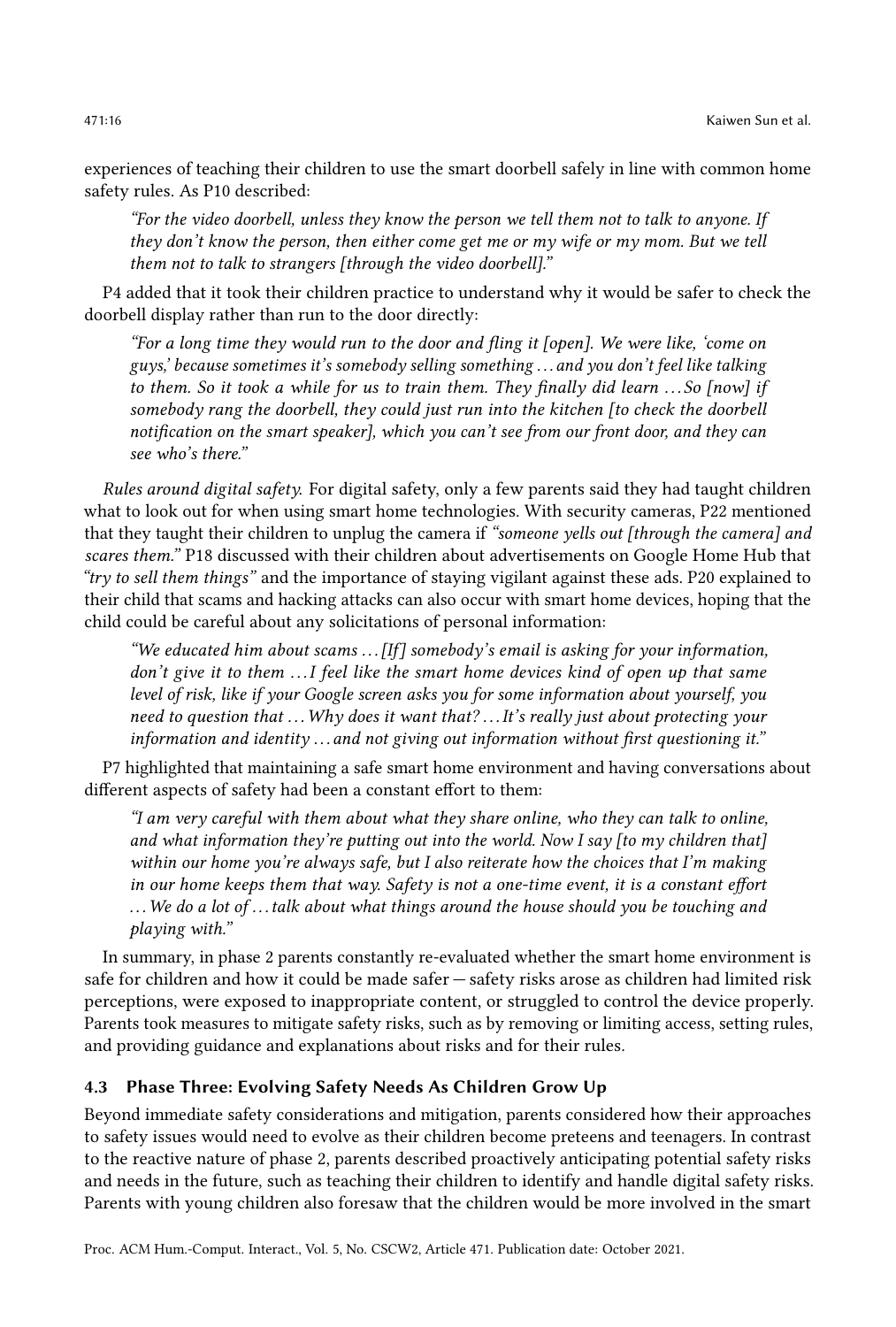home experience, have their own devices, and eventually demand more privacy and autonomy from their parents.

4.3.1 Need to teach digital safety. Most parents said that they had been closely monitoring their younger children's smart home interactions, so the chances of their children being exposed to risky situations were low at the moment. This explains why only a few parents had discussed digital safety threats with their children directly, but many indicated the necessity of such conversations in the future. As acknowledged by P12: "we haven't had in-depth educational lessons on privacy and information security  $\ldots$  [But as] they get more uncontrolled access, we'll have to have more of those conversations." Several parents further noted that engaging children in digital safety conversations should be done sooner rather than later to help children form safe online habits early on so the lessons will be "ingrained longer" (P6) and become critical to cultivate children's "online hygiene, promoting a learning experience, rather than trying to necessarily [use parental controls to] filter all this [unsafe content] stuff out" (P13).

4.3.2 Need to adapt parental rules. Parents noted that their current parental rules and mitigation strategies might not work well as their young children become preteens and teenagers. P5 speculated that their children might "become more independent or a little braver about breaking the rules" in the next few years, which would require reinforcement of established safety rules. Ur et al. [\[89\]](#page-31-9) found that teens in their study were uncomfortable with parents' surveillance through auditable door locks and entryway cameras. Similarly, some parents in our study considered making adjustments in reaction to children's potential objection to parental controls when they grow up, as P14 shared:

"The [parental controls] that are in place limit what they can do ... [and] I need them right now. I'm sure once [the children] get older they'll complain, but we'll deal with that as we come to it."

Some parents anticipated that their children would want to have their own smart home devices and use them in a private setting such as their bedrooms once they grow older. P11 described being aware of the preparation and education needed for such transition. Nevertheless, the quotes from both P11 and P14 conveyed the sentiment that the adaptation of parental rules was something to be addressed later on, and they did not seem to have developed concrete strategies:

"If the kids got the Alexa speakers in their rooms... especially as they get older and they can start asking it inappropriate questions or adult questions ... Those are the sort of concerns that I would have as they get older, and if they were to get a more private usage of [the smart devices]. It'll come and I'll have to put a lot of thought into it at that point" (P11).

4.3.3 Need to build trust. Parents highlighted that a key element in adapting parental rules was to build a trusting relationship with their children and respect the children's autonomy. Both P4 and P13 highlighted that a trusting relationship would foster open parent-child communication. As P4 explained: "I don't love the idea of censoring them [to ensure their digital safety]. I would much rather be talking to them about all the things that you can find on the Internet." Similarly, P13 mentioned that when their children have "questionable questions" they would turn to the parents first, not the smart speaker. P13 also noted that all the voice commands from the children went to the parents' Amazon account for now, but that would likely change:

"When you're starting to talk about them getting to their teenage years, to me . . .it's a conversation of 'should you have your own Amazon account? I'm not your guard anymore because you may want to start asking questions that you don't necessarily feel comfortable sharing with us for whatever reason.' "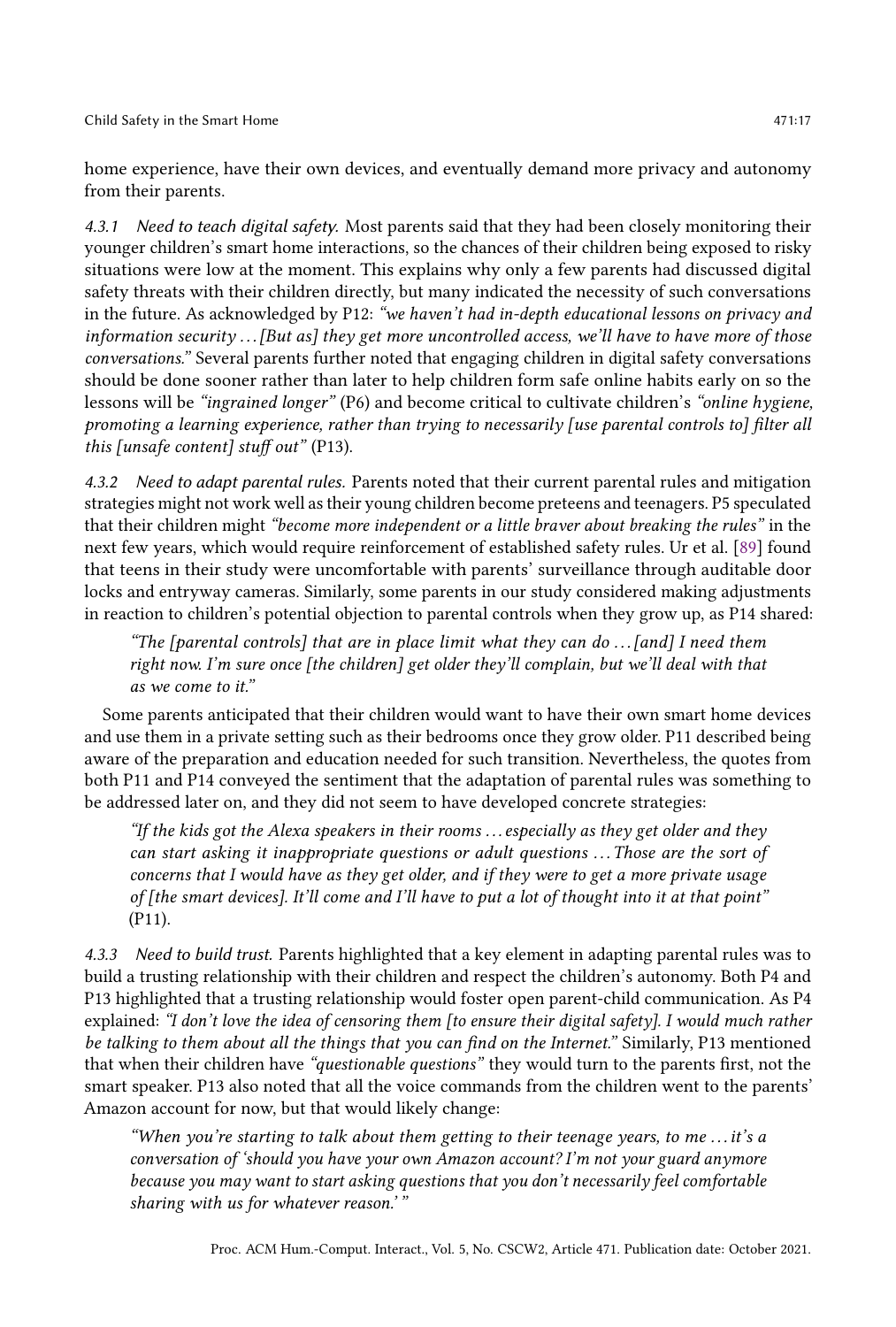Similarly, P1 and P7 noted that parents need to "let go of the full control" at some point. P1 explained that "letting go" means a higher likelihood for children to encounter safety risks, but also more teaching opportunities for parents. P7 highlighted that a precursor to giving children more autonomy is to "instill natural skepticism:"

"I can't control what they're going to download when they're 13, I'm going to have to let go. The only thing I can do is for the next five years until they turn 13 . . .instill in them this sort of natural skepticism  $\ldots$  [such as] 'if the product is free, you're the product'  $\ldots$  I really liked the skepticism that's involved in that thought . . .I have to let go and say I've done the best that I can."

In summary, phase 3 shows parents' intentions to educate children about digital safety risks and corresponding protective strategies as they grow up. Parents were aware of the need to adapt parental rules in respect of children's autonomy, although they tended to delay thinking about how to do that until a later point. However, not all parents shared the same sentiment toward children's smart home safety, and parental controls in existing smart home technologies might not cater to parents' and children's evolving needs, as we discuss below.

#### <span id="page-17-0"></span>4.4 Factors Influencing Parents' Considerations of Smart Home Child Safety Risks

Across the three phases, we observed that parents' perceptions and approaches regarding smart home child safety were shaped by six factors: parenting style, parents' tech-savviness, parents' trust in tech companies, children's age and developmental differences, news media, and device characteristics.

4.4.1 Parenting style. Among the parents we interviewed, we identified two general parenting styles — vigilant or complacent — in dealing with smart home child safety risks. This dichotomy is in line with the preventative vs. reactive parental approaches in guiding teens to manage privacy risks on social media [\[101\]](#page-31-17) and the instructive vs. restrictive mediation strategies highlighted in the EU Kids Online network report [\[54\]](#page-29-9). Most parents leaned toward the vigilant end in managing perceived safety risks to their children. These parents were aware of and cautious about digital safety risks. Many of them were tech-savvy enough to understand what could go wrong with smart home technologies, and most of them realized how these technologies lacked design considerations for children, which may have contributed to more restrictive and controlling parenting approaches. As such, they tended to be critical in selecting smart home devices and reflected on how their children's privacy and security might be affected.

Vigilant parents with younger children tended to watch out for physical safety risks by deliberately avoiding devices with heat or mechanical components and childproofing smart home technologies to avoid injuries. They also used preventative mediation approaches such as setting rules about smart device use and leveraged existing parental controls [\[54\]](#page-29-9). Additionally, many of them considered instructive mediation approaches to educate children about digital smart home safety particularly as the children grow up. For instance, P14 believed that "in terms of online safety and their privacy [when using smart home technologies] . . .I don't see any problems that can't be solved with education."

A few parents exhibited a more complacent, relaxed, and trusting sentiment toward children's smart home safety. They appeared to be more optimistic about smart home technologies and emphasized the technologies' benefits over safety risks or privacy implications. Part of the relaxed attitude stems from them being confident that the careful thoughts they put into smart home device selection and management could ensure a safe experience for their children. P13 described encouraging their four-year-old to explore smart home technologies in a guided environment: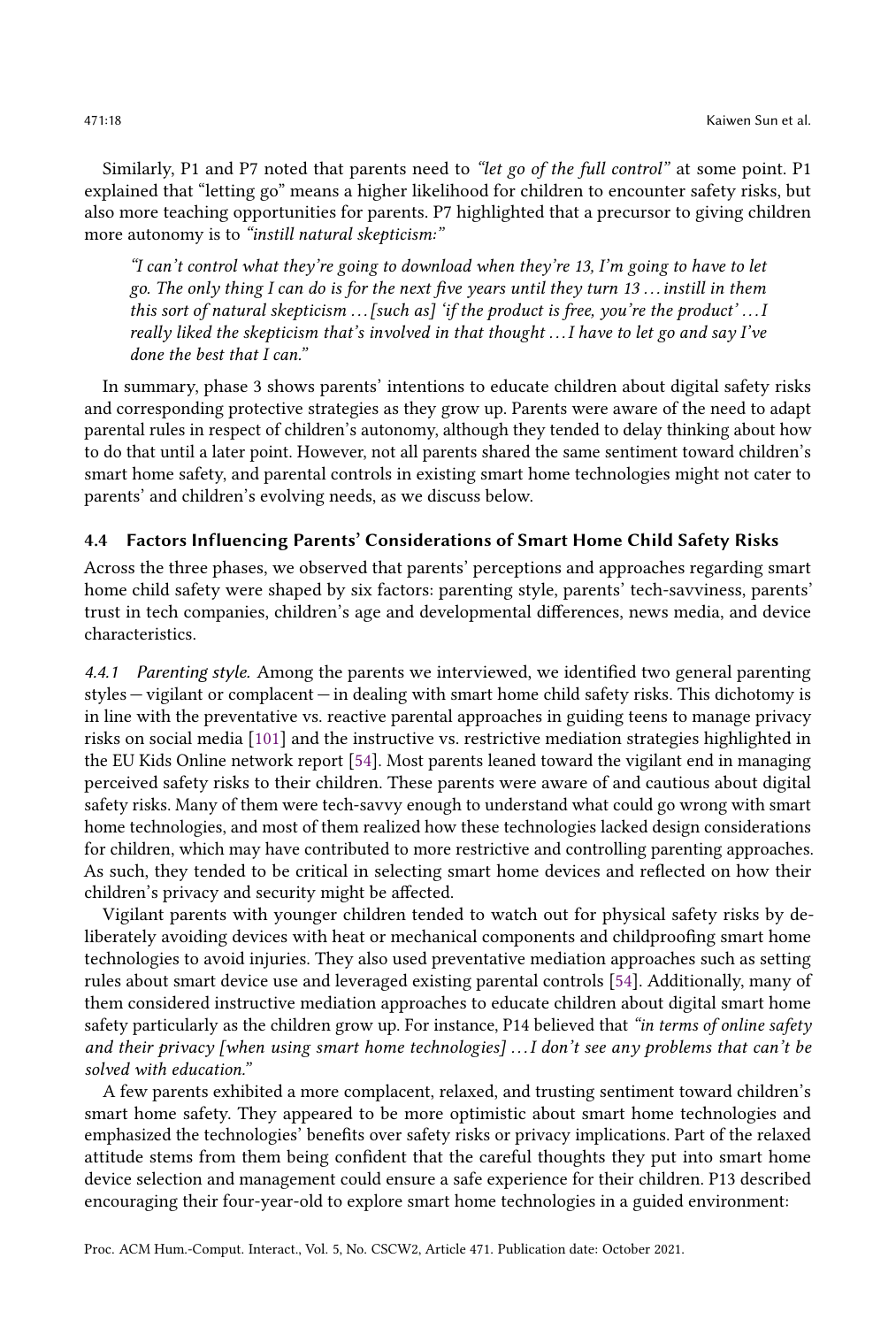"I would rather have him have a leg up on [online safety awareness] and have the ability to self regulate screen time and stuff like that at a young age  $\ldots$  as opposed to making [technologies] a forbidden fruit or something that's mysterious and that they have to go somewhere else to learn about."

4.4.2 Parents' tech-savviness. Many parents described themselves being tech-savvy either because of their occupation or because they were smart home enthusiasts. These parents tended to be intuitively attentive to digital safety, privacy, and security aspects in deciding what devices to purchase, as P8 described "I'm a safety engineer, so I am already hypersensitive to safety things [about smart home technologies]." They deliberately avoided certain cloud-based smart devices, such as smart video cameras. Furthermore, some parents weaved their tech-savviness into preventative measures by configuring their home automation from the ground up, paying attention to device updates, and reading privacy policies. P7 gave an example:

"I don't use anything that requires a cloud. So that's a total non starter for me. Beyond that, I am probably one of the nine people in the world that actually read the privacy policies and make decisions based on what I read in the privacy policies."

By contrast, several parents who were not tech professionals did not seem to intuitively associate children's use of smart home technologies with physical safety or security risks. They reflected on how smart home technologies could introduce digital safety risks to children once we probed them about it — some commented that the interview helped them better think about children's smart home safety as they turn to teenagers. As P4 said:

"I haven't really thought about this [smart home safety] before our conversation because our kids are very trustworthy  $\dots$  The idea of them trying to see something that they're not supposed to is not on their radar yet. Now that I think about it, I guess they could be like, 'Hey [Alexa], show me naked pictures.' Yet, I don't think that they're there yet."

4.4.3 Parents' (dis)trust in tech companies. Similar to Lau et al.'s finding [\[51\]](#page-29-12) that users' trust toward tech companies plays a critical role in smart speaker adoption, we observed in our study that such trust shaped parents' selection of smart home technologies and which devices they considered safe for their children to use. Many parents indicated that their trust in certain tech companies prompted them to adopt smart home products from the company. For instance, several parents mentioned choosing only HomeKit-compatible [\[97\]](#page-31-18) smart home products because they trusted Apple exclusively. Others preferred the Google Home system and felt comfortable with their children using Google's products.

On the contrary, some parents expressed distrust toward certain tech companies and thought their products could pose threats to children's digital safety and privacy. These parents tended to avoid purchasing products from distrusted companies or used the product with caution and skepticism. For example, P5 opted for Apple's HomeKit smart home system because they felt annoyed by the business models of companies like Amazon and Google who "collect information in the market in any way they can." P14, who was already using the Google Home system, was also upset about Google's lack of transparency in collecting and using their children's data.

4.4.4 Children's age and developmental differences. Not surprisingly, children's age also played an important role in parents' smart home safety considerations. Parents with younger children (i.e., 5-8 years old or younger) considered that their children had a limited understanding of smart home technologies and were not heavily involved in the smart home experience. Consequently, these parents primarily focused on ensuring children's physical safety through child-proofing, such as by putting devices out of children's reach and hiding cables. While many parents would teach young children basic rules (e.g., dos and don'ts about using the smart door lock), some considered digital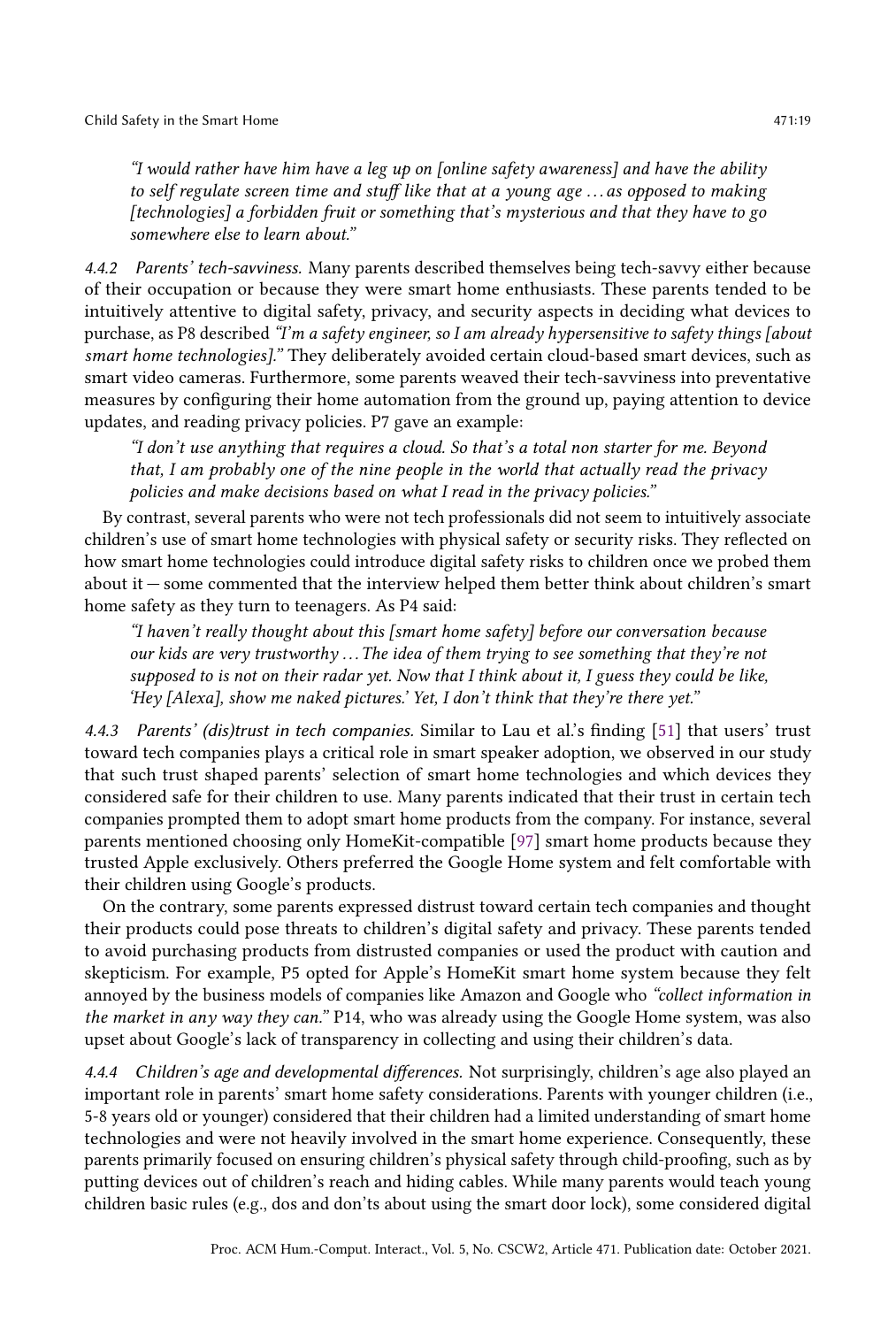safety topics too advanced for young children due to their limited online experiences and potential struggles to understand common home safety concepts.

For older children (i.e., ages 8-11, close to preteen years), their parents appeared to worry more about digital safety given older children's wider access to different devices, and these parents described plans to teach their children about digital safety guidelines going forward. Thinking about their children turning into teenagers in a few years, these parents also foresaw their children's needs for more autonomy and privacy in using smart home technologies.

In addition to age, two parents mentioned certain smart home experiences could be a doubleedged sword for children with developmental differences. P6 shared that their child with sensory sensitivities found the red lights on smart speakers triggering:

"If his Alexa isn't working it will give him a red ring. He actually gets really freaked out by that, very scared of it ... It's really bothersome. We're not sure exactly what that is about it. He's got some social issues so we think that might have something to do with it."

P3 shared an opposite example by describing how traditional door locks were not user-friendly to their autistic child and why they switched to a smart lock to keep the child safe:

"[Before the smart lock] he didn't know how to open the door to go outside ... or he did, but he didn't have the strength to twist the deadbolt. Once he figured out how to do it, he would just go outside and I wouldn't know. And he doesn't tell us like when [he goes outside]... The risk of him leaving in the middle of night or getting outside and running in the street is much higher for us. That's actually like a real concern."

4.4.5 News media. When discussing privacy and security concerns around smart security cameras and baby monitors, multiple parents referred to news reports about cameras being hacked to threaten children [\[93\]](#page-31-12). This case reinforced parents' caution with using security cameras around children, indicating that some parents' objections to cloud-based cameras were heavily shaped by news reports. For instance, P9 commented that "even though Amazon owns Ring, I don't entirely trust Ring because of some of the [security breaches] they've had." These parents decided not to purchase smart cameras, avoided brands implicated in news of data breaches, or only used security cameras in public areas at home but not in children's bedrooms. In line with prior work that shows the influence of news coverage on people's security and privacy behaviors [\[20,](#page-27-15) [21,](#page-27-16) [112\]](#page-32-1), parents in our study tended to be cautious about smart home devices and brands that were featured in news negatively, and considered them unsafe or untrustworthy.

4.4.6 Device characteristics. Device characteristics were a salient influencer of parents' purchase decisions (phase 1). Parents took heat, motors, and a lack of certain product certification (e.g., CE or UL certified) as indicators that the device might pose threats to children's physical safety. Meanwhile, parents thought of digital safety risks for devices that could potentially expose the family's sensitive information, such as security cameras and smart speakers with displays. The consideration of device characteristics continued in phase 2 as parents realized additional safety risks when their children become active users. Specifically, parents considered a device unsafe if children could intentionally or accidentally be exposed to inappropriate content or trigger dangerous home automation actions with physical consequences (e.g., accidentally disarming the security system). As P1 explained:

"I would never hook our real security system up to the voice control ... Turning the alarm on and off is not something I want them to be able to do ... Security and physical access control would be two things that I would be uncomfortable with the kids having command access to."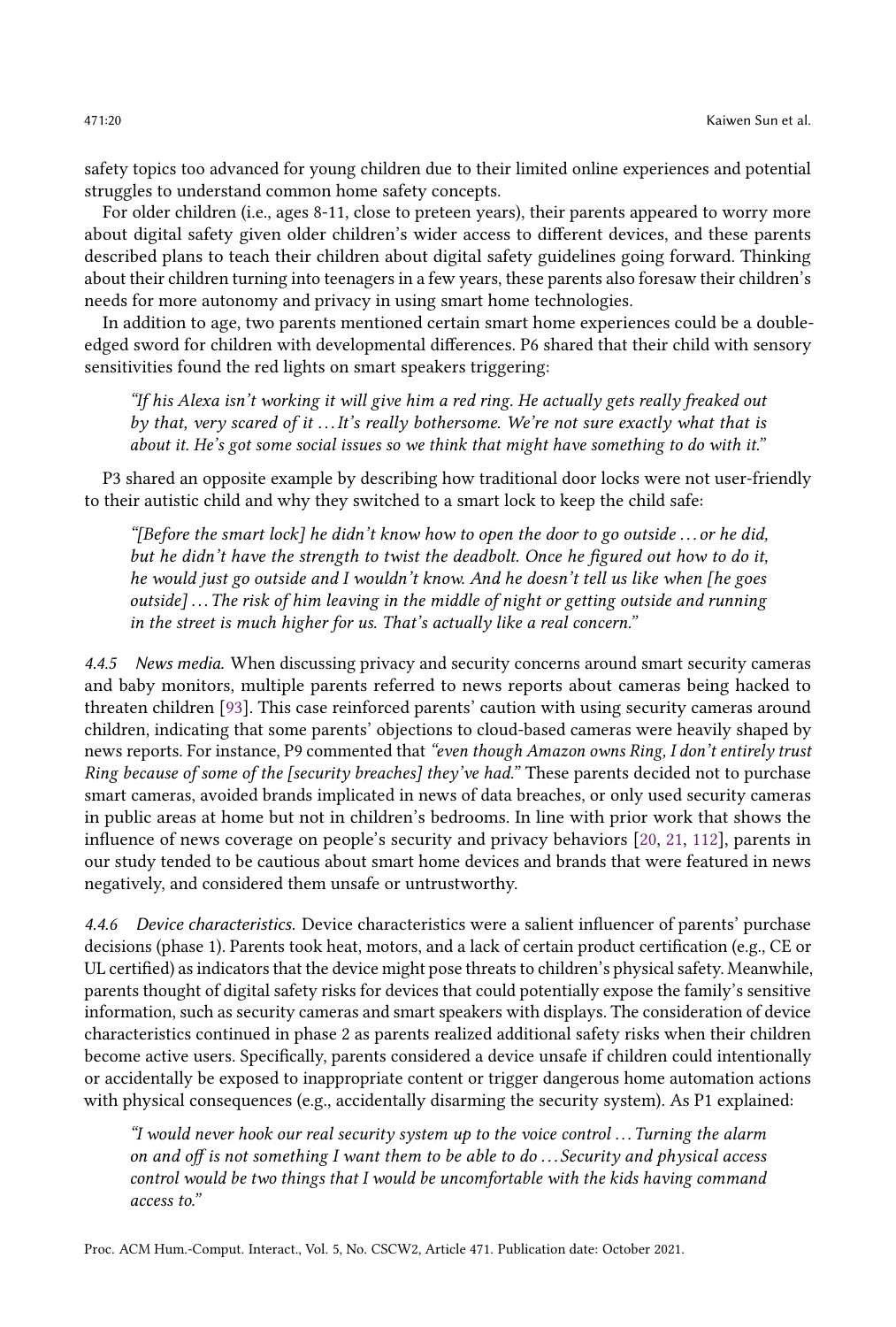# <span id="page-20-0"></span>4.5 Desired improvements to support children's smart home safety

As parents discussed their safety concerns, strategies, and thoughts about evolving safety needs, they brought up desired improvements to support children's safe use of smart home technologies. Two topics were particularly prominent: improved parental controls and more accountability from smart home companies.

4.5.1 Fine-grained and context-adaptive access control. Many parents stressed that an ideal smart home experience should allow parents to pick and choose what parts of the system children can control (e.g., by having a dedicated child profile) and the degree of control (e.g., allowing children to adjust the thermostat by only a few degrees within a defined range). P20, whose nine-year-old could control all smart devices at home, said the first step to ensure children's safety was to give parents "administrative control" that could exclude children from accessing certain devices that they should not have control over. P10 shared an idea of enabling smart speakers to distinguish a child's voice and automatically switch to the level of access and control catering to an established child profile:

"Right now they don't have their own  $[Google]$  account ... Anyone can use  $[the home app]$ . . .It'll be good if Google Home could recognize my kids' voices, like 'oh, this is my son, he's nine years old, so this is the content he's more likely to want, or if he requests something, appropriate content will be served' ... [and] allow me to be the parent of that account and all the different restrictions."

P8 added the need to separate the smart home interface for adults and for children, so that their children could "have their own screens or . . .interfaces to work with, where they're not going to control the house." P17 envisioned that a smart thermostat could "add a child's account that could only manipulate things by a few degrees or so." P14 praised Netflix for allowing individual profiles with customized maturity ratings, but noted that this feature was not available in their voice assistant:

"On Netflix I can go to a separate profile for the kids and it locks out the stuff they can't watch, so the [child profile] features are there. But when it comes to the voice assistant interaction, which is where the kids do all of their [interactions] . . .it just uses the defaults."

Smart speakers were commonly adopted by our parents and many reported that their children often asked smart speakers questions or gave commands. P12, who had four children and multiple smart speakers at home, expressed the desire of "a digest view" of activity logs from all children and "notifications around things that look suspicious."

4.5.2 Transparency and accountability from smart home companies. While some parents relied on smart home devices' built-in parental controls to protect children's safety, some complained that the parental control setup process could have been more upfront and transparent. P14 recounted that they had never received information or notifications about parental settings from Google, even though Google obviously knew there were young children in the household based on the amount of diaper ads received:

"The parental settings that I found weren't advertised to me. At no point did Google say 'hey, you have little kids' or 'if you've got little kids here's how to set up the privacy settings.' I had to go and google parental controls ... I know that Google knows I have young children. The amount of diaper ads I get . . . they know I have a small child in the house. No point did they go, 'Hey, here's how to protect your kids.' Or 'here's how to control your kid's access.' "

Another source of frustration for P14 was not knowing how their children's data had been collected and used and not being able to delete collected information: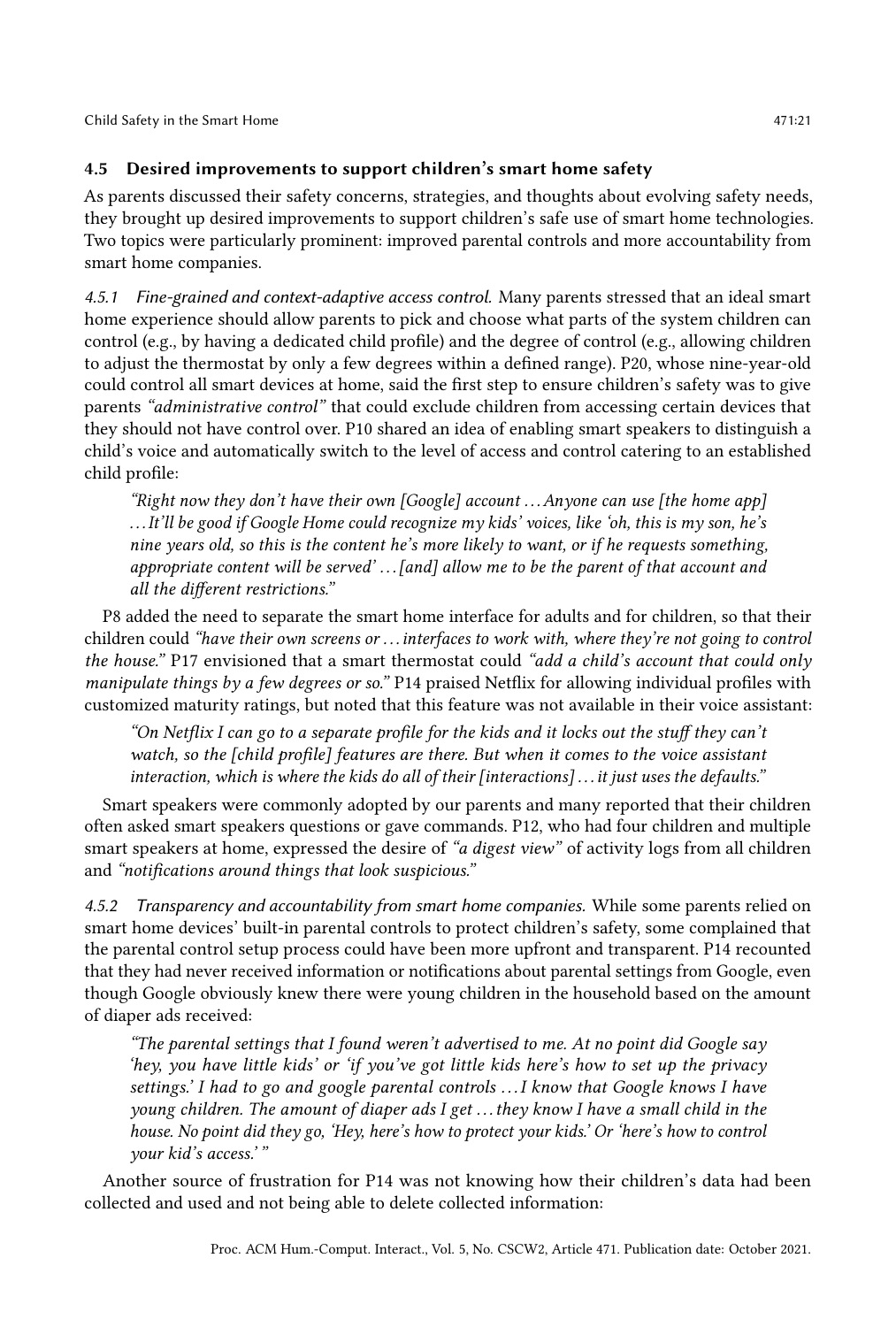"As a parent, I would like more information on what is known about my kids. I assume somewhere there is 'these kids are really into Frozen and The Little Mermaid and they like to turn the lights on at this time of the morning'...I know that that profile exists. I would like the transparency [from Google] to say that it exists, and I would like the ability to delete it. I know that in the European Union, they have the ability to ask tech companies to delete profiles, the fact that it doesn't exist in North America, even for the adults is interesting.  $\ldots$  [My kids] are minors [and] they don't have that advocacy to go 'I don't want this.' They can't check on the 'I don't consent' box on websites."

P17, who worked with one of the major smart speaker manufacturers, raised that most smart speakers in the market offered limited parental control options and companies had little incentive to improve this. P17 wanted to involve children more in the smart home experiences, but worried about shady practices around the collection and use of their children's data:

"It's not enough to put the responsibility of safety and security on just the user . . .I really love the idea of ... childproofing your smart home. [But] it's in its infancy ... I do a lot of work with [company] and their general stance is that we don't talk about [childproofing] with kids under the age of 13 because they just don't want to take responsibility."

Another reason to increase the accountability of smart home companies is that not all users are able to and empowered to protect their children's online safety. P21 considered themselves not that tech-savvy and worried that their children would soon be able to bypass parental controls, calling for more educational efforts by companies:

"It will be better if [those companies] can have parent tutorials  $\dots$  I feel like  $\dots$  if you're not tech savvy, then it's hard for you to get on top of everything . . .I like it's easier on this age [when children are young], but they grow [more tech-savvy] and they will get better [at breaking parental rules]."

P6 drew from their occupation as a technical writer in discussing how companies should educate users. Emami-Naeini et al. [\[27\]](#page-28-11) proposed privacy and security "nutrition labels" for IoT devices to inform consumers' purchase decisions. Akin to this idea, P6 envisioned that companies can feature safety-relevant information when there are new updates and on the product's front page saliently:

"As smart devices evolve . . . you really need a good system for teaching people how to stay secure on their own devices ... When there are new updates and stuff, [then] people should have to go through a new security tutorial ... I actually think that the primary source of risk mitigation should be through education and the sharing of information . . .I think a lot about smart home stuff and the way it's advertised, as [the company] doesn't tell you the drawbacks of them  $\dots$  *I* just don't think they're putting [risks] on the main page [to inform the users]."

The main takeaway is that parents should not be solely responsible for children's smart home safety. Instead, more systematic effort is required to ensure smart home technologies provide safe and child-centered digital experiences [\[77\]](#page-30-15). Our findings indicate that parents rely on parental control features in smart home devices to manage children's safe use, demand more transparency on how children's data is collected/used, and desire educational resources to support both parents and children in protecting themselves from smart home safety risks.

#### 5 DISCUSSION

Our findings contribute insights on parents' perception of smart home child safety risks across three phases, factors that influence parents' safety perceptions, and parents' strategies to mitigate perceived safety risks. Next, we discuss our findings in relation to prior work and conclude with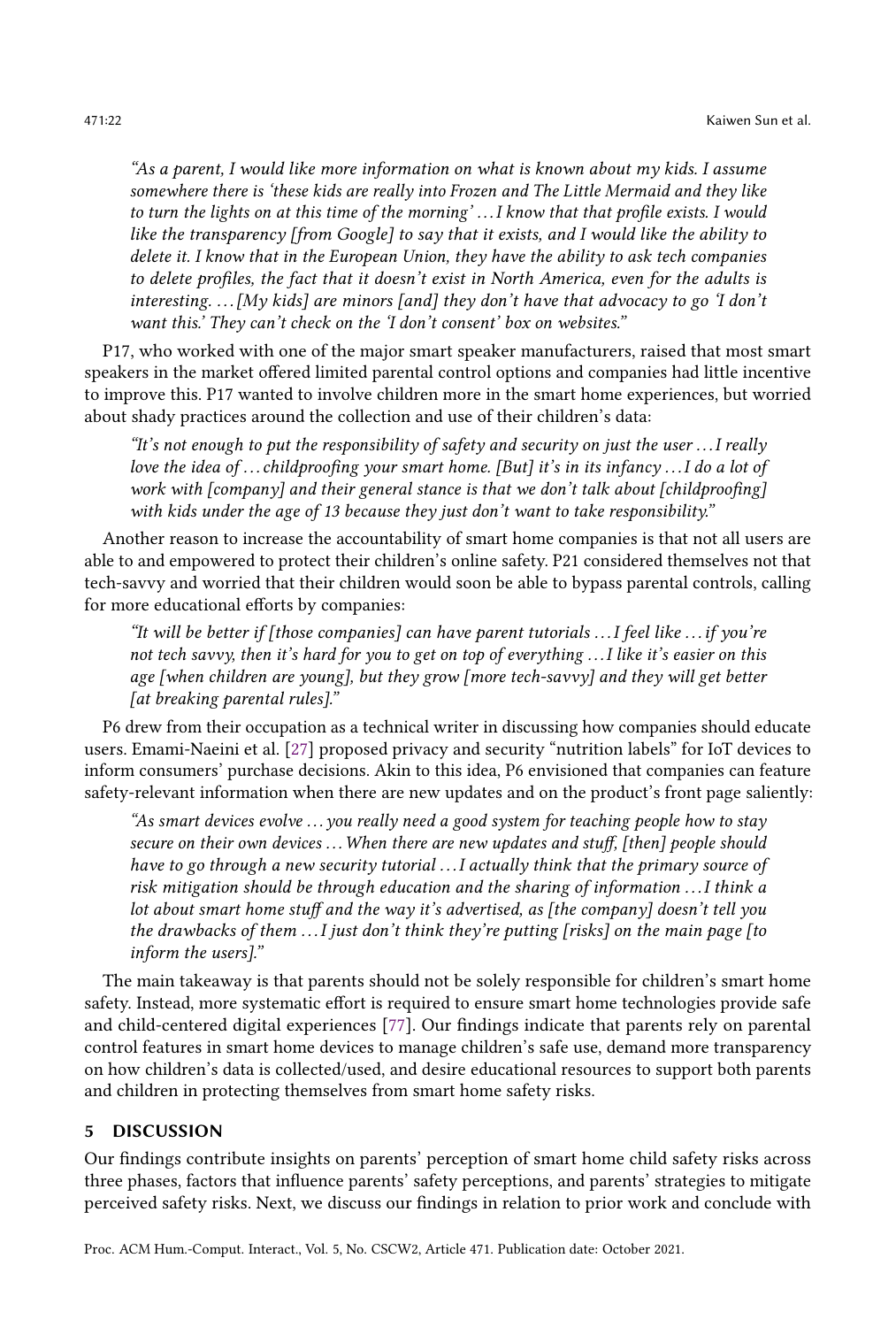our study's implications for designers and policymakers to better support child safety in smart homes.

#### 5.1 Child Safety Risks in Smart Homes Are Nuanced

Prior work has examined children's physical home safety [\[44,](#page-28-1) [52,](#page-29-14) [64\]](#page-29-15) and online digital safety needs [\[54](#page-29-9)[–56\]](#page-29-16) in relation to parents' involvement. Building on this, our study investigated parents' perceptions of children's safety in interacting with smart home technologies. Our findings highlight that parents' perceptions of child safety risks in smart homes are nuanced, include both physical and digital aspects, and evolve across different phases.

5.1.1 Evolving smart home safety needs. In examining parents' considerations of child safety risks in smart homes, it is worth noting that child safety had already been factored into parents pre-purchase considerations and decisions. Parents were cautious about devices that might pose obvious physical safety, privacy, or security risks. However, even though parents thought about safety, many safety risks did not emerge until children started interacting with the smart devices at home. Examples of unanticipated safety risks included physical safety incidents due to children's inappropriate use and exposure to unsuitable content due to the ease with which children could often access multiple devices in a connected home, in particular when smart speakers' voice interaction lowered the access barrier for children.

Karapanos et al. [\[41\]](#page-28-5) highlighted the temporality of user experience: consumers' acceptance and evaluation of products constitute a reflective process across multiple phases from pre-purchase to post-consumption. More specific to smart home technologies, Emami-Naeini et al. [\[28\]](#page-28-7) found that privacy and security were not primary considerations in consumers' purchase decisions, but became more salient through later use. While parents in our study appeared to be more aware of privacy and security risks before purchase as they actively thought about safety risks for their children, parents' evaluation of children's smart home safety evolved with actual use, prompting them to reactively adapt mitigation strategies to their changing safety risk perceptions. Our findings show that parents have little support in figuring out child safety risks in advance, resulting in unpleasant – and potentially dangerous – surprises during actual use. This indicates a need for better support mechanisms that help parents comprehensively consider child safety risks in pre-purchase evaluation.

Furthermore, our findings suggest that parents recognize the need to adapt parental rules as children grow up (phase 3), such as by shifting the focus on education about digital safety and giving children more agency in accessing and using smart home devices. These findings echo prior work on parent-teen interactions regarding online safety risks [\[10,](#page-27-17) [18,](#page-27-18) [29,](#page-28-12) [100,](#page-31-19) [101\]](#page-31-17), which has highlighted that teenagers desire some degree of privacy and autonomy from their parents in navigating the online world. Nevertheless, parents in our study tended to defer the development of concrete strategies to the future. The lack of granular parental controls in smart home technologies further casts doubt on whether parents can find a middle ground between having no or too restrictive controls in place. Too passive interventions or no intervention may amplify children's exposure to risks, whereas too paternalistic approaches may diminish interpersonal trust [\[18\]](#page-27-18) and reduce opportunities for children to learn about effective risk-coping [\[101\]](#page-31-17).

5.1.2 Smart home amplifies conventional physical and digital child safety risks. Prior research has primarily studied privacy and security issues in family use of smart home technologies, with children often framed as smart home passive users or bystanders [\[46,](#page-28-9) [51,](#page-29-12) [106–](#page-31-13)[108\]](#page-31-11). Other work has examined online safety risks [\[54,](#page-29-9) [57\]](#page-29-8) and physical home safety issues [\[44,](#page-28-1) [81\]](#page-30-1) related to children. Our findings highlight that smart home technologies deserve particular attention as they combine both physical and digital safety risks for children. On one hand, smart home technologies are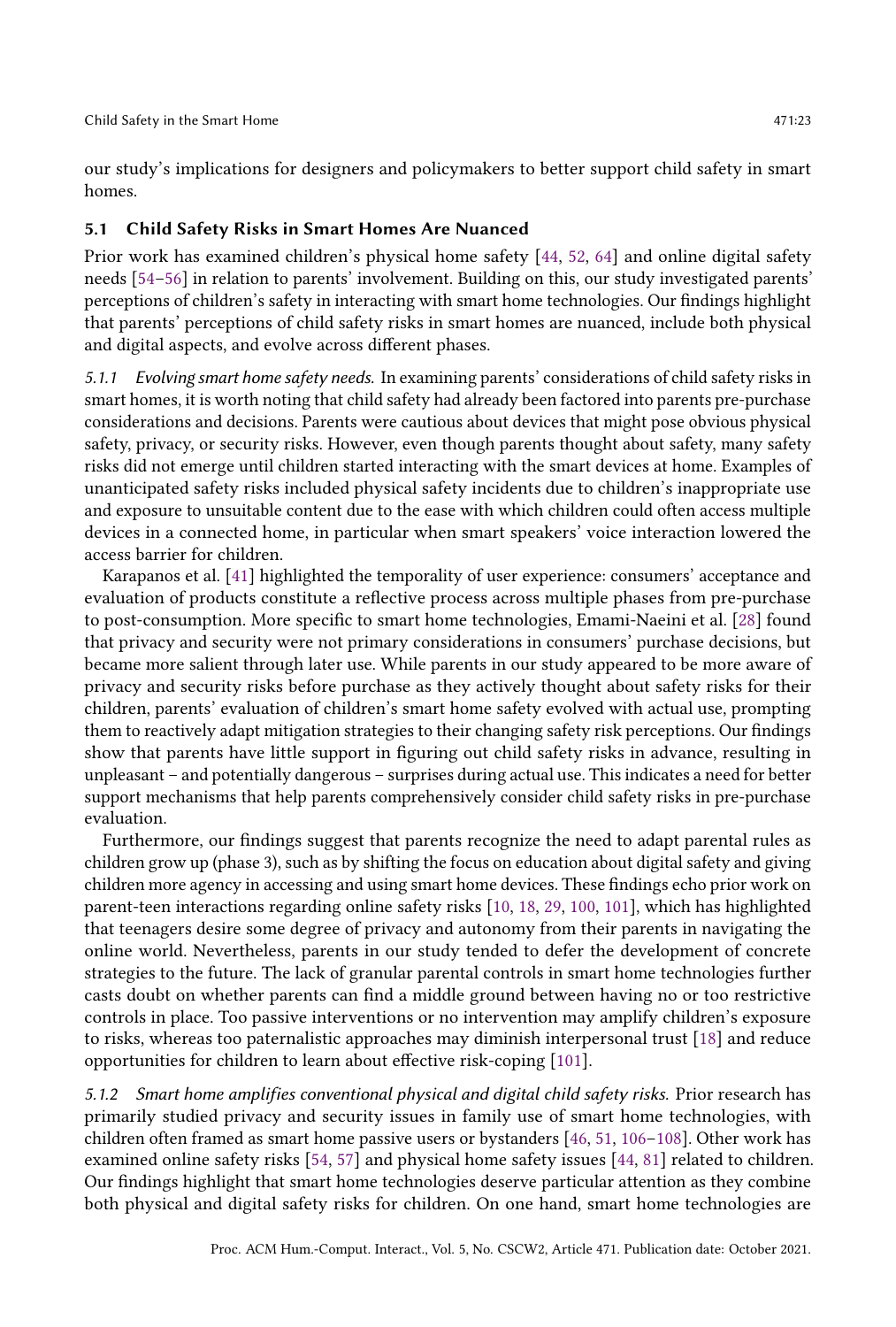physical objects, which are comparable to more traditional household appliances in terms of their capability of introducing safety hazards, particularly for children who are usually adventurous experimenters and unconventional users. On the other hand, smart home technologies serve as portals to the Internet and varying digital experiences; such connections open the door to complex information flows, child-inappropriate content, or even surveillance and harassment from strangers when the device is compromised.

Our findings show that some parents used conventional child-proofing techniques on smart home devices such as organizing cables to avoid strangulation, keeping devices out of children's reach to prevent injuries, and hiding small devices that pose choking hazards. Parents' child-proofing efforts for smart home devices were similar to how parents would child proof other objects in their home. Nonetheless, even with child-proofing efforts, parents still reported unanticipated safety incidents such as a smart vacuum accidentally running over children's toes and knocking items down. Such incidents provide evidence that existing smart home devices have not sufficiently considered child safety in hardware design. By contrast, other objects in the home, such as furniture and appliances are either pre-equipped with child safety measures or can be readily augmented to make them child safe. For instance, tall furniture, such as book shelves or dressers, often include retaining straps to mount them to the wall and prevent them from tipping over when a child climbs up on them. Similarly, electrical appliances such as ovens, dishwashers, and washing machines often have child safety locks that can be set to prevent young children from opening their doors. Cabinet doors can be easily augmented with magnetic child safety locks, and stove top controls can be made child-safe with special knobs that prevent activation by children. Comparable safety measures are lacking for most smart home technologies.

Furthermore, smart home technologies amplify existing safety risks for children [\[86\]](#page-30-16). Prior research has uncovered gaps in children's mental models of online privacy risks [\[49,](#page-29-17) [84,](#page-30-17) [111\]](#page-31-20); our study similarly shows that children's awareness and perception of smart home safety risks are limited due to immature cognition and a tendency to treat smart home devices as toys. Enabling the control of many devices and home automation with voice commands substantially lowers barriers for children to trigger a swath of smart home devices including safety-critical ones. For instance, a child could ask the smart speaker to increase the temperature for a connected smart water heater to dangerous levels, or accidentally unlock doors and let strangers into the home using voice commands and without parents' permission. While parents in our study described these situations as hypotheticals, they are realistic and could cause severe consequences. Smart home technologies, particularly smart speakers as the control hub for smart homes, are placed centrally in homes to facilitate ease of interaction [\[51\]](#page-29-12), further reducing the access barriers compared to a smart home app on a parent's password-protected phone.

Our study shows that parents are gatekeepers who identify and ensure children's evolving safety needs in the smart home environment. However, the lack of child-centered design considerations in smart home technologies amplifies conventional physical and digital child safety risks. Examples of home appliances with child safety measures suggest that enjoying the benefits of smart home technologies and ensuring child safety do not have to be a trade-off; one can have both as long as smart home technologies adopt child-centered design — design that acknowledges and empowers children's need for safety and autonomy [\[77\]](#page-30-15).

#### 5.2 Design and Policy Implications

Drawing from our findings, we discuss how smart home product design should reduce child safety risks through providing child-centered smart home experiences by default and more granular parental controls for risk management. We further note the need for more transparency and educational efforts from smart home companies.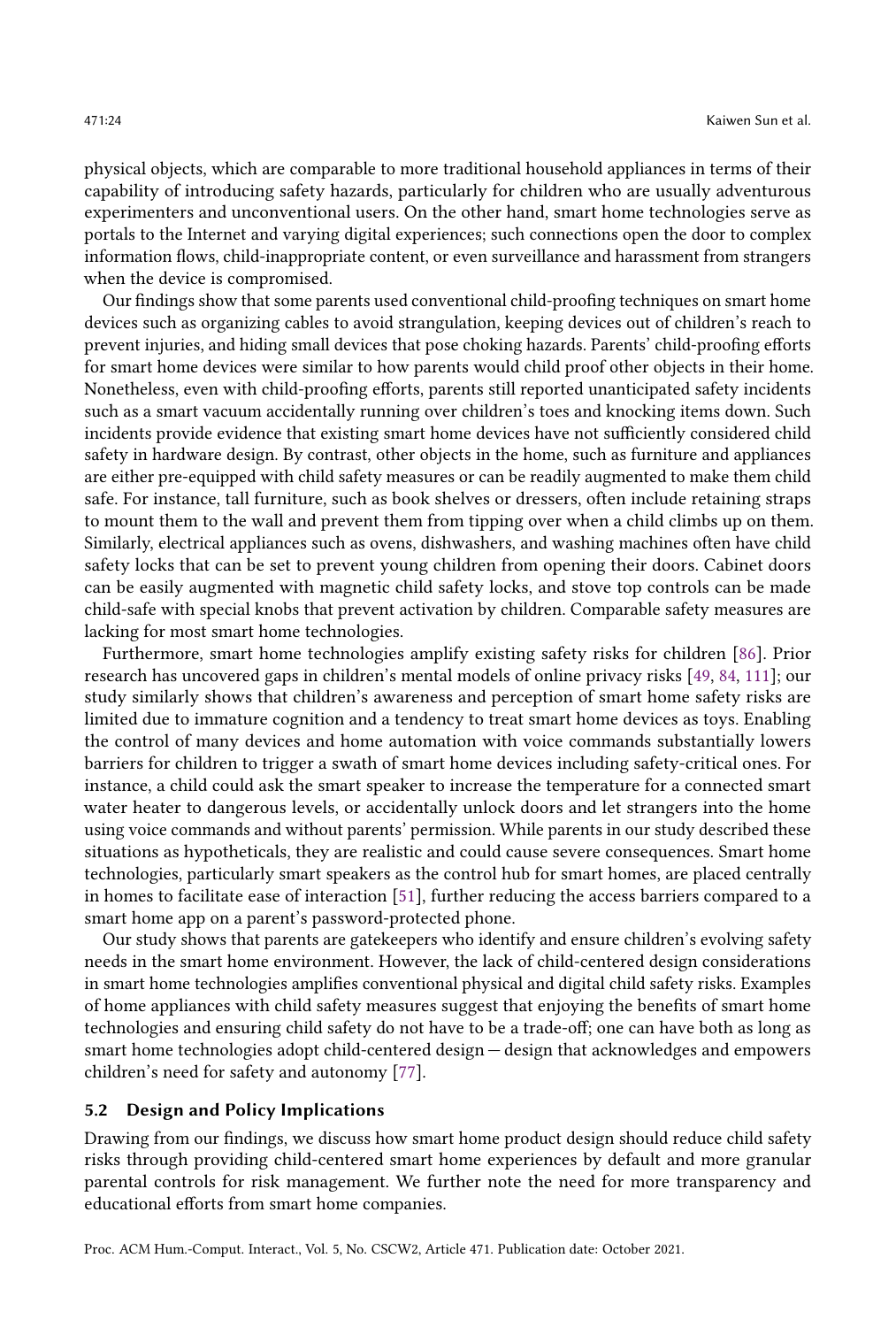5.2.1 Child-Safety-Centered Design in Smart Home Technologies. We argue that smart home technologies targeted for family use should incorporate child-safety design features, as our findings reveal that smart home technologies could pose physical and digital safety risks when they are placed in the home environment and used by children in unconventional or unintended ways. Making smart home technologies safer for children does not necessarily sacrifice the product experience, as shown in many other products for which child safety is an important design consideration or built-in feature due to regulatory requirements. For instance, the US Consumer Product Safety Commission requires that all child-facing products (consumer products designed or intended primarily for children 12 years old or younger) comply with a set of federal safety rules, e.g., the product should avoid restricted substances and sharp points or edges [\[15\]](#page-27-19). Even for products that are not specifically designed for children but could be in frequent contact with children, many have incorporated child safety measures [\[15\]](#page-27-19). Containers, washing machines, and many other home appliances have conventional child safety locks to prevent children from reaching dangerous contents, randomly pressing buttons, or engaging in risky behaviors. Robomow, a smart lawnmower, has child locks and automatic stop features to protect children from getting hurt when it detects obstacles [\[95\]](#page-31-21).

The concept of *optimal defaults* describes how environmental design that makes default decisions the healthiest can positively impact human flourishing [\[32\]](#page-28-13). Similarly, child-centered defaults [\[77\]](#page-30-15) consider children's well-being as a priority by changing the environmental and structural determinants rather than delegating gate-keeping responsibilities to parents and caregivers. Drawing inspirations from these concepts, we advocate that smart home tech companies should adopt a child-safety-centered design approach by rethinking how child safety needs should factor into the product design as a first principle. Child-centered experiences [\[77\]](#page-30-15) with appropriate safety measures and interventions can be established through available user settings and choice architecture [\[85\]](#page-30-18). As an example, smart robot vacuums are not intended for children's use but could be in an environment that involves children. A child-safety-centered design approach could involve ongoing testing of smart home devices for the unexpected ways that children may use them (e.g., for smart robot vacuums, have sensors that detect children's presence and weight, as some children like to step on the vacuum [\[34\]](#page-28-14)). Exploratory work with parents could examine what types of safety settings could decrease chances of accidents (e.g., a confirmation step before vacuum activation that asks "Are you sure there are no children in this area?"). For all smart home technologies that are advertised for family use, smart home companies should further conduct evidence-based safety testing to understand how children might be in contact with, use, or potentially abuse the device in order to reduce the possibility of safety issues as part of the product design.

5.2.2 Granular Parental Controls. Smart home technologies have been found to create tensions among different user groups such as couples, roommates, and parents and children/teenagers due to their different levels of access, power, and needs [\[26,](#page-27-20) [33,](#page-28-8) [46,](#page-28-9) [51,](#page-29-12) [89,](#page-31-9) [109\]](#page-31-0). Similarly, parents in our study unanimously complained about the lack of customization and granularity in existing parental control features, which suggests that current smart home technology design lacks the consideration of multi-user scenarios. While prior work has noted that children are becoming active smart home users and should be considered in technology design [\[79\]](#page-30-19), our findings show that most smart home products do not yet seem to recognize children as a critical audience with unique usage patterns and needs. Safety issues arise as children have a limited understanding of both how smart home technologies work and potential safety risks. Moreover, our findings suggest that some children are prone to treating smart home technologies as toys; others might accidentally trigger actions by pressing buttons or through voice commands. Some parents specifically commented on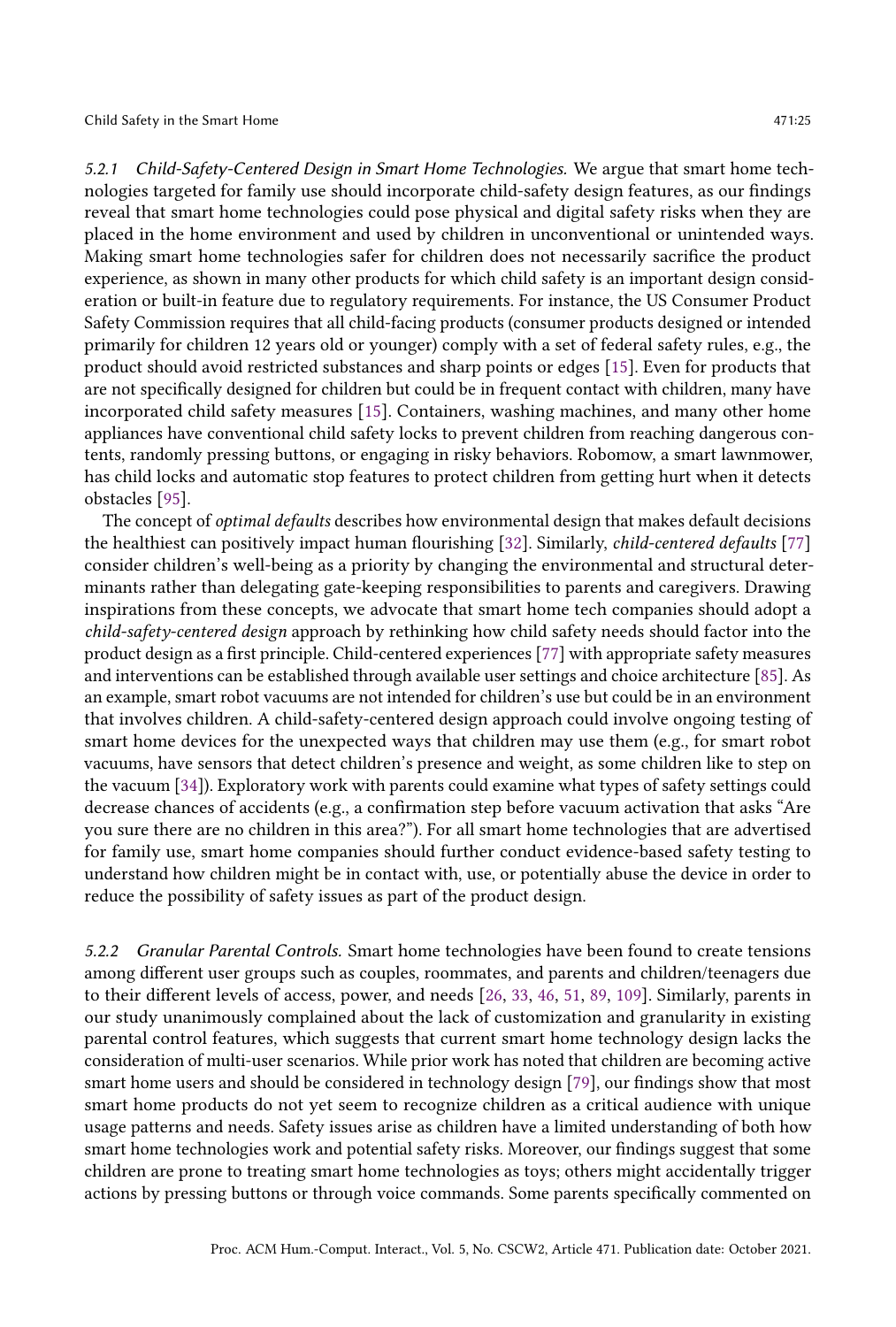tech companies' insufficient efforts in considering, communicating, and implementing child safety features.

Our findings align with prior work [\[18,](#page-27-18) [33,](#page-28-8) [36,](#page-28-15) [39,](#page-28-16) [108,](#page-31-11) [109\]](#page-31-0) in identifying that the "all or nothing" access control fails in family settings when children and teenagers are treated as passive users. Without meaningful parental controls, parents were struggling with managing child safety issues, and some expressed desires for more selective access management as part of parental controls. Rather than allowing children to control all devices in the home, parents wanted to give children control only over certain devices (e.g., smart lights in the child's bedroom) while restricting access to others (e.g., lights in a sibling's bedroom) and preventing access to safety-critical devices (e.g., security systems and smart water heaters). Several parents brought up the idea of a child profile for smart home systems that would provide limited, child-friendly, and safe access to parts of the smart home. Considering children's unique usage patterns and experiences in product design would be an important step toward making space for children in the family [\[17,](#page-27-0) [75\]](#page-30-20) — children are and should be viewed as equal members of the family, and this ideology should be reflected in product design. Children should be able to actively participate in the smart home environment in ways that ensure their safety, promote their sense of autonomy and competency, and enable adaptation over time. Policymakers and regulators should urge or require companies to provide granular and context-adaptive controls that are easier to use and more helpful for parents to limit what their children can access.

5.2.3 Accountability And Transparency to Support Children's Safety. Several parents highlighted that smart home companies should be held accountable for being transparent about data practices and for supporting parents to protect children's safety in smart homes. P14's shared experience with Google provides a vivid example: their children's daily interactions with Google Home had enabled Google to make inferences about the family status and send diaper ads regularly; however, they felt Google had never been transparent about what and how their children's data was collected and used, nor did the company attempt to use the respective inferences to make the parents aware of options to manage child safety or delete the collected data.

Smart home devices intended for family use capture a wealth of data — including children's data — inevitably or even intentionally. Current privacy laws such as the General Data Protection Regulation (GDPR) in Europe, the California Consumer Privacy Act (CCPA) and the Children's Online Privacy Protection Act (COPPA) in the US require companies to obtain parental consent for processing of their children's data. Nevertheless, smart home companies rarely incorporate parental consent or offer options to limit data collection about children because the devices are targeted at adults – conveniently ignoring the fact that they are frequently placed in family settings and used by children of all ages. The large amount of data companies are collecting and making inferences from should be used to help parents better protect their children instead of generating targeted ads as the primary or even sole purpose. In all, companies should be held accountable to make smart home technologies safer for children and family, rather than pretending "there are no users under the age of 13" to avoid liabilities.

5.2.4 Support Parents With Educational Efforts. Many parents in our study were tech-savvy, likely because we recruited parents who were already smart home adopters. However, existing research shows that most adults do not have a clear understanding of data collection, profiling, and relevant data protection laws in smart homes and other contexts [\[5,](#page-27-21) [40,](#page-28-17) [76,](#page-30-21) [109\]](#page-31-0); low-income parents in particular struggle to properly support children's tech use and keep up with the latest changes in technologies [\[78\]](#page-30-22). As several parents in our study highlighted, tech companies should put more effort into educating parents (and users in general) about privacy, security, and safety aspects of their products. Doing this would empower parents to be more informed when deciding to adopt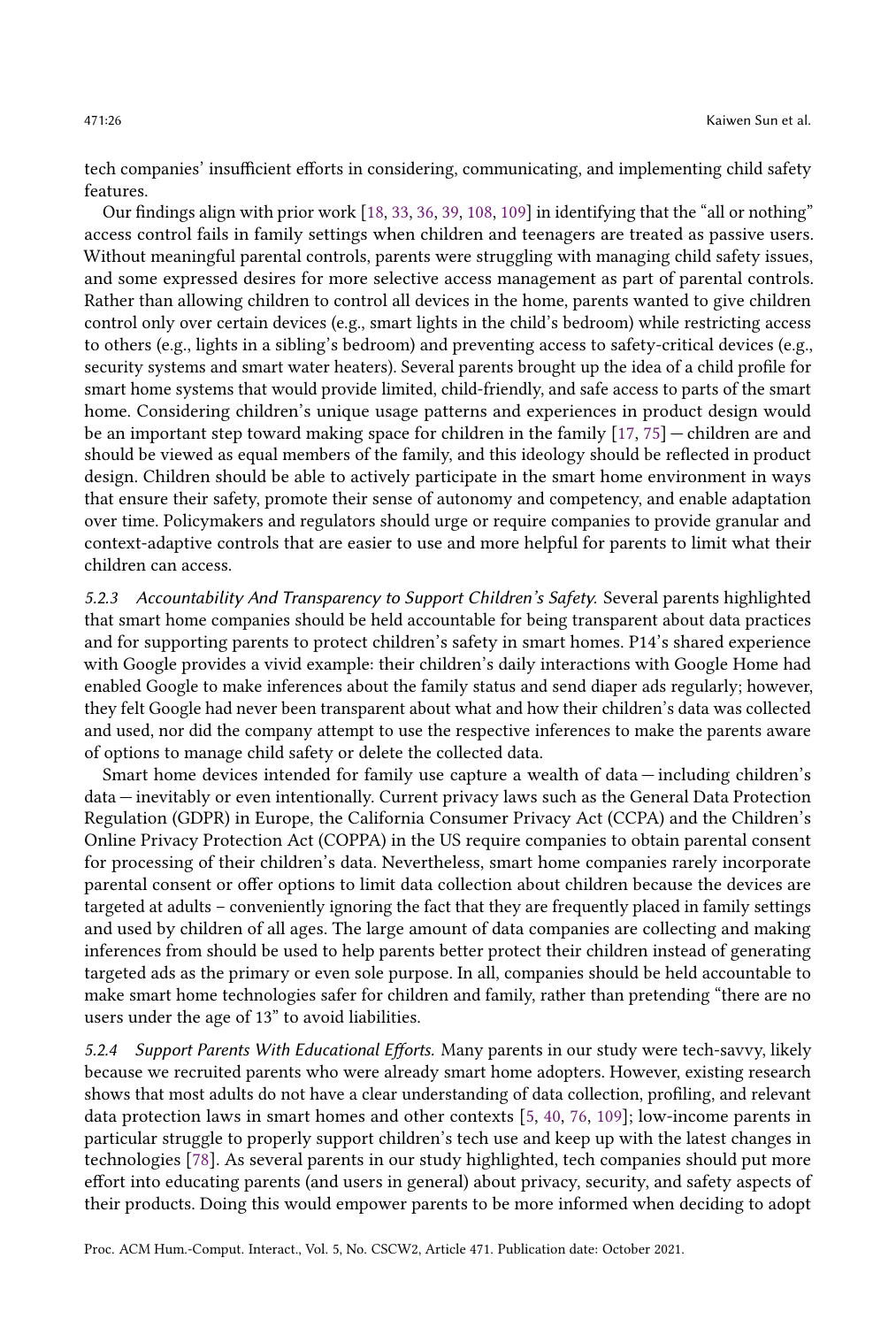products and more resourceful when it comes to teaching and protecting children in using smart home technologies.

We argue that tutorials and resources about safety should be a default part of the on-boarding experience and throughout updates for smart home technologies. For child-facing and childinvolving smart home products, smart home companies should ideally be required to provide guidance and resources on child safety as part of the parental control settings to demonstrate the company's commitment to children's safety. Prior work has proposed "privacy nutrition labels" as an improved format of traditional privacy policies to better communicate companies' data practices [\[42,](#page-28-18) [43\]](#page-28-19), and this idea has led to Apple's privacy labels for mobile apps in iOS 14 [\[12\]](#page-27-22). Emami-Naeini et al. [\[27\]](#page-28-11) proposed privacy and security labels for IoT devices, including ratings from independent privacy assessment organizations, data collection types, and scenarios.

Following a child-safety-centered design approach, we see the potential of incorporating child safety information into smart home device labels to communicate safety ratings, appropriate age for children's use, and different types of potential safety risks to children. Such information could alleviate parents' gate-keeping burden and help parents better evaluate child safety risks in making purchase decisions, instead of having parents caught by surprise once safety issues arise during children's smart home use. Moreover, federal regulatory agencies such as the US Consumer Product Safety Commission [\[15\]](#page-27-19) should prescribe standards for the form and content of child safety labels for smart home devices and oversee corresponding evidence-based research and design.

#### 6 CONCLUSION

Through 23 semi-structured interviews with parents who are smart home technology adopters, we uncovered that parents' perceptions of and mitigation strategies for child safety in smart homes covered both physical and digital aspects and evolved through three phases: considerations before purchase decisions, re-evaluation of safety risks during use, and adaptation to changing safety needs as children grow up. We identified six factors that shaped parents' safety perceptions and mitigation strategies, including parenting style, parents' tech-savviness, parents' trust in tech companies, children's age and developmental differences, news media, and device characteristics. Our findings indicate opportunities for smart home products to incorporate child safety features and provide more granular parental controls. Furthermore, smart home companies should acknowledge that many of their products are child-facing or child-involving. As such, companies should take responsibility and be held accountable for properly considering and mitigating child safety risks in product design.

#### ACKNOWLEDGMENTS

This research has been partially funded by a University of Michigan MCubed grant (#9138) and by the University of Michigan School of Information. We thank Amelia Smith and Maxwell Rosenzweig for their research assistance. We are also grateful to all the participating families and the anonymous reviewers for their constructive feedback.

#### **REFERENCES**

- <span id="page-26-0"></span>[1] Frances K Aldrich. 2003. Smart homes: past, present and future. In Inside the smart home. Springer, UK, 17–39. [https://doi.org/10.1007/1-85233-854-7\\_2](https://doi.org/10.1007/1-85233-854-7_2)
- <span id="page-26-1"></span>[2] Tawfiq Ammari, Sarita Schoenebeck, and Daniel Romero. 2019. Self-declared throwaway accounts on Reddit: How platform affordances and shared norms enable parenting disclosure and support. Proceedings of the ACM on Human-Computer Interaction 3, CSCW (2019), 135:1–135:30. <https://doi.org/10.1145/3359237>
- <span id="page-26-2"></span>[3] Tawfiq Ammari, Sarita Schoenebeck, and Daniel M Romero. 2018. Pseudonymous parents: Comparing parenting roles and identities on the Mommit and Daddit subreddits. In ACM Conference on Human Factors in Computing Systems (CHI). Association for Computing Machinery, 489:1–489:13. <https://doi.org/10.1145/3173574.3174063>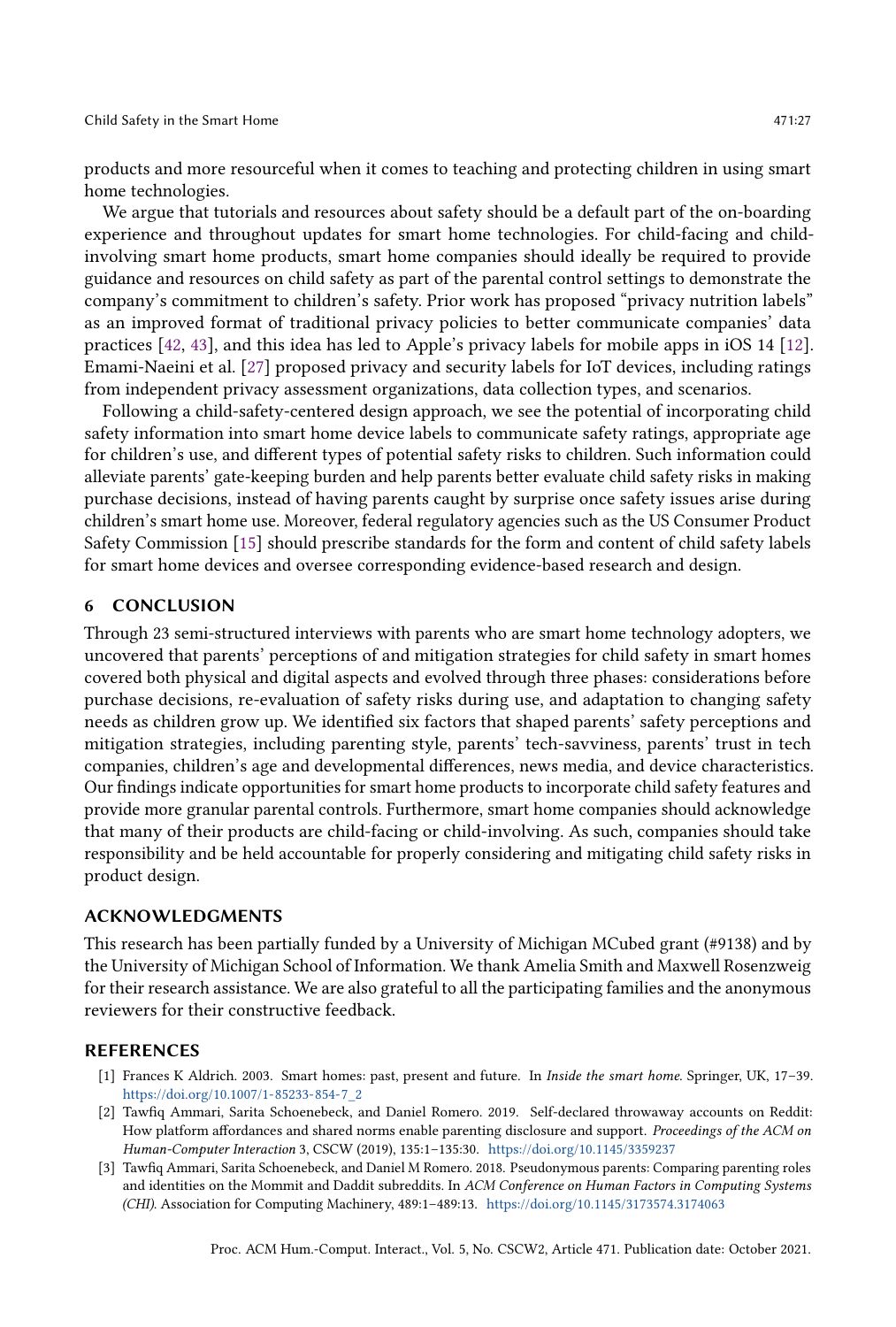- <span id="page-27-11"></span>[4] Alan R Andreasen. 1977. A taxonomy of consumer satisfaction/dissatisfaction measures. Journal of Consumer Affairs 11, 2 (1977), 11–24. <https://doi.org/10.1111/j.1745-6606.1977.tb00612.x>
- <span id="page-27-21"></span>[5] Brooke Auxier, Lee Rainie, Monica Anderson, Andrew Perrin, Madhu Kumar, and Erica Turner. 2019. Americans and privacy: Concerned, confused and feeling lack of control over their personal information. Technical Report. Pew Research Center. [https://www.pewresearch.org/internet/wp-content/uploads/sites/9/2019/11/Pew-Research-Center\\_](https://www.pewresearch.org/internet/wp-content/uploads/sites/9/2019/11/Pew-Research-Center_PI_2019.11.15_Privacy_FINAL.pdf) [PI\\_2019.11.15\\_Privacy\\_FINAL.pdf](https://www.pewresearch.org/internet/wp-content/uploads/sites/9/2019/11/Pew-Research-Center_PI_2019.11.15_Privacy_FINAL.pdf)
- <span id="page-27-8"></span>[6] Nazmiye Balta-Ozkan, Rosemary Davidson, Martha Bicket, and Lorraine Whitmarsh. 2013. Social barriers to the adoption of smart homes. Energy Policy 63 (2013), 363–374. <https://doi.org/10.1016/j.enpol.2013.08.043>
- <span id="page-27-4"></span>[7] Andrea Bellucci, Giulio Jacucci, Veera Kotkavuori, Bariş Serim, Imtiaj Ahmed, and Salu Ylirisku. 2015. Extreme Co-design: Prototyping with and by the User for Appropriation of Web-connected Tags. In International Symposium on End User Development. Springer, 109–124. [https://doi.org/10.1007/978-3-319-18425-8\\_8](https://doi.org/10.1007/978-3-319-18425-8_8)
- <span id="page-27-14"></span>[8] Erin Beneteau, Ashley Boone, Yuxing Wu, Julie A Kientz, Jason Yip, and Alexis Hiniker. 2020. Parenting with Alexa: exploring the introduction of smart speakers on family dynamics. In ACM Conference on Human Factors in Computing Systems (CHI). Association for Computing Machinery, 217:1–217:13. <https://doi.org/10.1145/3313831.3376344>
- <span id="page-27-2"></span>[9] Erin Beneteau, Olivia K Richards, Mingrui Zhang, Julie A Kientz, Jason Yip, and Alexis Hiniker. 2019. Communication breakdowns between families and Alexa. In ACM Conference on Human Factors in Computing Systems (CHI). Association for Computing Machinery, 243:1–243:13. <https://doi.org/10.1145/3290605.3300473>
- <span id="page-27-17"></span>[10] Danah Boyd. 2014. It's complicated: The social lives of networked teens. Yale University Press.
- <span id="page-27-7"></span>[11] J Joško Brakus, Bernd H Schmitt, and Lia Zarantonello. 2009. Brand experience: what is it? How is it measured? Does it affect loyalty? Journal of Marketing 73, 3 (2009), 52–68. <https://doi.org/10.1509/jmkg.73.3.052>
- <span id="page-27-22"></span>[12] Ian Carlos Campbell. 2020. Apple will require apps to add privacy 'nutrition labels' starting December 8th. [https:](https://www.theverge.com/2020/11/5/21551926/apple-privacy-developers-nutrition-labels-app-store-ios-14) [//www.theverge.com/2020/11/5/21551926/apple-privacy-developers-nutrition-labels-app-store-ios-14](https://www.theverge.com/2020/11/5/21551926/apple-privacy-developers-nutrition-labels-app-store-ios-14)
- <span id="page-27-13"></span>[13] Jilin Chen, Gary Hsieh, Jalal U Mahmud, and Jeffrey Nichols. 2014. Understanding individuals' personal values from social media word use. In ACM Conference on Computer Supported Cooperative Work & Social Computing (CSCW). Association for Computing Machinery, 405–414. <https://doi.org/10.1145/2531602.2531608>
- <span id="page-27-12"></span>[14] Eun Kyoung Choe, Sunny Consolvo, Jaeyeon Jung, Beverly Harrison, Shwetak N Patel, and Julie A Kientz. 2012. Investigating receptiveness to sensing and inference in the home using sensor proxies. In ACM Conference on Ubiquitous Computing (UbiComp). Association for Computing Machinery, 61–70. <https://doi.org/10.1145/2370216.2370226>
- <span id="page-27-19"></span>[15] United States Consumer Product Safety Commission. 2021. Children's Products. [https://www.cpsc.gov/Business--](https://www.cpsc.gov/Business--Manufacturing/Business-Education/childrens-products) [Manufacturing/Business-Education/childrens-products](https://www.cpsc.gov/Business--Manufacturing/Business-Education/childrens-products)
- <span id="page-27-1"></span>[16] Diane J Cook. 2012. How smart is your home? Science 335, 6076 (2012), 1579–1581. [https://doi.org/10.1126/science.](https://doi.org/10.1126/science.1217640) [1217640](https://doi.org/10.1126/science.1217640)
- <span id="page-27-0"></span>[17] William A Corsaro. 2017. The sociology of childhood. Sage publications.
- <span id="page-27-18"></span>[18] Lorrie Faith Cranor, Adam L Durity, Abigail Marsh, and Blase Ur. 2014. Parents' and teens' perspectives on privacy in a technology-filled world. In Symposium On Usable Privacy and Security (SOUPS). USENIX Association, 19-35. <https://www.usenix.org/system/files/conference/soups2014/soups14-paper-cranor.pdf>
- <span id="page-27-9"></span>[19] Sarah Darby. 2010. Smart metering: what potential for householder engagement? Building research & information 38, 5 (2010), 442–457. <https://doi.org/10.1080/09613218.2010.492660>
- <span id="page-27-15"></span>[20] Sauvik Das, Laura A Dabbish, and Jason I Hong. 2019. A typology of perceived triggers for end-user security and privacy behaviors. In Symposium on Usable Privacy and Security (SOUPS). USENIX Association, 97-115. [https:](https://www.usenix.org/system/files/soups2019-das.pdf) [//www.usenix.org/system/files/soups2019-das.pdf](https://www.usenix.org/system/files/soups2019-das.pdf)
- <span id="page-27-16"></span>[21] Sauvik Das, Joanne Lo, Laura Dabbish, and Jason I Hong. 2018. Breaking! A Typology of Security and Privacy News and How It's Shared. In ACM Conference on Human Factors in Computing Systems (CHI). Association for Computing Machinery, 1:1–1:12. <https://doi.org/10.1145/3173574.3173575>
- <span id="page-27-10"></span>[22] Scott Davidoff, Min Kyung Lee, Charles Yiu, John Zimmerman, and Anind K Dey. 2006. Principles of smart home control. In ACM International Conference on Ubiquitous Computing (UbiComp). Association for Computing Machinery, 19–34. [https://doi.org/10.1007/11853565\\_2](https://doi.org/10.1007/11853565_2)
- <span id="page-27-3"></span>[23] J Delgado, ME Ramirez-Cardich, Robert H Gilman, R Lavarello, N Dahodwala, A Bazan, V Rodriguez, RI Cama, M Tovar, and A Lescano. 2002. Risk factors for burns in children: crowding, poverty, and poor maternal education. Injury Prevention 8, 1 (2002), 38–41. <https://doi.org/10.1136/ip.8.1.38>
- <span id="page-27-5"></span>[24] Tamara Denning, Tadayoshi Kohno, and Henry M Levy. 2013. Computer security and the modern home. Commun. ACM 56, 1 (2013), 94–103. <https://doi.org/10.1145/2398356.2398377>
- <span id="page-27-6"></span>[25] Robert A Dershewitz and Edward R Christophersen. 1984. Childhood household safety: An overview. American Journal of Diseases of Children 138, 1 (1984), 85–88. <https://doi.org/10.1001/archpedi.1984.02140390073022>
- <span id="page-27-20"></span>[26] Nils Ehrenberg and Turkka Keinonen. 2021. The Technology Is Enemy for Me at the Moment: How Smart Home Technologies Assert Control Beyond Intent. In ACM Conference on Human Factors in Computing Systems (CHI). Association for Computing Machinery, 407:1–407:11. <https://doi.org/10.1145/3411764.3445058>

Proc. ACM Hum.-Comput. Interact., Vol. 5, No. CSCW2, Article 471. Publication date: October 2021.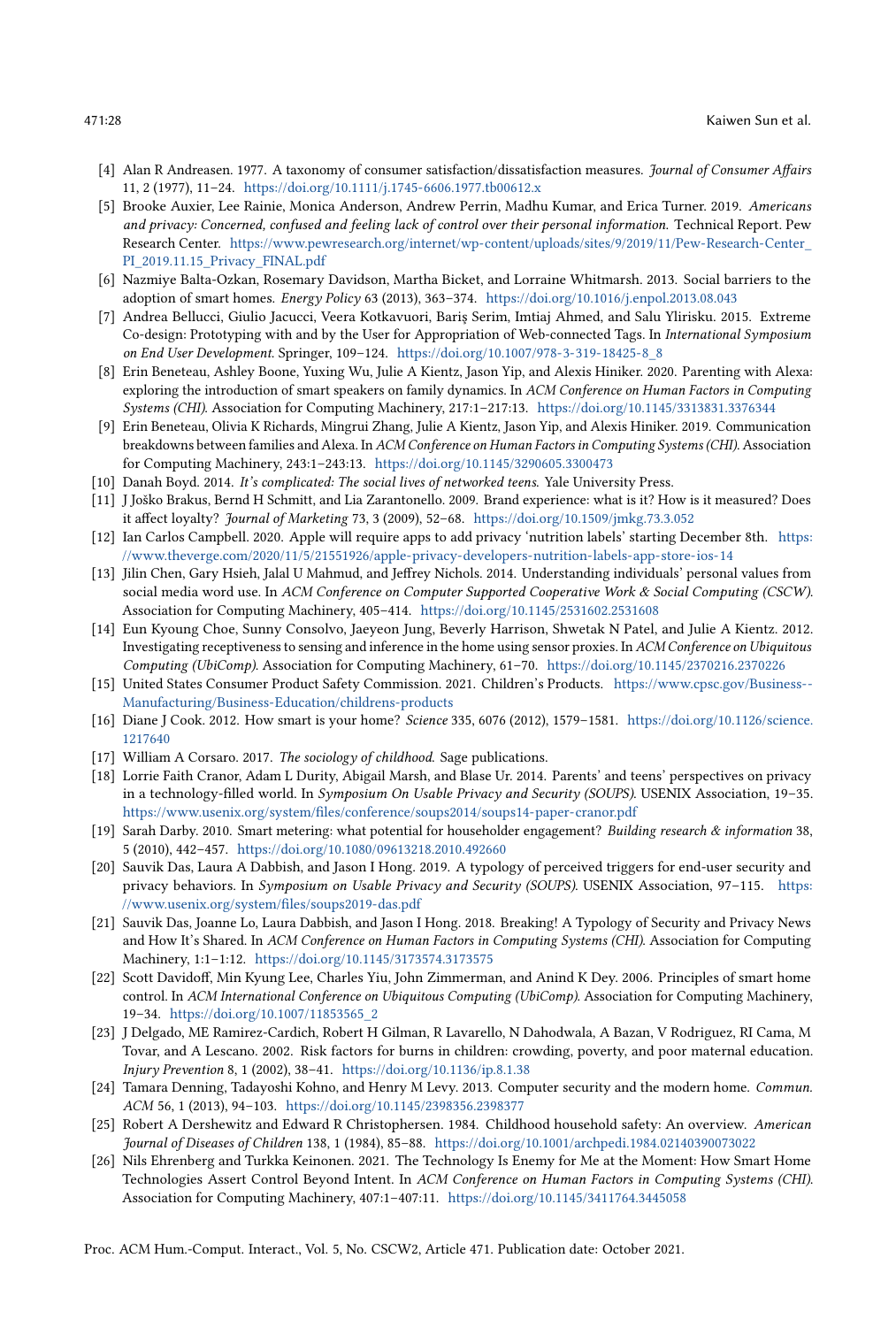- <span id="page-28-11"></span>[27] Pardis Emami-Naeini, Yuvraj Agarwal, Lorrie Faith Cranor, and Hanan Hibshi. 2020. Ask the Experts: What Should Be on an IoT Privacy and Security Label?. In Symposium on Security and Privacy. IEEE, 447–464. [https://doi.org/10.](https://doi.org/10.1109/SP40000.2020.0004) [1109/SP40000.2020.0004](https://doi.org/10.1109/SP40000.2020.0004)
- <span id="page-28-7"></span>[28] Pardis Emami-Naeini, Henry Dixon, Yuvraj Agarwal, and Lorrie Faith Cranor. 2019. Exploring how privacy and security factor into IoT device purchase behavior. In ACM Conference on Human Factors in Computing Systems (CHI). Association for Computing Machinery, 534:1–534:12. <https://doi.org/10.1145/3290605.3300764>
- <span id="page-28-12"></span>[29] Lee B Erickson, Pamela Wisniewski, Heng Xu, John M Carroll, Mary Beth Rosson, and Daniel F Perkins. 2016. The boundaries between: Parental involvement in a teen's online world. Journal of the Association for Information Science and Technology 67, 6 (2016), 1384–1403. <https://doi.org/10.1002/asi.23450>
- <span id="page-28-10"></span>[30] Robert J Fisher. 1993. Social desirability bias and the validity of indirect questioning. Journal of Consumer Research 20, 2 (1993), 303–315. <https://doi.org/10.1086/209351>
- <span id="page-28-2"></span>[31] Internet Safety Technical Task Force. 2009. Enhancing Child Safety and Online Technologies. Technical Report. The Berkman Center for Internet & Society, Harvard University. [https://cyber.harvard.edu/sites/cyber.law.harvard.edu/](https://cyber.harvard.edu/sites/cyber.law.harvard.edu/files/ISTTF_Final_Report.pdf) [files/ISTTF\\_Final\\_Report.pdf](https://cyber.harvard.edu/sites/cyber.law.harvard.edu/files/ISTTF_Final_Report.pdf)
- <span id="page-28-13"></span>[32] Thomas R Frieden. 2010. A framework for public health action: the health impact pyramid. American journal of public health 100, 4 (2010), 590–595.
- <span id="page-28-8"></span>[33] Christine Geeng and Franziska Roesner. 2019. Who's In Control? Interactions In Multi-User Smart Homes. In ACM Conference on Human Factors in Computing Systems (CHI). Association for Computing Machinery, 268:1–268:13. <https://doi.org/10.1145/3290605.3300498>
- <span id="page-28-14"></span>[34] Samantha Grossman. 2015. Here's a Cute Baby Riding a Roomba Like a Total Pro. [https://time.com/3889326/baby](https://time.com/3889326/baby-riding-roomba-video/)[riding-roomba-video/](https://time.com/3889326/baby-riding-roomba-video/)
- <span id="page-28-4"></span>[35] Anita Gärling and Tommy Gärling. 1995. Mothers' anticipation and prevention of unintentional injury to young children in the home. Journal of Pediatric Psychology 20, 1 (1995), 23–36. <https://doi.org/10.1093/jpepsy/20.1.23>
- <span id="page-28-15"></span>[36] Tom Hargreaves, Charlie Wilson, and Richard Hauxwell-Baldwin. 2018. Learning to live in a smart home. Building Research & Information 46, 1 (2018), 127–139. <https://doi.org/10.1080/09613218.2017.1286882>
- <span id="page-28-0"></span>[37] Patrick CK Hung, Farkhund Iqbal, Shih-Chia Huang, Mohammed Melaisi, and Kevin Pang. 2016. A glance of child's play privacy in smart toys. In International Conference on Cloud Computing and Security. Springer, 217–231. [https://doi.org/10.1007/978-3-319-48674-1\\_20](https://doi.org/10.1007/978-3-319-48674-1_20)
- <span id="page-28-6"></span>[38] Timo Jakobi, Corinna Ogonowski, Nico Castelli, Gunnar Stevens, and Volker Wulf. 2017. The catch (es) with smart home: Experiences of a living lab field study. In ACM Conference on Human Factors in Computing Systems (CHI). Association for Computing Machinery, 1620–1633. <https://doi.org/10.1145/3025453.3025799>
- <span id="page-28-16"></span>[39] William Jang, Adil Chhabra, and Aarathi Prasad. 2017. Enabling multi-user controls in smart home devices. In ACM Workshop on Internet of Things Security and Privacy. Association for Computing Machinery, 49–54. [https:](https://doi.org/10.1145/3139937.3139941) [//doi.org/10.1145/3139937.3139941](https://doi.org/10.1145/3139937.3139941)
- <span id="page-28-17"></span>[40] Ruogu Kang, Laura Dabbish, Nathaniel Fruchter, and Sara Kiesler. 2015. "My Data Just Goes Everywhere": User Mental Models of the Internet and Implications for Privacy and Security. In Symposium On Usable Privacy and Security (SOUPS). USENIX Association, 39–52. <https://www.usenix.org/system/files/conference/soups2015/soups15-paper-kang.pdf>
- <span id="page-28-5"></span>[41] Evangelos Karapanos, John Zimmerman, Jodi Forlizzi, and Jean-Bernard Martens. 2009. User experience over time: an initial framework. In ACM Conference on Human Factors in Computing Systems (CHI). Association for Computing Machinery, 729–738. <https://doi.org/10.1145/1518701.1518814>
- <span id="page-28-18"></span>[42] Patrick Gage Kelley, Joanna Bresee, Lorrie Faith Cranor, and Robert W Reeder. 2009. A "nutrition label" for privacy. In Symposium on Usable Privacy and Security (SOUPS). Association for Computing Machinery, 4:1–4:12. [https:](https://doi.org/10.1145/1572532.1572538) [//doi.org/10.1145/1572532.1572538](https://doi.org/10.1145/1572532.1572538)
- <span id="page-28-19"></span>[43] Patrick Gage Kelley, Lucian Cesca, Joanna Bresee, and Lorrie Faith Cranor. 2010. Standardizing privacy notices: an online study of the nutrition label approach. In ACM Conference on Human Factors in Computing Systems (CHI). Association for Computing Machinery, 1573–1582. <https://doi.org/10.1145/1753326.1753561>
- <span id="page-28-1"></span>[44] Denise Kendrick, Ben Young, Amanda J Mason-Jones, Nohaid Ilyas, Felix A Achana, Nicola J Cooper, Stephanie J Hubbard, Alex J Sutton, Sherie Smith, Persephone Wynn, et al. 2013. Home safety education and provision of safety equipment for injury prevention. Evidence-based child health: a Cochrane review journal 8, 3 (2013), 761–939. <https://doi.org/10.1002/ebch.1911>
- <span id="page-28-3"></span>[45] Nikos Komninos, Eleni Philippou, and Andreas Pitsillides. 2014. Survey in smart grid and smart home security: Issues, challenges and countermeasures. IEEE Communications Surveys & Tutorials 16, 4 (2014), 1933-1954. [https:](https://doi.org/10.1109/COMST.2014.2320093) [//doi.org/10.1109/COMST.2014.2320093](https://doi.org/10.1109/COMST.2014.2320093)
- <span id="page-28-9"></span>[46] Vinay Koshy, Joon Sung Sung Park, Ti-Chung Cheng, and Karrie Karahalios. 2021. "We Just Use What They Give Us": Understanding Passenger User Perspectives in Smart Homes. In ACM Conference on Human Factors in Computing Systems (CHI). Association for Computing Machinery, 41:1–41:14. <https://doi.org/10.1145/3411764.3445598>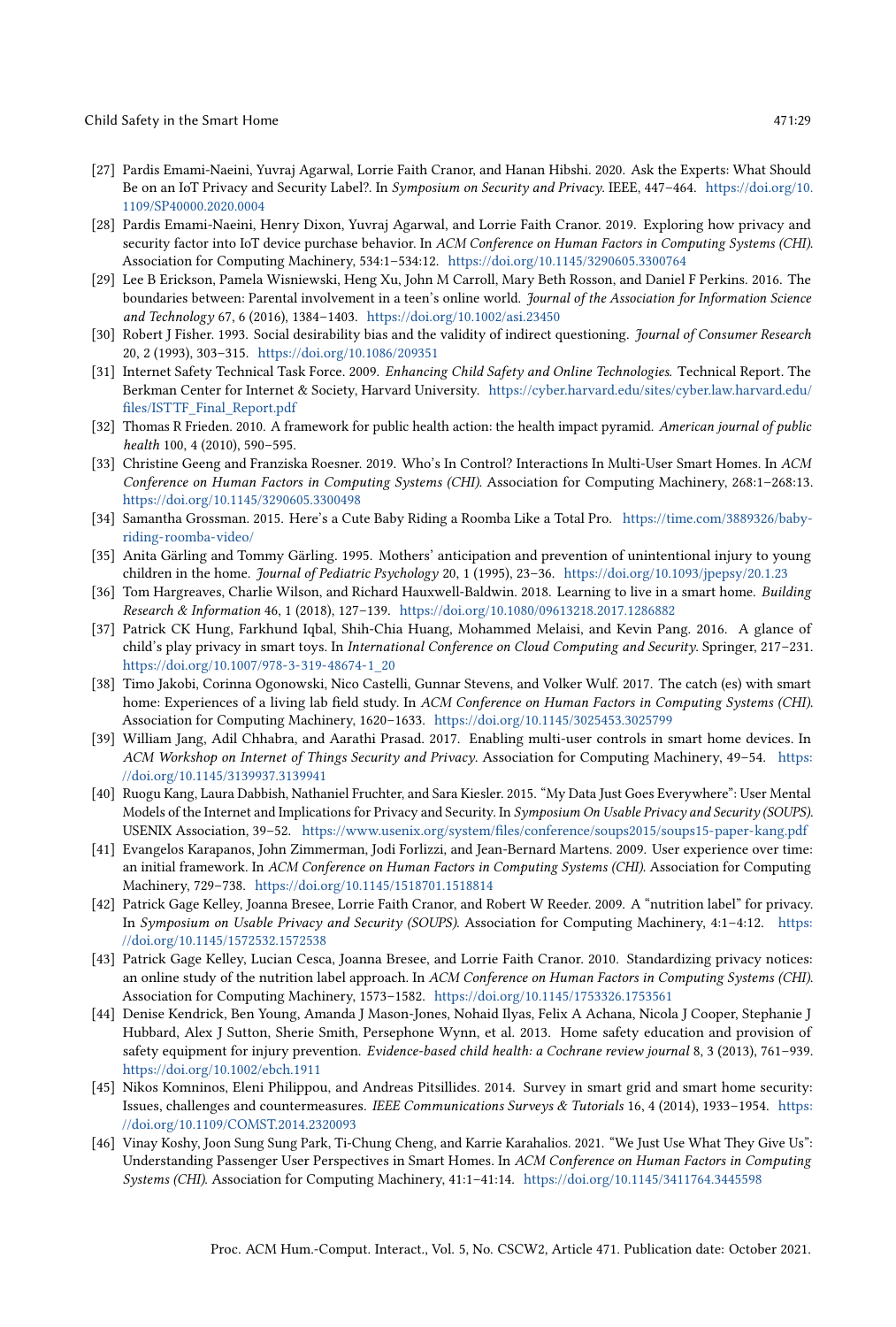- <span id="page-29-0"></span>[47] Tiiu Koskela and Kaisa Väänänen-Vainio-Mattila. 2004. Evolution towards smart home environments: empirical evaluation of three user interfaces. Personal and Ubiquitous Computing 8, 3-4 (2004), 234-240. [https://doi.org/10.](https://doi.org/10.1007/s00779-004-0283-x) [1007/s00779-004-0283-x](https://doi.org/10.1007/s00779-004-0283-x)
- <span id="page-29-5"></span>[48] Jennie Jacobs Kronenfeld, Mark Reiser, Deborah C Glik, Carlos Alatorre, and Kirby Jackson. 1997. Safety behaviors of mothers of young children: Impact of cognitive, stress and background factors. Health 1, 2 (1997), 205–225. <https://doi.org/10.1177/136345939700100205>
- <span id="page-29-17"></span>[49] Priya Kumar, Shalmali Milind Naik, Utkarsha Ramesh Devkar, Marshini Chetty, Tamara L Clegg, and Jessica Vitak. 2017. 'No Telling Passcodes Out Because They're Private': Understanding Children's Mental Models of Privacy and Security Online. Proceedings of the ACM on Human-Computer Interaction 1, CSCW (2017), 64:1-64:21. [https:](https://doi.org/10.1145/3134699) [//doi.org/10.1145/3134699](https://doi.org/10.1145/3134699)
- <span id="page-29-10"></span>[50] Frederick S Lane. 2012. Cybertraps for the Young. NTI Upstream.
- <span id="page-29-12"></span>[51] Josephine Lau, Benjamin Zimmerman, and Florian Schaub. 2018. Alexa, are you listening? privacy perceptions, concerns and privacy-seeking behaviors with smart speakers. Proceedings of the ACM on Human-Computer Interaction 2, CSCW (2018), 102:1–102:31. <https://doi.org/10.1145/3274371>
- <span id="page-29-14"></span>[52] John C LeBlanc, I Barry Pless, W James King, Harry Bawden, Anne-Claude Bernard-Bonnin, Terry Klassen, and Milton Tenenbein. 2006. Home safety measures and the risk of unintentional injury among young children: a multicentre case–control study. CMAJ 175, 8 (2006), 883–887.
- <span id="page-29-13"></span>[53] Simon CR Lewis. 2011. Energy in the smart home. In The connected home: The future of domestic life. Springer, 281–300. [https://doi.org/10.1007/978-0-85729-476-0\\_14](https://doi.org/10.1007/978-0-85729-476-0_14)
- <span id="page-29-9"></span>[54] Sonia Livingstone, Leslie Haddon, Anke Görzig, and Kjartan Ólafsson. 2011. Risks and safety on the internet: The perspective of European children. Technical Report. EU Kids Online Network. [http://eprints.lse.ac.uk/33731/1/Risks%](http://eprints.lse.ac.uk/33731/1/Risks%20and%20safety%20on%20the%20internet%28lsero%29.pdf) [20and%20safety%20on%20the%20internet%28lsero%29.pdf](http://eprints.lse.ac.uk/33731/1/Risks%20and%20safety%20on%20the%20internet%28lsero%29.pdf)
- [55] Sonia Livingstone, Giovanna Mascheroni, Michael Dreier, Stephane Chaudron, and Kaat Lagae. 2015. How parents of young children manage digital devices at home: The role of income, education and parental style. Technical Report. <http://eprints.lse.ac.uk/63378/>
- <span id="page-29-16"></span>[56] Sonia Livingstone, Kjartan Ólafsson, Ellen J Helsper, Francisco Lupiáñez-Villanueva, Giuseppe A Veltri, and Frans Folkvord. 2017. Maximizing opportunities and minimizing risks for children online: The role of digital skills in emerging strategies of parental mediation. Journal of Communication 67, 1 (2017), 82-105. [https://doi.org/10.1111/](https://doi.org/10.1111/jcom.12277) [jcom.12277](https://doi.org/10.1111/jcom.12277)
- <span id="page-29-8"></span>[57] Sonia Livingstone, Mariya Stoilova, and Rishita Nandagiri. 2019. Children's data and privacy online: growing up in a digital age: an evidence review. Technical Report. London School of Economics and Political Science. [http:](http://eprints.lse.ac.uk/101283/1/Livingstone_childrens_data_and_privacy_online_evidence_review_published.pdf) [//eprints.lse.ac.uk/101283/1/Livingstone\\_childrens\\_data\\_and\\_privacy\\_online\\_evidence\\_review\\_published.pdf](http://eprints.lse.ac.uk/101283/1/Livingstone_childrens_data_and_privacy_online_evidence_review_published.pdf)
- <span id="page-29-1"></span>[58] Nathan Malkin, Joe Deatrick, Allen Tong, Primal Wijesekera, Serge Egelman, and David Wagner. 2019. Privacy attitudes of smart speaker users. Proceedings on Privacy Enhancing Technologies 2019, 4 (2019), 250–271. [https:](https://doi.org/10.2478/popets-2019-0068) [//doi.org/10.2478/popets-2019-0068](https://doi.org/10.2478/popets-2019-0068)
- <span id="page-29-3"></span>[59] Adam P Matheny Jr. 1986. Injuries among toddlers: Contributions from child, mother, and family. Journal of Pediatric Psychology 11, 2 (1986), 163–176. <https://doi.org/10.1093/jpepsy/11.2.163>
- <span id="page-29-11"></span>[60] Christian F Mauro and Yvette R Harris. 2000. The influence of maternal child-rearing attitudes and teaching behaviors on preschoolers' delay of gratification. The Journal of Genetic Psychology 161, 3 (2000), 292-306. [https:](https://doi.org/10.1080/00221320009596712) [//doi.org/10.1080/00221320009596712](https://doi.org/10.1080/00221320009596712)
- <span id="page-29-2"></span>[61] Emily McReynolds, Sarah Hubbard, Timothy Lau, Aditya Saraf, Maya Cakmak, and Franziska Roesner. 2017. Toys that listen: A study of parents, children, and internet-connected toys. In ACM Conference on Human Factors in Computing Systems (CHI). Association for Computing Machinery, 5197–5207. <https://doi.org/10.1145/3025453.3025735>
- <span id="page-29-6"></span>[62] Charles Mock, Carlos Arreola-Risa, Rodolfo Trevino-Perez, Victoria Almazan-Saavedra, Jaime E Zozaya-Paz, Reynaldo Gonzalez-Solis, Kate Simpson, Laura Rodriguez-Romo, and Martin H Hernandez-Torre. 2003. Injury prevention counselling to improve safety practices by parents in Mexico. Bulletin of the World Health Organization 81 (2003), 591–598. <https://www.scielosp.org/pdf/bwho/2003.v81n8/591-598/en>
- <span id="page-29-7"></span>[63] Barbara A Morrongiello and M Corbett. 2006. The parent supervision attributes profile questionnaire: a measure of supervision relevant to children's risk of unintentional injury. Injury Prevention 12, 1 (2006), 19–23. [https:](https://doi.org/10.1136/ip.2005.008862) [//doi.org/10.1136/ip.2005.008862](https://doi.org/10.1136/ip.2005.008862)
- <span id="page-29-15"></span>[64] Barbara A Morrongiello, Michael Corbett, Jennifer Lasenby, Natalie Johnston, and Meghan McCourt. 2006. Factors influencing young children's risk of unintentional injury: Parenting style and strategies for teaching about home safety. Journal of applied developmental psychology 27, 6 (2006), 560–570.
- <span id="page-29-4"></span>[65] Barbara A Morrongiello and Sophie Kiriakou. 2004. Mothers' home-safety practices for preventing six types of childhood injuries: what do they do, and why? Journal of Pediatric Psychology 29, 4 (2004), 285–297. [https:](https://doi.org/10.1093/jpepsy/jsh030) [//doi.org/10.1093/jpepsy/jsh030](https://doi.org/10.1093/jpepsy/jsh030)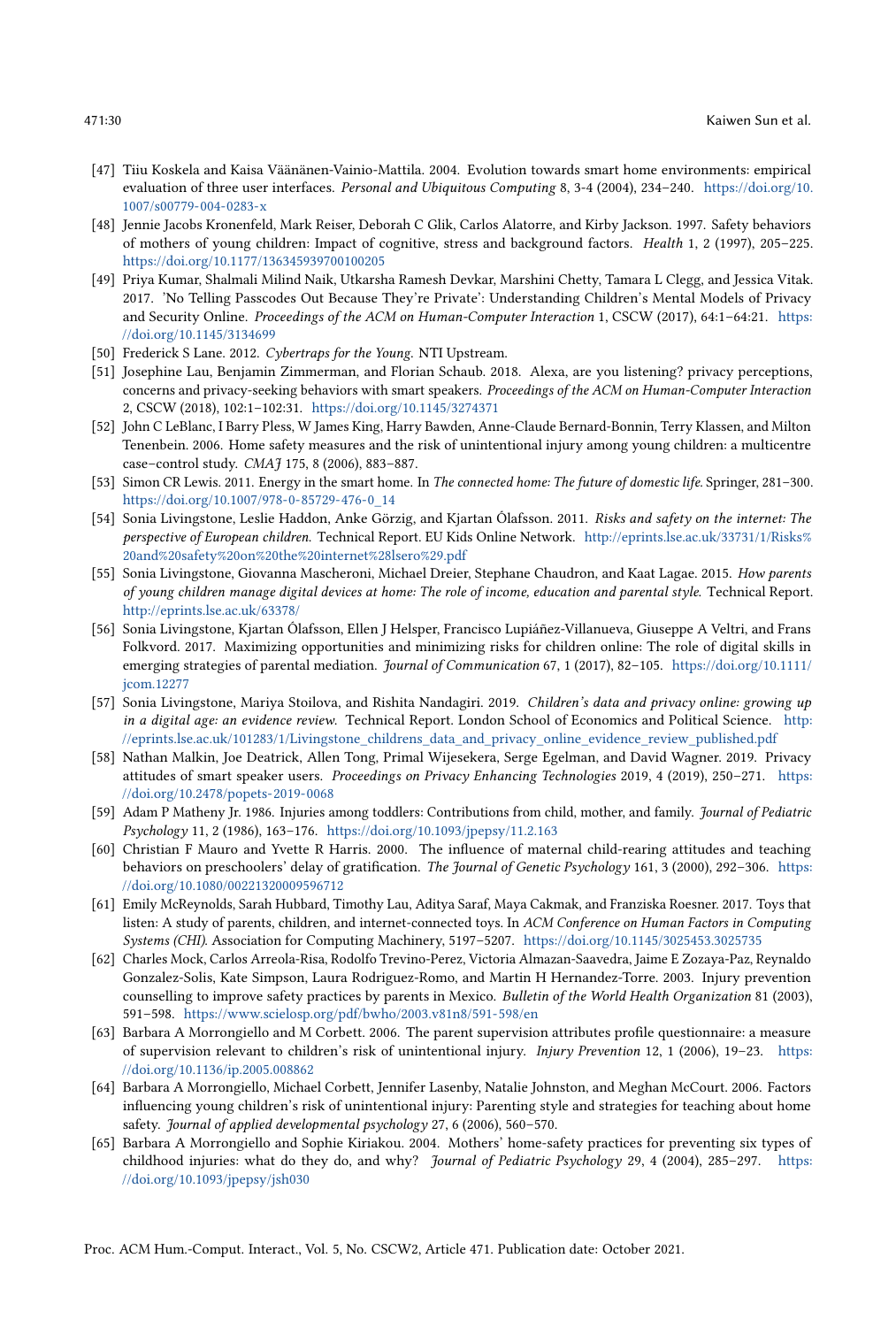- <span id="page-30-5"></span>[66] Barbara A Morrongiello, Corina Midgett, and Roslyn Shields. 2001. Don't run with scissors: young children's knowledge of home safety rules. Journal of Pediatric Psychology 26, 2 (2001), 105-115. [https://doi.org/10.1093/jpepsy/](https://doi.org/10.1093/jpepsy/26.2.105) [26.2.105](https://doi.org/10.1093/jpepsy/26.2.105)
- <span id="page-30-6"></span>[67] Barbara A Morrongiello, Lisa Ondejko, and Amanda Littlejohn. 2004. Understanding toddlers' in-home injuries: I. Context, correlates, and determinants. Journal of Pediatric Psychology 29, 6 (2004), 415–431. [https://doi.org/10.1093/](https://doi.org/10.1093/jpepsy/jsh046) [jpepsy/jsh046](https://doi.org/10.1093/jpepsy/jsh046)
- <span id="page-30-9"></span>[68] Soraya Sarhaddi Nelson. 2017. Germany Bans My Friend Cayla Doll Over Spying Concerns. [https://www.npr.org/](https://www.npr.org/2017/02/20/516292295/germany-bans-my-friend-cayla-doll-over-spying-concerns) [2017/02/20/516292295/germany-bans-my-friend-cayla-doll-over-spying-concerns](https://www.npr.org/2017/02/20/516292295/germany-bans-my-friend-cayla-doll-over-spying-concerns)
- <span id="page-30-11"></span>[69] Peter Nikken and Marjon Schols. 2015. How and why parents guide the media use of young children. Journal of Child and Family Studies 24, 11 (2015), 3423–3435. <https://doi.org/10.1007/s10826-015-0144-4>
- <span id="page-30-0"></span>[70] Sang Hyun Park, So Hee Won, Jong Bong Lee, and Sung Woo Kim. 2003. Smart home–digitally engineered domestic life. Personal and Ubiquitous Computing 7, 3-4 (2003), 189–196. <https://doi.org/10.1007/s00779-003-0228-9>
- <span id="page-30-8"></span>[71] Charith Perera, Ciaran McCormick, Arosha K Bandara, Blaine A Price, and Bashar Nuseibeh. 2016. Privacy-by-design framework for assessing internet of things applications and platforms. In ACM International Conference on the Internet of Things. Association for Computing Machinery, 83–92. <https://doi.org/10.1145/2991561.2991566>
- <span id="page-30-10"></span>[72] Lizette Peterson, Janet Farmer, and Javad H. Kashani. 1990. Parental injury prevention endeavors: A function of health beliefs? Health Psychology 9, 2 (1990), 177–191. <https://doi.org/10.1037/0278-6133.9.2.177>
- <span id="page-30-7"></span>[73] Eleni Petridou, Dimitrios Trichopoulos, E Mera, Y Papadatos, K Papazoglou, A Marantos, and C Skondras. 1998. Risk factors for childhood burn injuries: a case-control study from Greece. Burns 24, 2 (1998), 123–128. [https:](https://doi.org/10.1016/S0305-4179(97)00095-8) [//doi.org/10.1016/S0305-4179\(97\)00095-8](https://doi.org/10.1016/S0305-4179(97)00095-8)
- <span id="page-30-12"></span>[74] Todd Powers, Dorothy Advincula, Manila S Austin, Stacy Graiko, and Jasper Snyder. 2012. Digital and social media in the purchase decision process: A special report from the Advertising Research Foundation. Journal of Advertising Research 52, 4 (2012), 479–489. <https://doi.org/10.2501/JAR-52-4-479-489>
- <span id="page-30-20"></span>[75] Jens Qvortrup, William A Corsaro, Michael-Sebastian Honig, and Gill Valentine. 2009. The Palgrave handbook of childhood studies. Palgrave Macmillan, UK.
- <span id="page-30-21"></span>[76] Emilee Rader, Samantha Hautea, and Anjali Munasinghe. 2020. "I Have a Narrow Thought Process": Constraints on Explanations Connecting Inferences and Self-Perceptions. In Symposium on Usable Privacy and Security (SOUPS). USENIX Association, USA, 457–488. <https://www.usenix.org/system/files/soups2020-rader.pdf>
- <span id="page-30-15"></span>[77] Jenny Radesky and Alexis Hiniker. 2021. From moral panic to systemic change: Making child-centered design the default. International Journal of Child-Computer Interaction (2021), 100351.
- <span id="page-30-22"></span>[78] Jenny S Radesky, Staci Eisenberg, Caroline J Kistin, Jamie Gross, Gabrielle Block, Barry Zuckerman, and Michael Silverstein. 2016. Overstimulated consumers or next-generation learners? Parent tensions about child mobile technology use. The Annals of Family Medicine 14, 6 (2016), 503–508.
- <span id="page-30-19"></span>[79] Helen J Richardson. 2009. A 'smart house' is not a home: The domestication of ICTs. Information Systems Frontiers 11, 5 (2009), 599. <https://doi.org/10.1007/s10796-008-9137-9>
- <span id="page-30-3"></span>[80] Frederick P Rivara, Ned Calonge, and Robert S Thompson. 1989. Population-based study of unintentional injury incidence and impact during childhood. American Journal of Public Health 79, 8 (1989), 990-994. [https://doi.org/10.](https://doi.org/10.2105/AJPH.79.8.990) [2105/AJPH.79.8.990](https://doi.org/10.2105/AJPH.79.8.990)
- <span id="page-30-1"></span>[81] Michael C Roberts and Penelope H Brooks. 1987. Children's injuries: Issues in prevention and public policy. Journal of Social Issues 43, 2 (1987), 1–12. <https://doi.org/10.1111/j.1540-4560.1987.tb01291.x>
- <span id="page-30-14"></span>[82] Johnny Saldaña. 2015. The coding manual for qualitative researchers. Sage, USA.
- <span id="page-30-2"></span>[83] Ruth Simpson. 1996. Neither clear nor present: The social construction of safety and danger. In Sociological Forum, Vol. 11. Springer, 549–562. <https://doi.org/10.1007/BF02408392>
- <span id="page-30-17"></span>[84] Kaiwen Sun, Carlo Sugatan, Tanisha Afnan, Hayley Simon, Susan A Gelman, Jenny Radesky, and Florian Schaub. 2021. "They See You're a Girl if You Pick a Pink Robot with a Skirt": A Qualitative Study of How Children Conceptualize Data Processing and Digital Privacy Risks. In ACM Conference on Human Factors in Computing Systems (CHI). Association for Computing Machinery, 687:1–687:34. <https://doi.org/10.1145/3411764.3445333>
- <span id="page-30-18"></span>[85] Richard H Thaler and Cass R Sunstein. 2009. Nudge: improving decisions about health, wealth, and happiness. Yale University Press.
- <span id="page-30-16"></span>[86] Kentaro Toyama. 2011. Technology as amplifier in international development. In iConference. Association for Computing Machinery, 75–82. <https://doi.org/10.1145/1940761.1940772>
- <span id="page-30-4"></span>[87] K Tsoumakas, E Dousis, F Mavridi, A Gremou, and V Matziou. 2009. Parent's adherence to children's homeaccident preventive measures. International Nursing Review 56, 3 (2009), 369-374. [https://doi.org/10.1111/j.1466-](https://doi.org/10.1111/j.1466-7657.2009.00720.x) [7657.2009.00720.x](https://doi.org/10.1111/j.1466-7657.2009.00720.x)
- <span id="page-30-13"></span>[88] Blase Ur, Jaeyeon Jung, and Stuart Schechter. 2013. The current state of access control for smart devices in homes. In Workshop on Home Usable Privacy and Security. USENIX Association, USA, 1–6. [http://cups.cs.cmu.edu/soups/2013/](http://cups.cs.cmu.edu/soups/2013/HUPS/HUPS13-BlaseUR.pdf) [HUPS/HUPS13-BlaseUR.pdf](http://cups.cs.cmu.edu/soups/2013/HUPS/HUPS13-BlaseUR.pdf)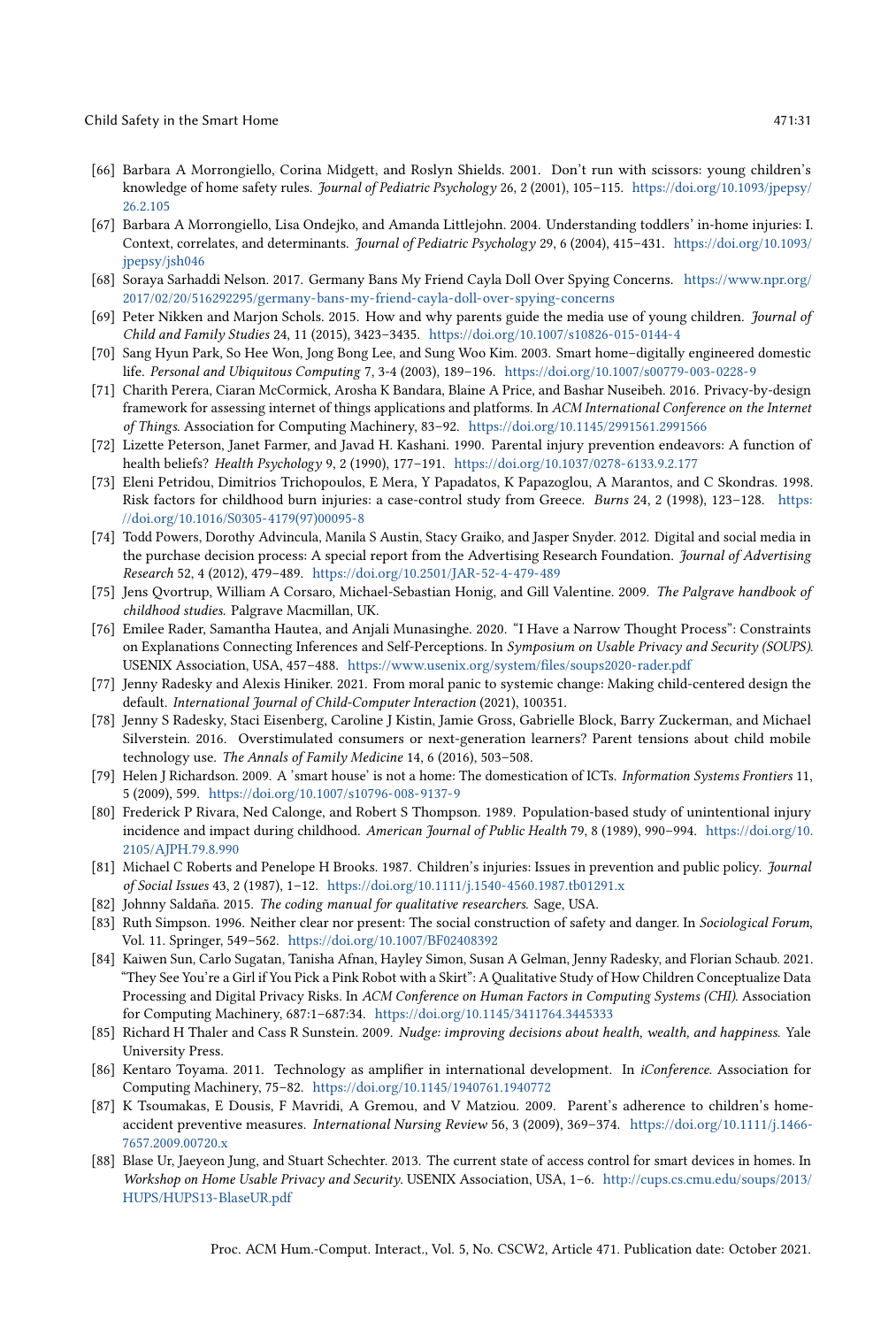- <span id="page-31-9"></span>[89] Blase Ur, Jaeyeon Jung, and Stuart Schechter. 2014. Intruders versus intrusiveness: teens' and parents' perspectives on home-entryway surveillance. In ACM International Joint Conference on Pervasive and Ubiquitous Computing. Association for Computing Machinery, 129–139. <https://doi.org/10.1145/2632048.2632107>
- <span id="page-31-1"></span>[90] Facebook User. 2017. You Should Consider Adding A Child Lock Feature to Future Roomba. [https:](https://www.facebook.com/irobot/posts/you-should-consider-adding-a-child-lock-feature-to-future-roombas-my-17-month-ol/10154621980033924/) [//www.facebook.com/irobot/posts/you-should-consider-adding-a-child-lock-feature-to-future-roombas-my-17](https://www.facebook.com/irobot/posts/you-should-consider-adding-a-child-lock-feature-to-future-roombas-my-17-month-ol/10154621980033924/) [month-ol/10154621980033924/](https://www.facebook.com/irobot/posts/you-should-consider-adding-a-child-lock-feature-to-future-roombas-my-17-month-ol/10154621980033924/)
- <span id="page-31-2"></span>[91] Reddit User. 2019. Wireless button with child safe battery compartment? [https://www.reddit.com/r/homeautomation/](https://www.reddit.com/r/homeautomation/comments/d2ok4i/wireless_button_with_child_safe_battery/) [comments/d2ok4i/wireless\\_button\\_with\\_child\\_safe\\_battery/](https://www.reddit.com/r/homeautomation/comments/d2ok4i/wireless_button_with_child_safe_battery/)
- <span id="page-31-4"></span>[92] Mariana Vaillant-Molina and Lorraine E Bahrick. 2012. The role of intersensory redundancy in the emergence of social referencing in 51/2-month-old infants. Developmental psychology 48, 1 (2012), 1.
- <span id="page-31-12"></span>[93] Neil Vigdor. 2019. Somebody's Watching: Hackers Breach Ring Home Security Cameras. [https://www.nytimes.com/](https://www.nytimes.com/2019/12/15/us/Hacked-ring-home-security-cameras.html) [2019/12/15/us/Hacked-ring-home-security-cameras.html](https://www.nytimes.com/2019/12/15/us/Hacked-ring-home-security-cameras.html)
- <span id="page-31-5"></span>[94] Tedra A Walden and Tamra A Ogan. 1988. The development of social referencing. Child development 59, 5 (1988), 1230–1240.
- <span id="page-31-21"></span>[95] Robomow Website. 2021. What safety features does Robomow have? [https://robomow.zendesk.com/hc/en](https://robomow.zendesk.com/hc/en-us/articles/115005333265-What-safety-features-does-Robomow-have-)[us/articles/115005333265-What-safety-features-does-Robomow-have-](https://robomow.zendesk.com/hc/en-us/articles/115005333265-What-safety-features-does-Robomow-have-)
- <span id="page-31-15"></span>[96] Wikipedia. 2021. CE marking. [https://en.wikipedia.org/wiki/CE\\_marking](https://en.wikipedia.org/wiki/CE_marking)
- <span id="page-31-18"></span>[97] Wikipedia. 2021. HomeKit. <https://en.wikipedia.org/wiki/HomeKit>
- <span id="page-31-16"></span>[98] Wikipedia. 2021. UL(safety organization). [https://en.wikipedia.org/wiki/UL\\_\(safety\\_organization\)](https://en.wikipedia.org/wiki/UL_(safety_organization))
- <span id="page-31-10"></span>[99] Charlie Wilson, Tom Hargreaves, and Richard Hauxwell-Baldwin. 2015. Smart homes and their users: a systematic analysis and key challenges. Personal and Ubiquitous Computing 19, 2 (2015), 463–476. [https://doi.org/10.1007/s00779-](https://doi.org/10.1007/s00779-014-0813-0) [014-0813-0](https://doi.org/10.1007/s00779-014-0813-0)
- <span id="page-31-19"></span>[100] Pamela Wisniewski, Arup Kumar Ghosh, Heng Xu, Mary Beth Rosson, and John M Carroll. 2017. Parental Control vs. Teen Self-Regulation: Is there a middle ground for mobile online safety?. In ACM Conference on Computer Supported Cooperative Work & Social Computing (CSCW). Association for Computing Machinery, 51–69. [https:](https://doi.org/10.1145/2998181.2998352) [//doi.org/10.1145/2998181.2998352](https://doi.org/10.1145/2998181.2998352)
- <span id="page-31-17"></span>[101] Pamela Wisniewski, Haiyan Jia, Heng Xu, Mary Beth Rosson, and John M Carroll. 2015. "Preventative" vs. "Reactive:" How Parental Mediation Influences Teens' Social Media Privacy Behaviors. In ACM Conference on Computer Supported Cooperative Work & Social Computing (CSCW). Association for Computing Machinery, 302–316. [https://doi.org/10.](https://doi.org/10.1145/2675133.2675293) [1145/2675133.2675293](https://doi.org/10.1145/2675133.2675293)
- <span id="page-31-8"></span>[102] Jong-bum Woo and Youn-kyung Lim. 2015. User experience in do-it-yourself-style smart homes. In ACM International Joint Conference on Pervasive and Ubiquitous Computing (UbiComp). Association for Computing Machinery, 779–790. <https://doi.org/10.1145/2750858.2806063>
- <span id="page-31-14"></span>[103] Peter Worthy, Ben Matthews, and Stephen Viller. 2016. Trust me: doubts and concerns living with the Internet of Things. In ACM Conference on Designing Interactive Systems (DIS). Association for Computing Machinery, 427–434. <https://doi.org/10.1145/2901790.2901890>
- <span id="page-31-6"></span>[104] Zheng Yan. 2005. Age differences in children's understanding of the complexity of the Internet. Journal of Applied Developmental Psychology 26, 4 (2005), 385–396. <https://doi.org/10.1016/j.appdev.2005.04.001>
- <span id="page-31-7"></span>[105] Zheng Yan. 2009. Limited knowledge and limited resources: Children's and adolescents' understanding of the Internet. Journal of Applied Developmental Psychology 30, 2 (2009), 103–115. <https://doi.org/10.1016/j.appdev.2008.10.012>
- <span id="page-31-13"></span>[106] Yaxing Yao, Justin Reed Basdeo, Smirity Kaushik, and Yang Wang. 2019. Defending my castle: A co-design study of privacy mechanisms for smart homes. In ACM Conference on Human Factors in Computing Systems (CHI). Association for Computing Machinery, 198:1–198:12. <https://doi.org/10.1145/3290605.3300428>
- [107] Yaxing Yao, Justin Reed Basdeo, Oriana Rosata Mcdonough, and Yang Wang. 2019. Privacy perceptions and designs of bystanders in smart homes. Proceedings of the ACM on Human-Computer Interaction 3, CSCW (2019), 59:1–59:24.
- <span id="page-31-11"></span>[108] Eric Zeng, Shrirang Mare, and Franziska Roesner. 2017. End user security and privacy concerns with smart homes. In Symposium on Usable Privacy and Security (SOUPS). USENIX Association, USA, 65–80. [https://www.usenix.org/](https://www.usenix.org/system/files/conference/soups2017/soups2017-zeng.pdf) [system/files/conference/soups2017/soups2017-zeng.pdf](https://www.usenix.org/system/files/conference/soups2017/soups2017-zeng.pdf)
- <span id="page-31-0"></span>[109] Eric Zeng and Franziska Roesner. 2019. Understanding and improving security and privacy in multi-user smart homes: a design exploration and in-home user study. In USENIX Security Symposium. USENIX Association, USA, 159–176. <https://www.usenix.org/system/files/sec19-zeng.pdf>
- <span id="page-31-3"></span>[110] Eviatar Zerubavel. 1993. The fine line. University of Chicago Press, USA.
- <span id="page-31-20"></span>[111] Jun Zhao, Ge Wang, Carys Dally, Petr Slovak, Julian Edbrooke-Childs, Max Van Kleek, and Nigel Shadbolt. 2019. 'I make up a silly name': Understanding Children's Perception of Privacy Risks Online. In ACM Conference on Human Factors in Computing Systems (CHI). Association for Computing Machinery, 106:1–106:13. [https://doi.org/10.1145/](https://doi.org/10.1145/3290605.3300336) [3290605.3300336](https://doi.org/10.1145/3290605.3300336)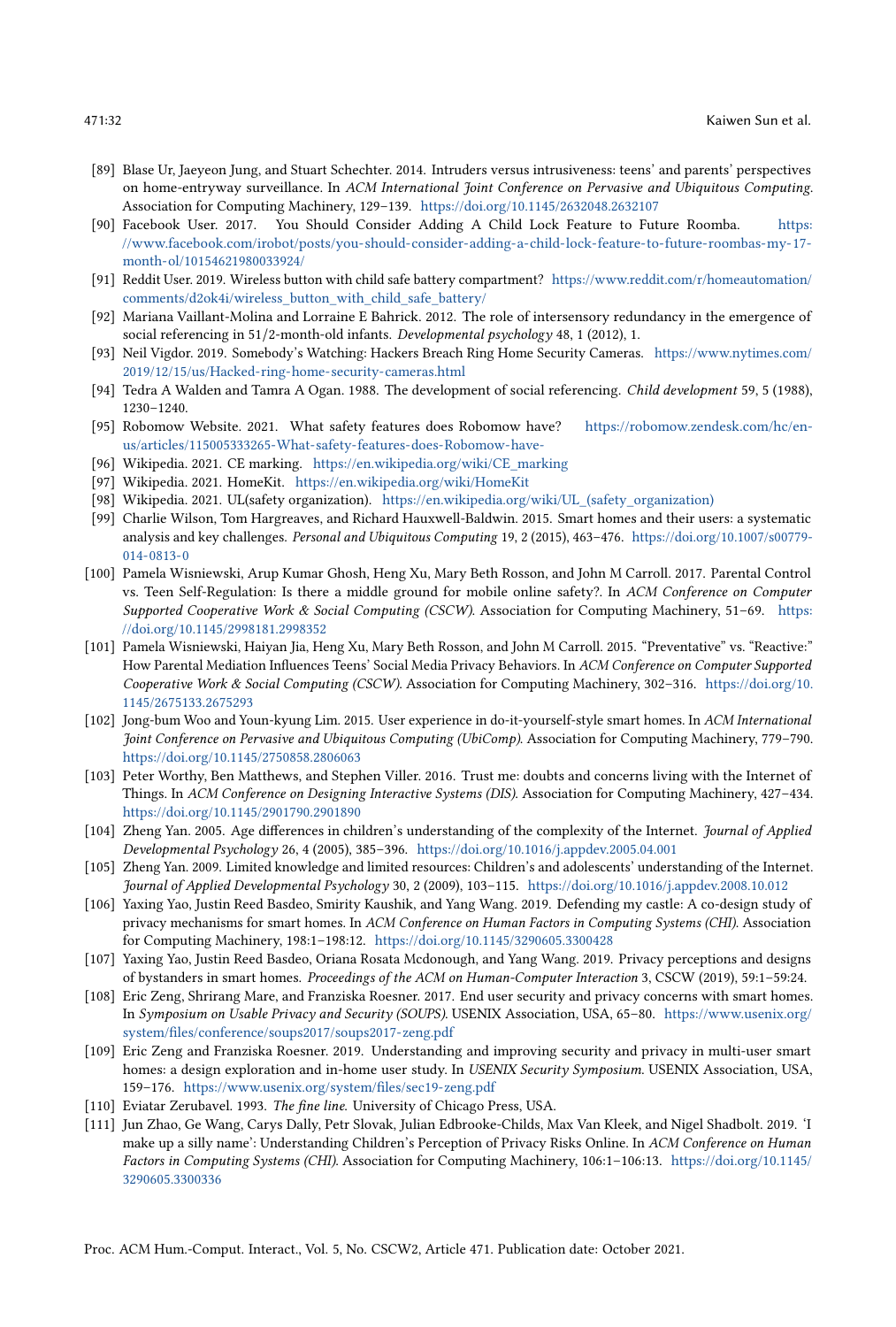<span id="page-32-1"></span>[112] Yixin Zou, Abraham H Mhaidli, Austin McCall, and Florian Schaub. 2018. "I've Got Nothing to Lose": Consumers' Risk Perceptions and Protective Actions after the Equifax Data Breach. In Symposium on Usable Privacy and Security (SOUPS). USENIX Association, USA, 197–216. <https://www.usenix.org/system/files/conference/soups2018/soups2018-zou.pdf>

# <span id="page-32-0"></span>A INTERVIEW PROTOCOL

### Warm-up questions on general smart home technology ownership, placement, and use.

- What type of smart home technologies and devices do you have? What do you use them for? (Might follow up: Do you use it to connect with or control other devices?)
- What types of smart home apps have you installed on your phone? Feel free to look through the apps on your phone. What do you use them for?
- Do you have any other automation setup as a part of your smart home experiences that we haven't discussed?
	- For instance, Do you have a vacuuming robot like a Roomba, or an automated lawnmower?

# Questions on parents' mental models of the safety aspect of smart home technologies.

- What are some of the important factors you consider before you purchase [smart home device]?
	- Are there any devices you thought about getting but decided not to get? Why?
	- Are there any devices you used but later deactivated? Why?
- If you friends, who have young children, also consider buying a [smart home device] and ask for your suggestions, what would you share with them regarding your experiences with [smart home device]?
- Do you talk to your children before the purchase? If yes, what do you talk about? If not, why not?
- Do you consider the potential impact that [smart home device] might have on children? If yes, what are the impacts? If not, why not?

# Questions on children's smart home use and interactions.

Be aware of more than one child and ask about each child.

- How would you explain smart home technologies (e.g. Smart speakers, cleaning robots, smart appliances, etc.) to your child?
	- (If they mention smart appliances) How would you explain the differences between traditional appliances vs smart home appliances?
- I would love to get to know more about your child(ren), if you were to use three words to describe your child(ren), what would you say?
- Do your children use smart home devices? Why or why not?
	- How do your children access smart home devices?
	- Do your children have access to the smart home apps? Why or why not? How do your children access the smart home apps?
	- Do they have the same level of access as you do (or as the siblings do)? (If yes) Have you had situations where you wanted your children to have limited access, and if so, how did you handle that?
	- What does your child like to do with the smart home technologies you mentioned?
- Are you comfortable leaving your child alone with the [smart home device] when it is functioning (or in use)? Why?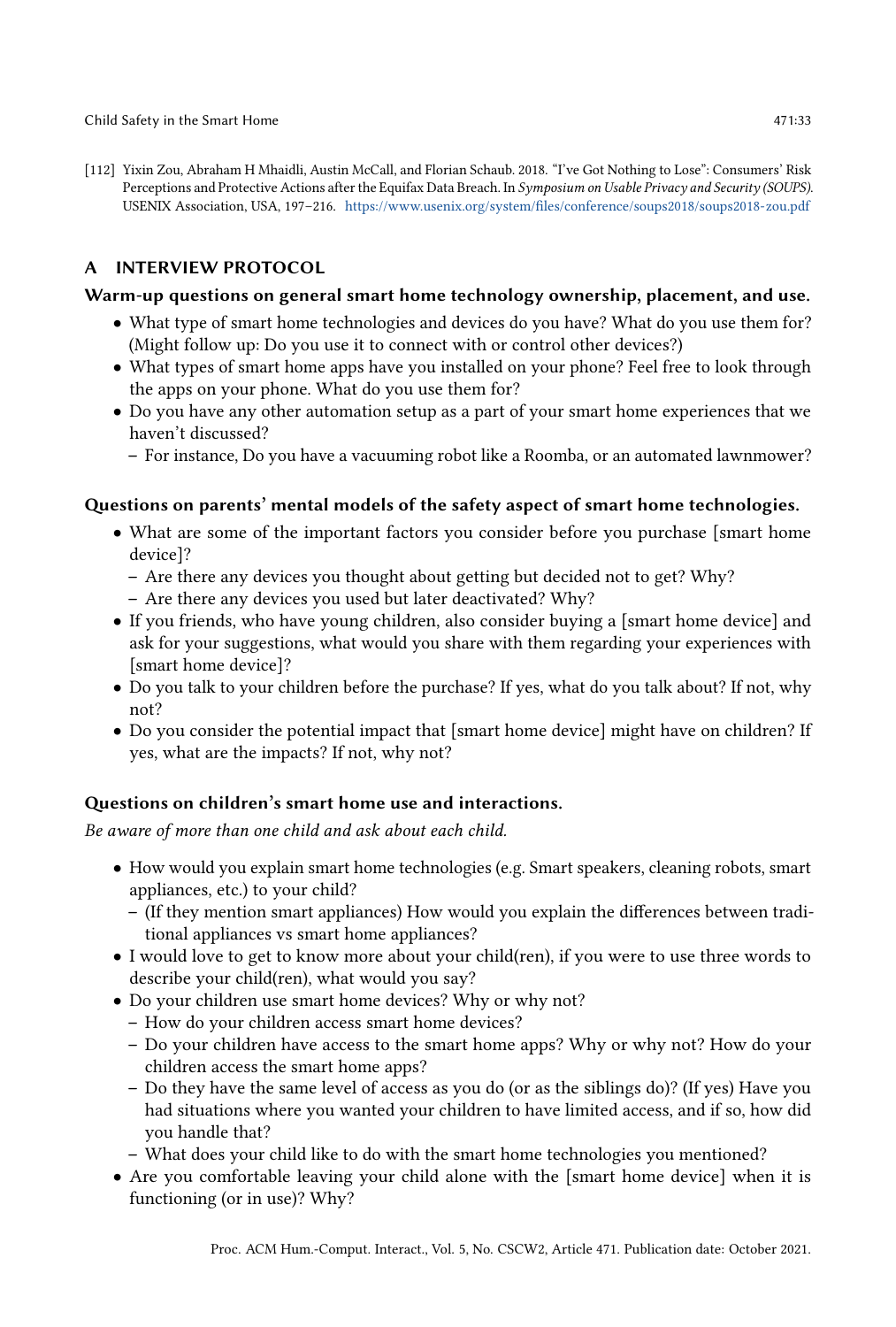- Do children know what they can or can't do when the [smart home device] is operating or when they are near the [smart home device]? (Below are optional questions depending on the type of smart home devices the participant owns:)
	- What to do or not do when the cleaning robot is in use?
	- What to do or not do when they use voice assistants?
	- What to do or not do when using the smart lock?
	- What to do or not do with the smart thermostats?
	- What to do or not do with the security system or camera?
	- What to do or not do when plugging something in or unplugging something?
	- What to do or not do when they hear a surveillance camera notification sound?
	- What to do or not do when they hear the smart doorbell ring?
- (If safety is not mentioned yet) One factor we're interested in about smart home devices is its safety with children. Some parents have safety issues or concerns regarding smart home devices and children's interaction with them.
	- Do you or did you have any concern about children's safety when it comes to smart home devices?
	- Are your children aware of such safety risks? How do they feel about these safety risks?
	- (Optional) Have you heard any smart home safety concerns with children from friends, in the news or other sources? If so, how do you feel about such news? Did that news concern you, or do you think those issues are a little overblown?
- (If previous answers haven't touched on safety characteristics of smart home devices) What would you consider safe or unsafe about a smart home device?
	- Do you consider [smart home device] safe or unsafe for your child? In what ways? Why or why not?

# Questions on the challenges between children and smart home technologies and parents' corresponding mitigation strategies.

- Have your children voiced any opinions or concerns about the smart home technologies? How do you respond to their opinions or concerns?
	- Are there any challenges you see when your child interacts or uses [smart home device]? What have you done in response to that challenge?
	- Is there anything you worried about the way your child uses or interacts with the [smart home device]? Why?
- Have you ever had disagreements with your children about how your smart home devices are set up or used? If yes, what are they? How did you resolve the disagreement?
- Do you have any rules for your children regarding whether they can or can't use these smart home devices or not?
	- If yes, do the rules apply to all smart home devices or are specific for certain types of devices or uses?
	- Why are these rules important?
	- How did you come up with these rules?
	- How do your children react to these rules?
	- Are there times that your children disagree with or don't follow the rules? If yes, what would you do?

# Closing questions.

• What kind of features, functions or controls that the [smart home device] should have to alleviate your concerns regarding children's safety? Or, what kind of features, functions or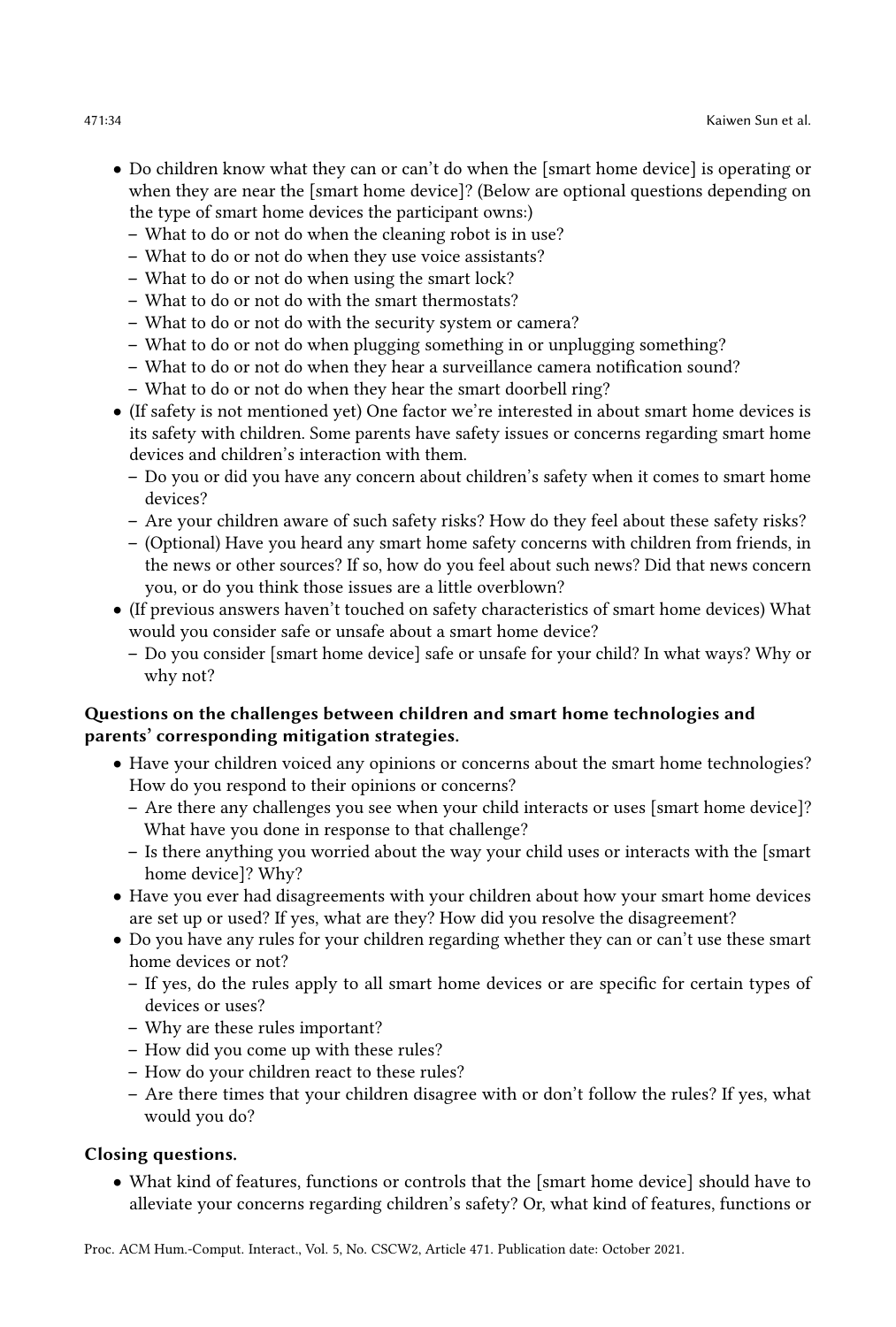controls would you like to have in your smart home to alleviate your concerns regarding children's safety?

- Are there any questions you expected me to ask?
- Is there anything else you want to tell me about your children and your smart home devices?

# <span id="page-34-0"></span>B SCREENING SURVEY

- (1) What type of smart home technologies do you have in your household?
	- Video Entertainment: smart TV, Apple TV, Chromecast, etc.
	- Home monitoring/security: security cameras, smart lock, video doorbell, baby monitor, etc.
	- Smart speaker
	- Smart light
	- Smart blind
	- Smart switch/outlet/button
	- Smart thermostat
	- Smart cleaning robot
	- Kitchen appliances of all sorts: smart pot, smart coffee maker, smart fridge, smart microwave, etc.
	- Smart washing machine
	- Smart pet/plant care
	- Smart mower
	- Remote controllable doors (including garage door)
	- Smart home gym equipments
	- Connected car
	- Other (please specify)
- (2) Please select the type of devices that your child(ren) have been in contact with, interacted or used before. [Provide the same list as in Q1]
- (3) For your child(ren) who have been in contact with, interacting with, or using the smart home technologies, how old are they? [Open-ended]
- (4) Please leave your contact information (name and email address) so we could reach out to you. [Open-ended]
- (5) If you are willing to be contacted for participation in future research projects that may be relevant to this research project, please click the consent option below. (If you don't check this box, we consider you don't want to be contacted for participation in future research.) [Checkbox with text: I consent to be contacted for participation in future research.]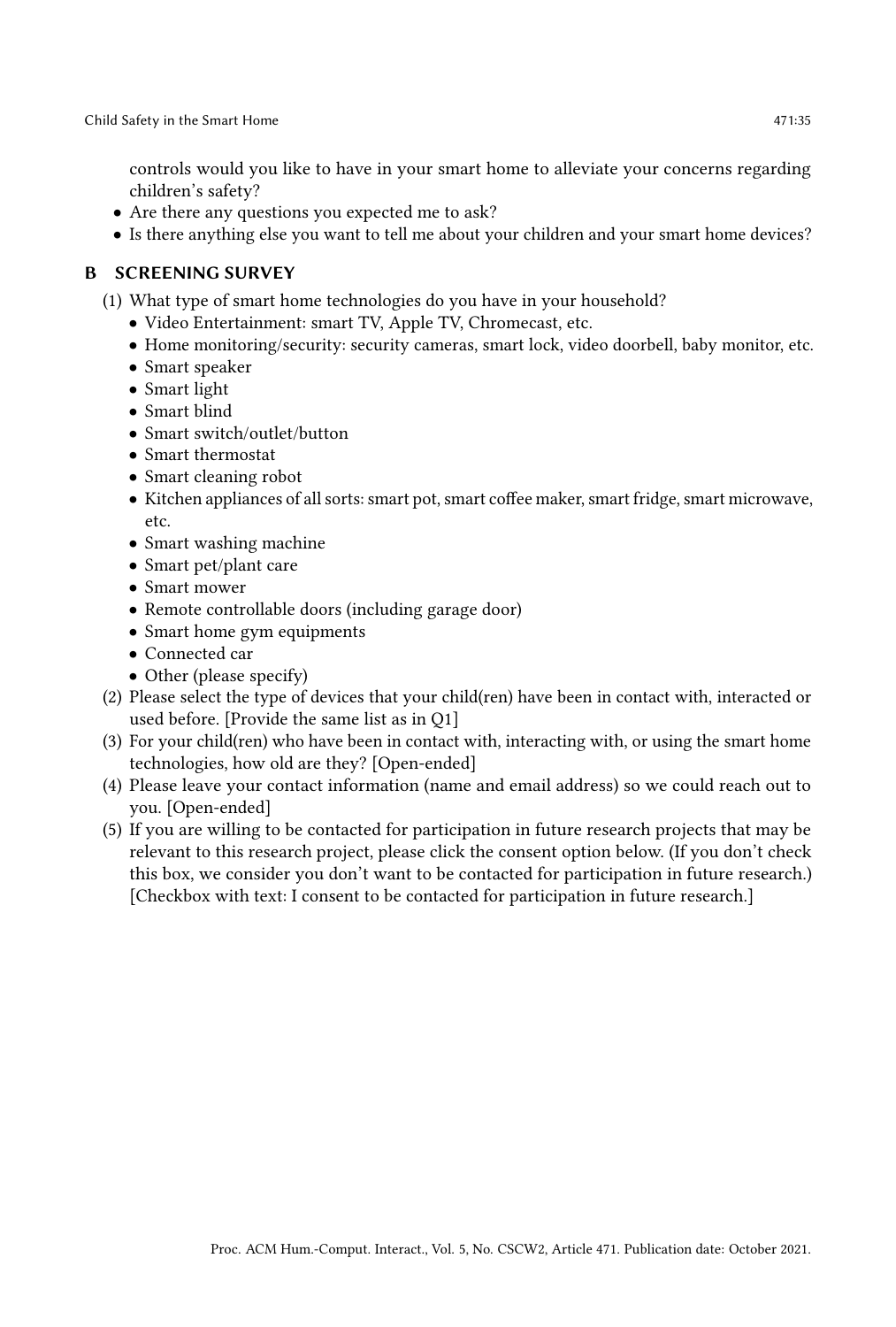# <span id="page-35-0"></span>C CODEBOOK

| Code                                                    | Description                                                                                                                                                                                                                                                                          | <b>Example Quotes</b>                                                                                                                                                                                                                                                                                                                                              |
|---------------------------------------------------------|--------------------------------------------------------------------------------------------------------------------------------------------------------------------------------------------------------------------------------------------------------------------------------------|--------------------------------------------------------------------------------------------------------------------------------------------------------------------------------------------------------------------------------------------------------------------------------------------------------------------------------------------------------------------|
| Observed readiness to own<br>or control smart home tech | Parents thought their children are trustworthy or<br>capable of using smart home devices or not. Can<br>include cases of non-use if it's implied that chil-<br>dren are following what they're supposed to do.                                                                       | "They're five and seven. I highly doubt anything<br>suspicious is going down. I'm more reactive at this<br>point. [Checking audio logs on the smart speaker]<br>is something that I would do proactively when they<br>were older and capable of making graver mistakes<br>or if I had some kind of instinct that they were not<br>being honest with me right now." |
| Children's risk awareness<br>regarding smart homes      | Parents mentioned their children's awareness of<br>any types of risks such as those related to safety,<br>privacy, and security. Also include general online<br>risks outside of smart home devices such as those<br>in using social media or mobile apps.                           | "I guess he probably has like a real fledgling aware-<br>ness of 'there are other people online and they're<br>not always friends.' But no, I don't think they have<br>any real concern about [safety]."                                                                                                                                                           |
| Children's challenges with<br>smart home devices        | Parents mentioned how their children have opin-<br>ions, concerns, or challenges with smart home de-<br>vices.                                                                                                                                                                       | "They're not in any way patient. So if they press a<br>button on the switch, they expect results in 100 mil-<br>liseconds. If things don't respond very quickly, they<br>will repeatedly press the button until such time as<br>they either get the desired response or something<br>else unexpected happens."                                                     |
| Children's perception of<br>smart home tech             | Include children's perception of what smart<br>home tech is (e.g., perceive a smart speaker as a<br>robot) and attitudes (e.g., love the smart speaker).<br>Include cases of misconceptions (e.g., think a<br>smart home device is capable of doing X but in<br>reality it doesn't). | "They know that Alexa is a computer. I don't think<br>they have a solid grasp on what a computer is $\dots$ or<br>why a light switch can be a computer."                                                                                                                                                                                                           |

### Table 3. Codebook on children's perceived behaviors.

| Code                                                                      | Description                                                                                                                                                                  | <b>Example Quotes</b>                                                                                                                                                                                                                                   |
|---------------------------------------------------------------------------|------------------------------------------------------------------------------------------------------------------------------------------------------------------------------|---------------------------------------------------------------------------------------------------------------------------------------------------------------------------------------------------------------------------------------------------------|
| Children's interactions with<br>smart home devices:<br>stream media       | Examples include playing Lord of the Rings<br>soundtracks, streaming Netflix, Etc.                                                                                           | "They haven't been using [smart home tech] very<br>much. It's mostly the Echo Dot  streaming TV<br>services of Netflix and Amazon Prime on the little<br>Smart TV input."                                                                               |
| Children's interactions with<br>smart home devices:<br>ask questions      | Examples include asking the smart speaker to<br>spell a word or tell a joke.                                                                                                 | "When they're doing homework. Sometimes if they<br>don't know a word, they actually ask Google to<br>spell the word Sometimes they try to cheat on<br>math homework as well, but I usually discourage<br>that."                                         |
| Children's interactions with<br>smart home devices:<br>control the lights | Examples include using voice commands to inter-<br>act with smart switches or buttons, or controlling<br>the lights using smart home hubs.                                   | "We have smart lights installed in their bedrooms,<br>so that first thing in the morning they can turn on<br>their lights by asking  or if they get up in the mid-<br>dle of the night and are scared of the dark  they<br>can ask it to be turned on." |
| Children's interactions with<br>smart home devices:<br>check the camera   | Examples include using the camera to see who's<br>at the door or check how siblings behave through<br>the baby monitor.                                                      | "We have a video doorbell, so anytime it rings<br>the kids can check our phones and the Nest Hub<br>to see who is at the door."                                                                                                                         |
| Children's interactions with<br>smart home devices:<br>control door locks | Parents mentioned their children interacted with<br>a smart lock physically (e.g., by entering a pass-<br>word on a keypad) or remotely (e.g., through a<br>smart home app). | "They would be home for about an hour or two be-<br>fore my husband or I got home from work  They<br>were using a keypad to get in through our garage."                                                                                                 |
| Children's interactions with<br>smart home devices: other                 | Examples include using smart home devices to<br>set timers, having video calls with other people,<br>and any other instances that do not fall under the<br>codes above.      | "We also have a Facebook Portal which we've used<br>to talk to people, and then he's very familiar with<br>using FaceTime."                                                                                                                             |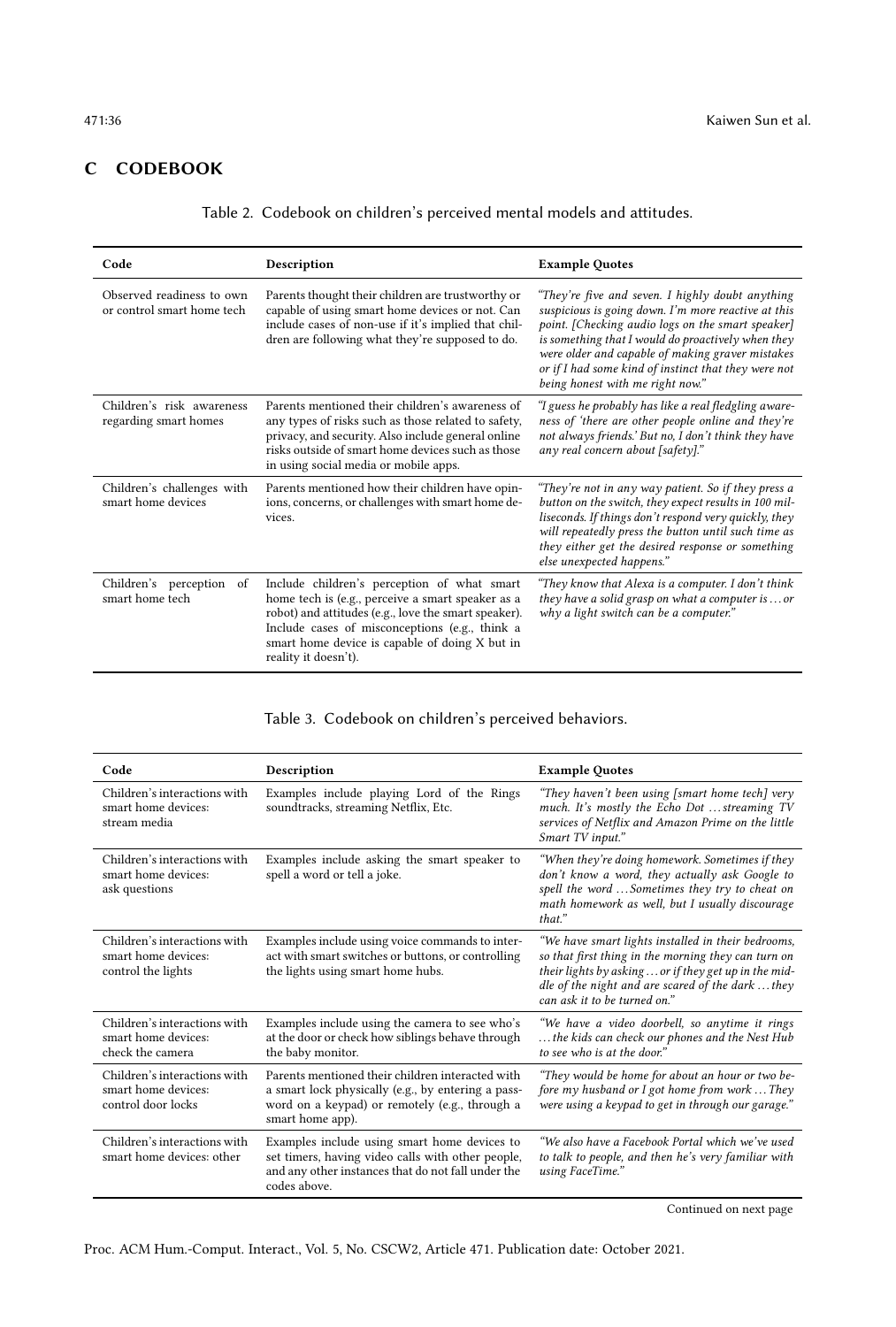| Code                                                               | Description                                                                                                                                                                    | <b>Example Quotes</b>                                                                                                                                                                                                                                                       |
|--------------------------------------------------------------------|--------------------------------------------------------------------------------------------------------------------------------------------------------------------------------|-----------------------------------------------------------------------------------------------------------------------------------------------------------------------------------------------------------------------------------------------------------------------------|
| How children access smart<br>home devices:<br>phone or tablet      | Children can access (or not) smart home devices<br>through their phone / tablet or those owned by<br>their parents.                                                            | "They do have tablets. They each have a Chrome-<br>book  and an iPad. But none of those are inte-<br>grated into smart homes and none of them have<br>apps to control anything in the house."                                                                               |
| How children access smart<br>home devices:<br>smart home hub       | Children can access (or not) smart home de-<br>vices through a smart home hub (e.g., Amazon<br>Echo Dot or Samsung SmartThings Hub) in their<br>home.                          | "We have two Google Minis and a Google Home<br>Hub, which is the one with the screen. So all the kids<br>use the voice commands for things or even  set up<br>a timer for a timeout."                                                                                       |
| How children access smart<br>home devices:<br>voice commands       | Children use voice commands (or not) to access<br>smart home devices, mostly smart speakers. Can<br>be double coded with the interface of access.                              | "They like to hear the stories, and I don't know how<br>we stumbled upon it, but they'll say like 'Alexa, tell<br>me a story' when we're just sitting around."                                                                                                              |
| How children access smart<br>home devices:<br>physical controllers | Children use physical controllers (or not) to ac-<br>cess smart home devices such as smart switches.<br>buttons or TVs. Can be double coded with the in-<br>terface of access. | "If they really need to turn the light off and on<br>they would use their voice or actually go to the<br>switch and turn [it] off. They wouldn't touch [the<br>Google Nest Hub.]"                                                                                           |
| How children access smart<br>home devices: other                   | Other interfaces or mechanisms children use (or<br>not) to access smart home devices.                                                                                          | "Both of our phones have passcodes on them, or fin-<br>gerprint or face ID She is not authorized using<br>the biometric stuff and as far as I know, does not<br>know the passcodes."                                                                                        |
| Sibling influences:<br>copy each other                             | Children copy or learn from their siblings' behav-<br>iors in interacting with smart home devices.                                                                             | "The younger one is just copying the older one<br>learning how to make it listen. So she's trying<br>the 'OK Google' over and over again to try and get<br>it to respond, because she sees her sister doing that."                                                          |
| Sibling influences:<br>conflicting use                             | Children compete for ownership, fight for turns,<br>or show conflicting preferences in using smart<br>home devices.                                                            | "Sometimes our older son gets annoyed with the<br>other son if he keeps asking it to play the same song<br>There's conflict about what music to listen to.<br>Our third child likes to listen to the same thing over<br>and over again. It gets on the older two's nerves." |
| Sibling influences: other                                          | Other instances that show interactions or in-<br>fluences between siblings in smart home usage,<br>such as using smart home devices for pranking<br>or monitoring.             | "It'll happen sometimes when the younger one will<br>notice the older one playing [through the camera]<br>and say, 'What's he doing? Is he playing with<br>my stuff?' They will check on each other."                                                                       |
| Children's reaction to<br>parental rules                           | Children follow or disobey rules given by parents<br>about how they should use smart home devices.<br>The focus is on children's reactions, not the rule's<br>content.         | "I think they understand it, and they trust us. They<br>follow the rules a lot, to the point where they won't<br>even watch movies with us that are maybe border-<br>line."                                                                                                 |

# Table 4. Codebook on parents' mental models and attitudes.

| Code                                             | Description                                                                                                                                                                                 | <b>Example Quotes</b>                                                                                                                                                                                                                                                           |
|--------------------------------------------------|---------------------------------------------------------------------------------------------------------------------------------------------------------------------------------------------|---------------------------------------------------------------------------------------------------------------------------------------------------------------------------------------------------------------------------------------------------------------------------------|
| Smart home purchase con-<br>siderations: price   | Parents considered price in making the purchase,<br>e.g., going after cheap, cost-effective products or<br>avoiding expensive products.                                                     | "If you ever priced out blinds, it's absurd  It may<br>be like \$200 for a ruler shade  \$800 for one win-<br>dow, and you're dropping \$1,000 just to put a smart<br>roller blind sheet on one window. That's why I<br>haven't rushed out to do that."                         |
| Smart home purchase con-<br>siderations: brand   | Parents indicated they trust certain companies or<br>brands when making the purchase, or indicated if<br>they get a new product in the future, it's because<br>they trust the manufacturer. | "My light switches are all Lutron, and I kind of<br>defaulted into that  I discovered that the Lutron<br>company has been doing home automation for<br>close to 30 years As I expanded my system with-<br>out awareness, I tried to use their products as much<br>as possible." |
| Smart home purchase con-<br>siderations: privacy | Parents considered the product's privacy impli-<br>cations, e.g., buying the product with strong pri-<br>vacy protections for consumers or avoiding the<br>product due to privacy concerns. | "Number one is privacy. Despite the fact that I lit-<br>erally worked for one of the cloud companies, I do<br>not want them to have any of my data about how<br>we move around our home."                                                                                       |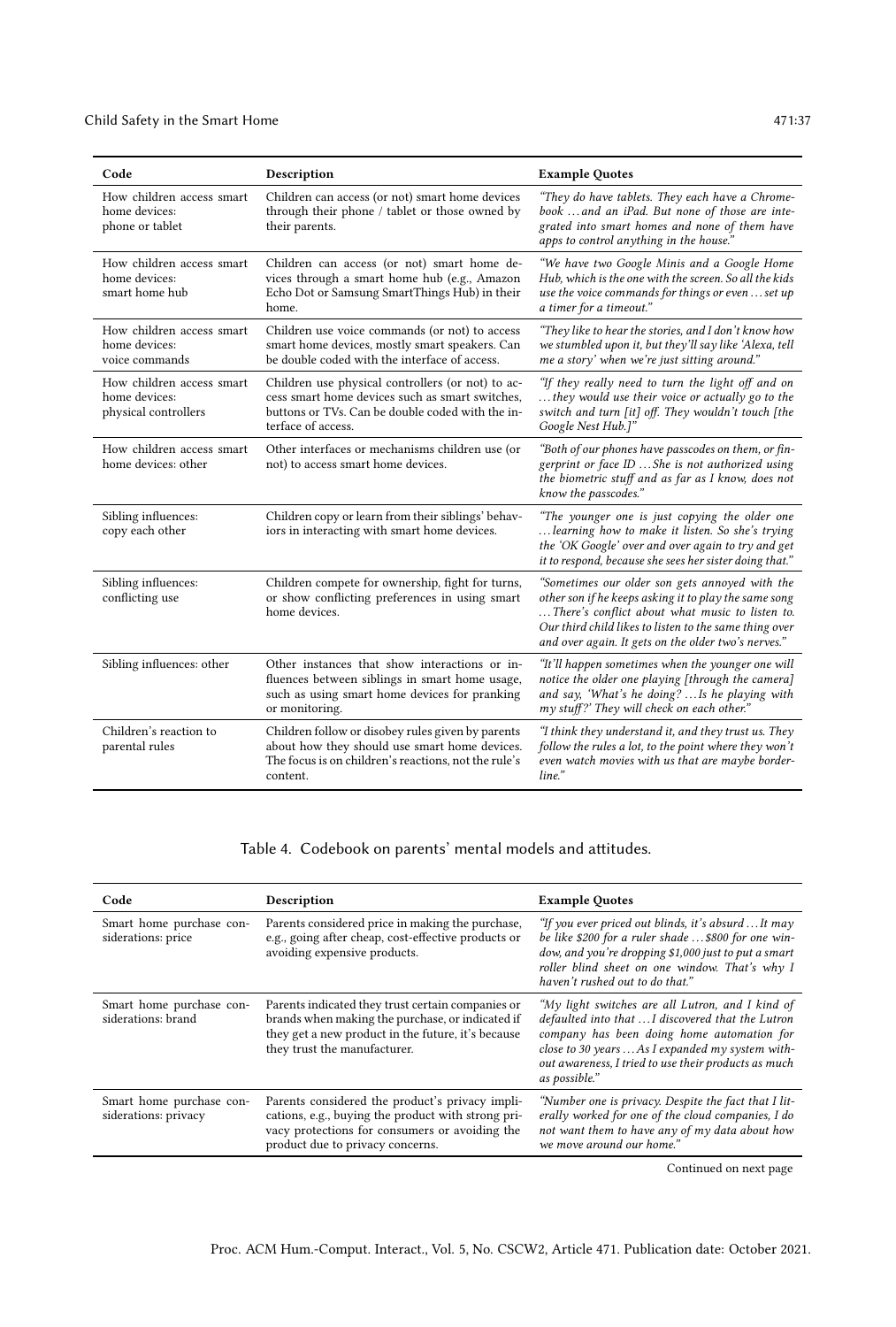| Code                                                    | Description                                                                                                                                                                                                                                                                                  | <b>Example Quotes</b>                                                                                                                                                                                                                                                                             |
|---------------------------------------------------------|----------------------------------------------------------------------------------------------------------------------------------------------------------------------------------------------------------------------------------------------------------------------------------------------|---------------------------------------------------------------------------------------------------------------------------------------------------------------------------------------------------------------------------------------------------------------------------------------------------|
| Smart home purchase con-<br>siderations: security       | Parents considered the product's security fea-<br>tures or benefits, e.g., buying the product since it<br>makes the home more secure or avoid the prod-<br>uct due to security concerns.                                                                                                     | "One of the biggest drivers for us doing any smart<br>home stuff is around security in the home. In fact,<br>our smart home process started because I am so hor-<br>rifically bad at remembering to lock doors."                                                                                  |
| Smart home purchase con-<br>siderations: safety         | Parents considered the product's safety features<br>or benefits, e.g., buying the product because it en-<br>hances home safety or is safe to use. Can be dou-<br>ble coded with security.                                                                                                    | "With the Apple Home Kit system framework, there<br>are actually some security requirements baked into<br>that So at least the Home Kit stuff gives me a<br>sense of safety, that there is some security baselin-<br>ing supply to it by default."                                                |
| Smart home purchase con-<br>siderations: compatibility  | Parents considered the product's compatibility<br>with their existing smart home system in making<br>the purchase.                                                                                                                                                                           | "Integration into one or more of my existing plat-<br>forms is pretty crucial; multiple platforms is a<br>bonus."                                                                                                                                                                                 |
| Smart home purchase con-<br>siderations: reliability    | Parents described considering whether the prod-<br>uct is reliable and can work consistently over<br>time when making the purchase.                                                                                                                                                          | "My highest priority is reliability. It has to work<br>basically 99.99% of the time. If an automation or<br>switch or something like that doesn't work one time<br>out of 10, everybody in my house will hate it."                                                                                |
| Smart home purchase con-<br>siderations: functionality  | Parents described considering the product's func-<br>tions, features, or the potential convenience it<br>could bring to the home when making the<br>purchase. Examples of device features include<br>whether the device needs a particular network or<br>whether it relies on a hub to work. | "Now, I am more focused on functionality. Like,<br>does this solve a problem in the household? Does<br>this make things easier for the kids or for myself,<br>for my wife? What's the cost associated with that?"                                                                                 |
| Smart home purchase con-<br>siderations: ease of use    | Parents considered whether the product is easy<br>to use for general users (not specific to children)<br>in making the purchase.                                                                                                                                                             | "Number two is what people often refer to as the<br>wife acceptance factor  A less misogynistic ver-<br>sion of that term would be like user experience<br>User experience is absolutely critical."                                                                                               |
| Smart home purchase con-<br>siderations: children's use | Parents described considering whether the prod-<br>uct is useful for children, whether it's easy to use<br>for children, whether children will be addicted to<br>or abuse it, etc. when making the purchase.                                                                                 | "As a parent  the parental controls or access con-<br>trols would be something I would think about  Is<br>it something that I can use, but the kids can't? Or<br>is it something that I can limit their access?"                                                                                  |
| Smart home purchase con-<br>siderations: other          | Parents described considering other factors that<br>are not captured by the codes above in making<br>the purchase, such as the time required to set<br>up and configure the device or their tendency to<br>make impulse purchases.                                                           | "The thing I really like about smart home stuff is<br>that smart homes move a lot slower than other tech<br>products like phones, and it feels a lot easier to in-<br>vest in it It shouldn't have to be something that<br>you're reinvesting in every three years."                              |
| General concerns: privacy,<br>security, or safety       | Parents described general, not children-specific<br>concerns about smart homes regarding privacy,<br>security, or safety aspects, such as no indoor cam-<br>eras to protect the privacy of nannies or worries<br>about the device being hacked.                                              | "We have more than one in-home employee. The<br>kids have a nanny, and there's also a medical aid<br>that assists with one of my children  Out of re-<br>spect for them, we don't have our cameras inside<br>the home."                                                                           |
| General concerns: device<br>functionality               | Parents described general, not children-specific<br>concerns that a smart home device does not work<br>as expected and malfunction situations could oc-<br>cur.                                                                                                                              | "The biggest problem with the doorbell is that it's<br>[connected to] WiFi and it's battery operated. And<br>the WiFi beats the battery up pretty quickly. So we<br>get like a couple days worth of doorbell operation<br>and then it's done."                                                    |
| Trust in smart home compa-<br>nies                      | Parents described they trust a certain smart home<br>company or feel comfortable with using the com-<br>pany's products.                                                                                                                                                                     | "I can easily opt out of Siri sending those things<br>that it records. Apple has gone all the way to the<br>Supreme Court to defend an individual's rights in<br>their own information, which makes me feel [it is]<br>at least somewhat more willing to be private than<br>the other companies." |
| Distrust in smart home com-<br>panies: trust            | Parents described they distrust a certain smart<br>home company or feel uncomfortable with using<br>the company's products.                                                                                                                                                                  | "Facebook and Google and Amazon are all like,<br>'Oh yeah, we're taking great care of your kids!' No,<br>you're not. [It's] very clear that you're doing your<br>best, but the technology is not there yet."                                                                                      |
| Perceived impacts on chil-<br>dren: privacy             | Parents described how the privacy implications<br>of smart home devices could impact their chil-<br>dren, e.g., by causing information leaks or<br>chances of their children being spied on.                                                                                                 | "I just don't want someone seeing the kids  You<br>do hear horror stories of like talking to them over<br>the monitors and things. So I guess that's a concern<br>of mine."                                                                                                                       |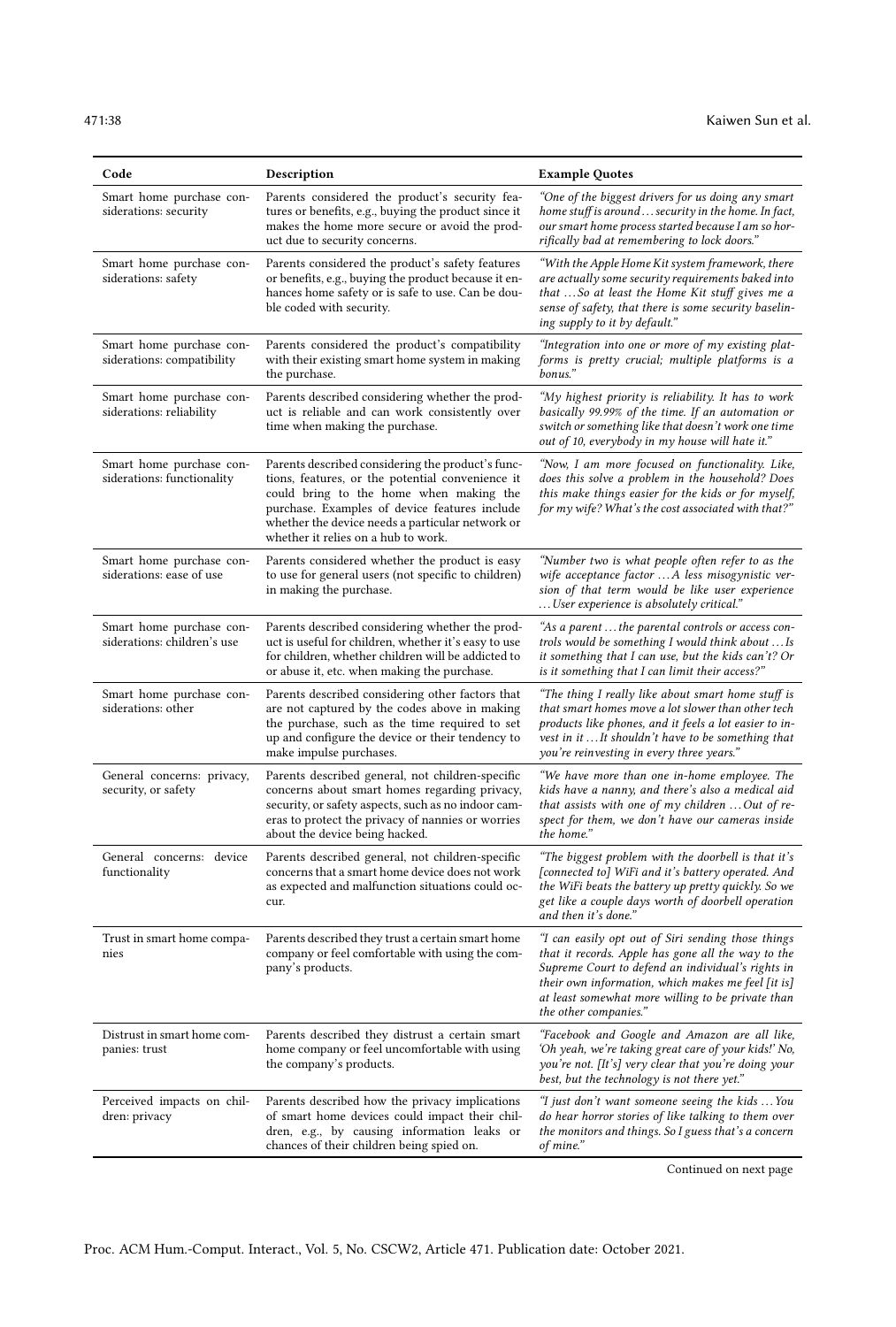| Code                                                                        | Description                                                                                                                                                                                                               | <b>Example Quotes</b>                                                                                                                                                                                                                                                                                                     |
|-----------------------------------------------------------------------------|---------------------------------------------------------------------------------------------------------------------------------------------------------------------------------------------------------------------------|---------------------------------------------------------------------------------------------------------------------------------------------------------------------------------------------------------------------------------------------------------------------------------------------------------------------------|
| Perceived impacts on chil-<br>dren: security and safety                     | Parents described how their children's security<br>and safety could be impacted when they use<br>smart home devices, e.g., exposure to explicit,<br>scary, or child-inappropriate content.                                | "It's nice to be able to monitor the kids when we're<br>working or when we're not around them But<br>then I thought if there's something like a security<br>breach, then I'm sure someone else can access that<br>feed."                                                                                                  |
| Perceived impacts on chil-<br>dren: exposure to ads or<br>profiting content | Parents described concerns about their children<br>being exposed to ads or profiting content when<br>using smart home devices.                                                                                            | "YouTube kids is one thing that I've banned in the<br>house  It turns them into little addicts  He was<br>so fixated [that] the one or two times he used it,<br>it was just such a fight to get it away from him<br>All those toy videos  What are these people re-<br>ally producing this content? It's just for money." |
| Perceived impacts on chil-<br>dren: other                                   | Other potential impacts of smart home devices<br>on children as parents perceived, including both<br>positive and negative cases.                                                                                         | "I wonder, for the future, if they're going to demand<br>that everything is smart in houses for apartments<br>that they rent  That's why we're trying to keep<br>as much interaction [of] manual use as possible so<br>they don't grow up thinking that they have to have<br>their smartphone to turn on the light."      |
| Leaving children with smart<br>home alone: comfortable                      | Parents said they would be comfortable with leav-<br>ing children alone with smart home tech.                                                                                                                             | "I'm confident in their ability to generally operate<br>them correctly. I don't have a lot of safety concerns<br>mostly because I trust the kids  At this age,<br>they're not going looking for anything inappropri-<br>ate. They're not trying to sneak anything past me<br>that's dangerous."                           |
| Leaving children with smart<br>home alone: uncomfortable                    | Parents said they would have concerns or reser-<br>vations when leaving children alone with smart<br>home tech.                                                                                                           | "Not yet He's nine  and like I said he's proven<br>to be pretty responsible. I think that time is coming<br>really soon  I just want to make sure that he's<br>ready for it."                                                                                                                                             |
| Existing features that<br>enhance user experience                           | Parents' mentioning of any particular resources<br>or features about smart home tech that would<br>provide a positive user experience or help parents<br>better manage their children's access.                           | "The ability to  set hours when it just does not re-<br>spond is handy. So between eleven and seven that<br>speaker will not listen to anyone except the adults.<br>So that they can't get up at two in the morning and<br>decide they really want to watch Paw Patrol."                                                  |
| <b>Existing features</b><br>that increase safety                            | Specific features mentioned by parents that make<br>smart home tech safe for children to interact<br>with.                                                                                                                | "To close the garage door, there's a safety feature<br>where for like 10 seconds the light in the garage<br>starts blinking and beeping, so that if someone is<br>under the garage door they would know someone<br>accidentally or intentionally is closing the garage<br>door."                                          |
| <b>Existing features</b><br>that decrease safety                            | Specific features mentioned by parents that make<br>smart home tech unsafe for children to interact<br>with.                                                                                                              | "Real danger starts to emerge with mechanical ac-<br>tion  Say we're gonna have the door be motorized<br>and remote controllable, and you could have some-<br>one get their arm caught in it."                                                                                                                            |
| Desired features                                                            | Specific features mentioned by parents that<br>would better help or protect their children as<br>smart home users, improve the overall user expe-<br>rience, or help parents better manage what chil-<br>dren can access. | "I thought the switches around our house [would<br>need] some form of programmable vocal feedback.<br>Like an LED that I can change the color of."                                                                                                                                                                        |

### Table 5. Codebook on parents' behaviors.

| Code                     | Description                                     | <b>Example Quotes</b>                              |
|--------------------------|-------------------------------------------------|----------------------------------------------------|
| How parents access smart | Parents described accessing (or not) smart home | "I have a smartphone. The doorbell, if we want to, |
| home devices:            | devices through the apps on their phones or     | we can open up the Ring app to see through the     |
| phone or tablet          | tablets.                                        | camera."                                           |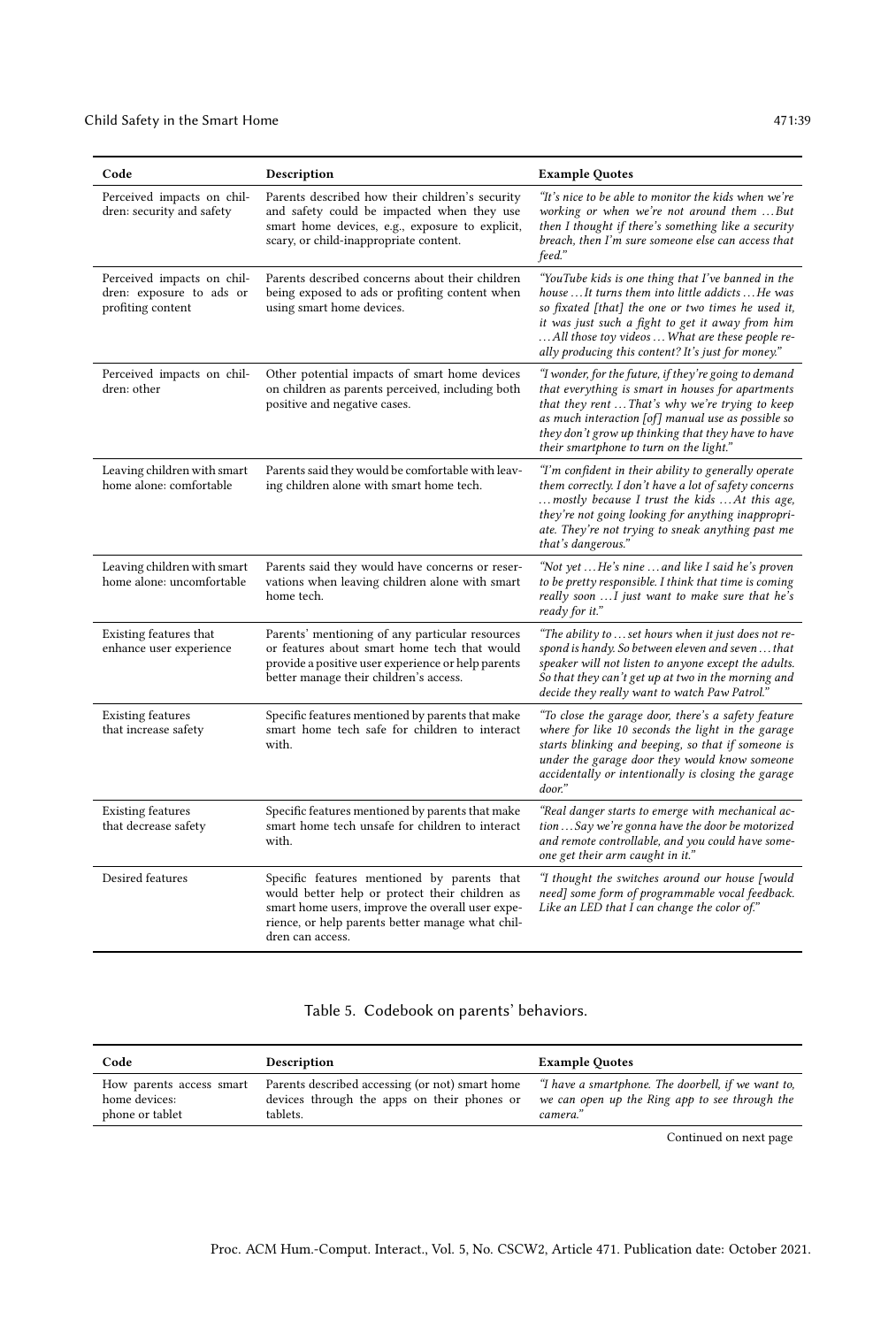| Code                                                              | Description                                                                                                                                                 | <b>Example Quotes</b>                                                                                                                                                                                                                                                           |
|-------------------------------------------------------------------|-------------------------------------------------------------------------------------------------------------------------------------------------------------|---------------------------------------------------------------------------------------------------------------------------------------------------------------------------------------------------------------------------------------------------------------------------------|
| How parents access smart<br>home devices:<br>smart home hub       | Parents described accessing (or not) smart home<br>devices through a smart home hub (e.g., Amazon<br>Echo Dot or Samsung SmartThings Hub) in their<br>home. | "I piecemeal things together with Alexa, because<br>I'm assuming Amazon charges basically nothing,<br>and it charges more to integrate into your apple<br>home system  I just kind of fidget around with<br>multiple apps that are kind of integrated to Alexa."                |
| How parents access smart<br>home devices:<br>voice commands       | Parents described using voice commands to ac-<br>cess smart home devices. Can be double coded<br>with the interface of access.                              | "Sometimes I'll ask Siri to do something, where I<br>say, 'play my list' or 'turn on my lights.' It'll say, 'I<br>don't know who you're talking about.' Then I iden-<br>tify myself and then the automation will go and<br>run."                                                |
| How parents access smart<br>home devices:<br>physical controllers | Parents described using physical controllers (or<br>not) to access smart home devices. Can be double<br>coded with the interface of access.                 | "They don't know how to do that  I just take care<br>of entering the pin number on it and open it."                                                                                                                                                                             |
| Childproof smart home de-<br>vices: yes                           | Parents described childproofing smart home de-<br>vices when their children were young.                                                                     | "We didn't put the devices in the kids' rooms until<br>after they were walking, just so that they wouldn't<br>use the cord to  pull themselves up or anything<br>like that Now all of the cords are wrapped up,<br>so there's no [chance] that they can  hurt them-<br>selves." |
| Childproof smart home de-<br>vices: no                            | Parents said they did not childproof smart home<br>devices when their children were young or they<br>could not remember doing it.                           | "No, our kids always listened. So we only child-<br>proofed as needed. We put the knives up higher. We<br>had one baby gate  [But] we never had to child-<br>proof the smart devices. We were never really wor-<br>ried about it."                                              |

### Table 6. Codebook on parent-child interactions.

| Code                                                                | Description                                                                                                                                                              | <b>Example Quotes</b>                                                                                                                                                                                                                                |
|---------------------------------------------------------------------|--------------------------------------------------------------------------------------------------------------------------------------------------------------------------|------------------------------------------------------------------------------------------------------------------------------------------------------------------------------------------------------------------------------------------------------|
| Children's involvement in<br>purchase decisions:<br>before purchase | Parents mentioned that they had talked to chil-<br>dren before buying a smart home device that's<br>intended for children or would involve children<br>when being used.  | "If it particularly involves them, I want to double<br>check with them to make sure that the use case ac-<br>tually exists  like, 'Hey, would you like this thing<br>in your room?""                                                                 |
| Children's involvement in<br>purchase decisions:<br>after purchase  | Parents mentioned that they would introduce the<br>device to children and explain rules of use after<br>making the purchase.                                             | "We purchased it and set it up, then we talked about<br>it. We make the decisions first. He's really young<br>and he's going to want all the latest and great-<br>$est.$ "                                                                           |
| Children's involvement in<br>purchase decisions:<br>no involvement  | Parents mentioned they did not involve children<br>at all before or after the purchase decision.                                                                         | "The last time I bought [a smart home device]<br>they were probably too young to have that con-<br>versation. I think if I did now, I probably would ex-<br>plain anyway."                                                                           |
| Conflicts over smart home<br>use                                    | Parents mentioned conflicts or disagreements<br>they had with children in setting up and using<br>smart home devices (excluding conflicts among<br>children themselves). | "They sometimes can get fixated on it  A very<br>common thing at dinners is like 'All right, we're<br>done.' And I just pull the plug on the [Amazon Echo]<br>Show, and they'll say 'Oh you don't have to unplug,<br>I'll stop now. I really will."" |
| Children copying parents'<br>behaviors                              | Parents mentioned their children would observe<br>how they interacted with smart home devices<br>and mimic such behaviors.                                               | "Our son has just turned two, and he'll basically try<br>to simulate or copy us  I always speak loudly and<br>clearly, so I kind of raise my voice and try to enun-<br>ciate. Then he will copy me and will try to shout<br>the word 'Alexa."        |
| Education / guidance about<br>rules: screen time                    | Parents described efforts in communicating with<br>or educating their children about proper screen<br>time and not getting addicted to technologies.                     | "We're cognizant that if it was up to them, they<br>would be on those things all the time. So we have<br>a cap of 30 minutes a day, then they have to earn<br>enough credits to be able to have that screen time<br>each day."                       |
|                                                                     |                                                                                                                                                                          |                                                                                                                                                                                                                                                      |